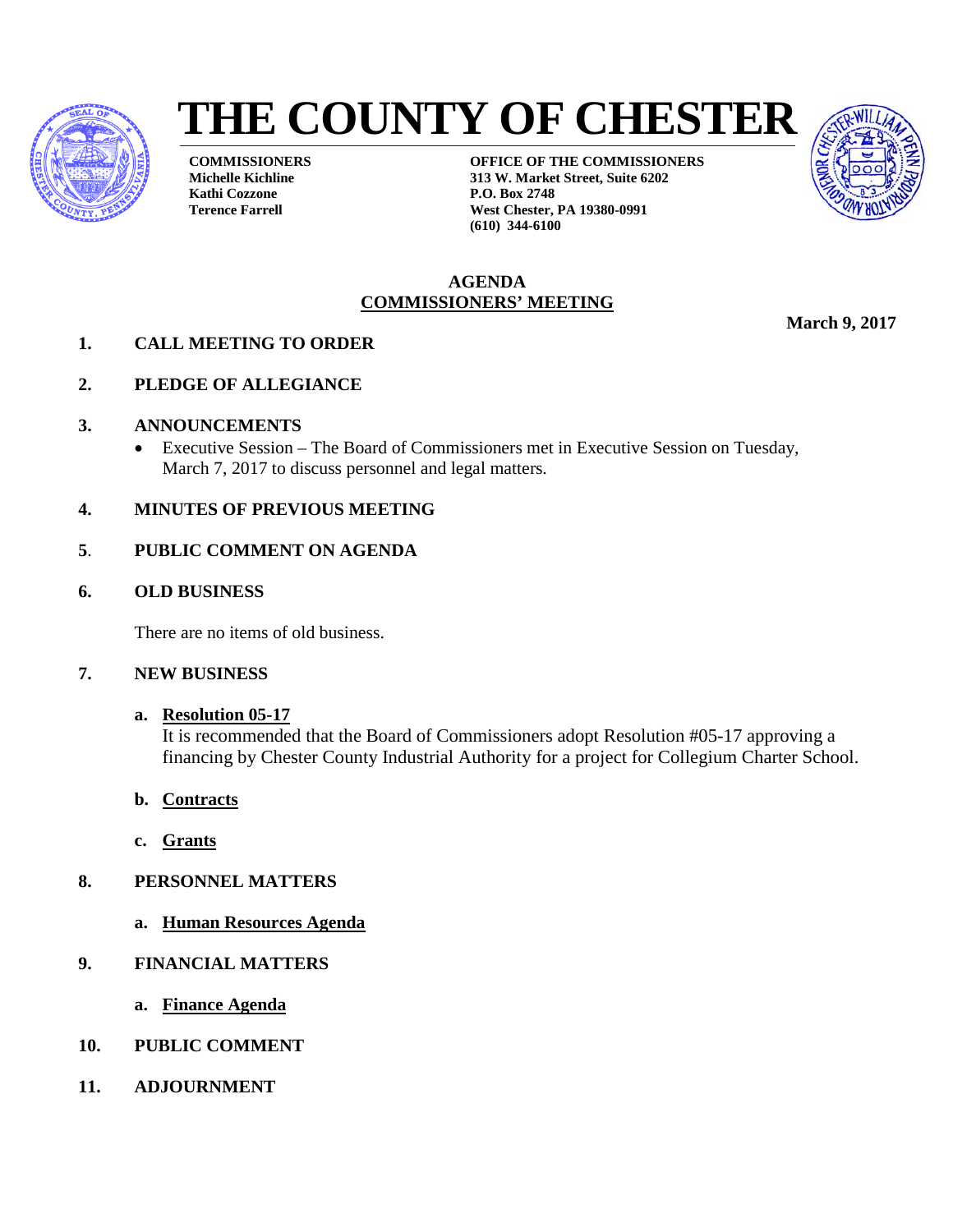

# **THE COUNTY OF CHESTER**

**COMMISSIONERS Michelle Kichline Kathi Cozzone Terence Farrell**

**OFFICE OF THE COMMISSIONERS 313 W. Market Street, Suite 6202 P.O. Box 2748 West Chester, PA 19380-0991 (610) 344-6100**



#### **COMMISSIONERS' MEETING MINUTES**

## **February 15, 2017 1. CALL MEETING TO ORDER CALL TO** The public meeting of the Chester County Board of Commissioners was called to **ORDER** order at 11:02 a.m. on February 15, 2017 in the Commissioners' Boardroom by Chairman of the Board of Commissioners Michelle Kichline. Commissioner Kathi Cozzone and Commissioner Terence Farrell were also present. **2. PLEDGE OF ALLEGIANCE PLEDGE OF** Chairman Kichline asked Chief March to lead the Pledge. **ALLEGIANCE 3. ANNOUNCEMENTS ANNOUNCEMENTS** Chairman Kichline announced that the Board of Commissioners met in Executive Session on Tuesday, February 14, 2017 to discuss personnel and legal matters. **4. MINUTES OF PREVIOUS MEETINGS MINUTES**  Following a Motion made by Commissioner Farrell, which was Seconded by **APPROVED** Commissioner Cozzone, the Board unanimously voted to accept the minutes from the February 2, 2017 Commissioners' meeting. **5**. **PUBLIC COMMENT ON AGENDA PUBLIC** David Hirsch, General Manager of Hilton Garden in Exton, made comments regarding **COMMENT** Ordinance 2017-01. **6. OLD BUSINESS OLD BUSINESS a. Bid Award Bid Award** Following a Motion made by Commissioner Cozzone, which was Seconded by Commissioner Farrell, the Board of Commissioners unanimously awarded the following bid: **Laboratory Drug and Alcohol Testing Services, Re-Bid #221611-1272A:**  MedTox Laboratories, Inc. \$92,560.04 **7. NEW BUSINESS NEW BUSINESS a. Ordinance 2017-01 Ordinance 2017-01** Following a Motion made by Commissioner Farrell, which was Seconded by Commissioner Cozzone, the Board of Commissioners unanimously approved the Amendment to Ordinance No. 2012-3 of the County of Chester, Pennsylvania known as the Hotel Room Rental Excise Tax Ordinance. **b. Contracts Contracts** Commissioner Cozzone made a Motion, which was Seconded by Commissioner Farrell, to approve the Contracts Agenda. The Board voted unanimously to approve the Contracts Agenda. **c. Grants Grants** Commissioner Farrell made a Motion, which was Seconded by Commissioner Cozzone, to approve the Grants Agenda. The Board voted unanimously to approve

the Grants Agenda.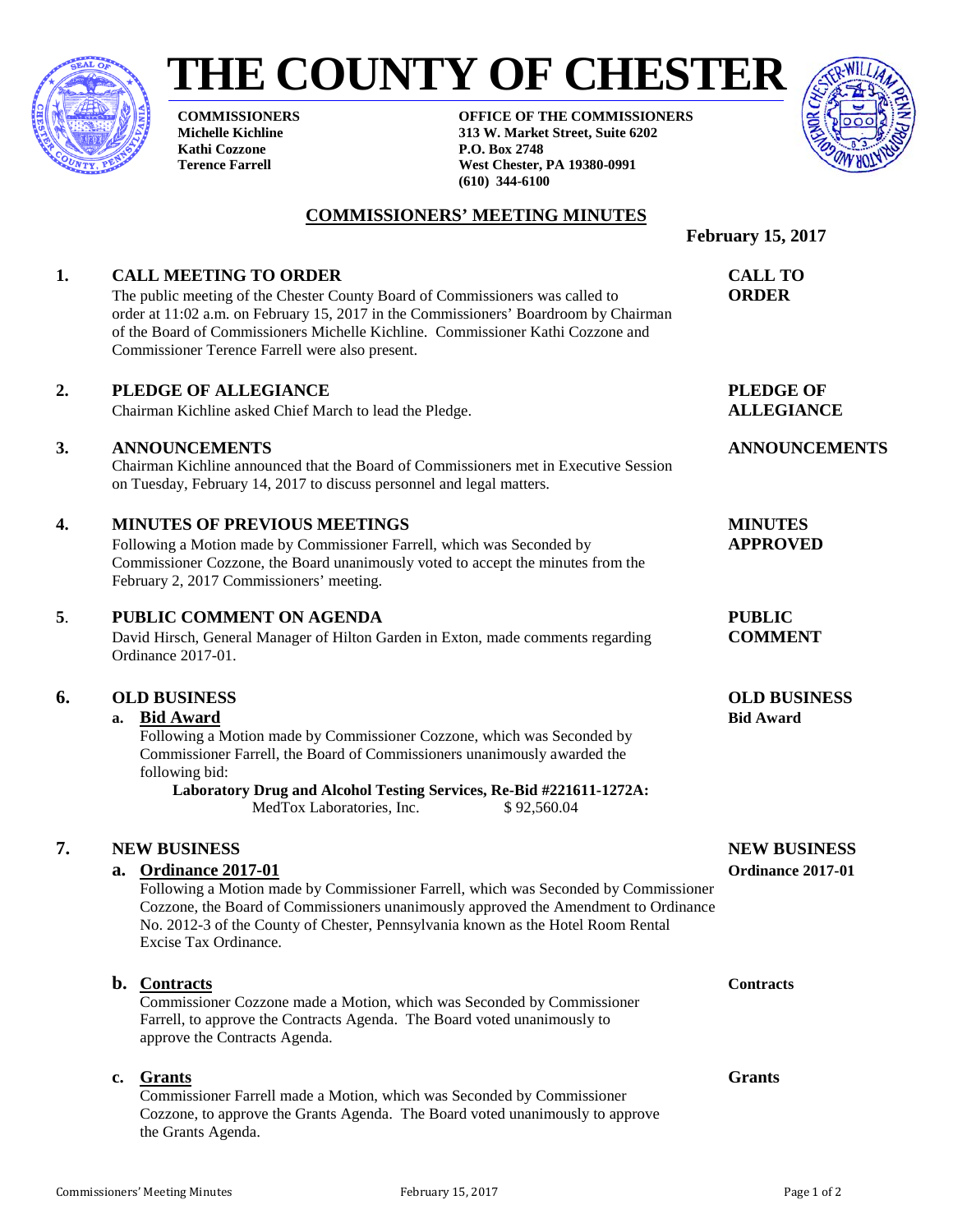# **8. PERSONNEL MATTERS PERSONNEL**

#### **Human Resources Agenda**

Commissioner Farrell made a Motion to approve the Human Resources Agenda. Following a Second of the Motion by Commissioner Cozzone, the Board voted unanimously to approve the Human Resources Agenda.

### **9. FINANCIAL MATTERS FINANCE**

## **Finance Agenda**

Commissioner Cozzone made a Motion to approve the Finance Agenda. Following a Second of the Motion by Commissioner Farrell, the Board voted unanimously to approve the following:

- Budget Change 03-17
- $\triangleright$  Vouchers as submitted by the Controller

#### **10. PUBLIC COMMENT PUBLIC**

There were no comments from the public. **COMMENT** 

#### **11. ADJOURNMENT ADJOURNMENT**

The Meeting was adjourned at 11:24 a.m. following a Motion made by Commissioner Farrell and Seconded by Commissioner Cozzone. The Motion passed unanimously.

 $\sim$   $\sim$   $\sim$ Chief Clerk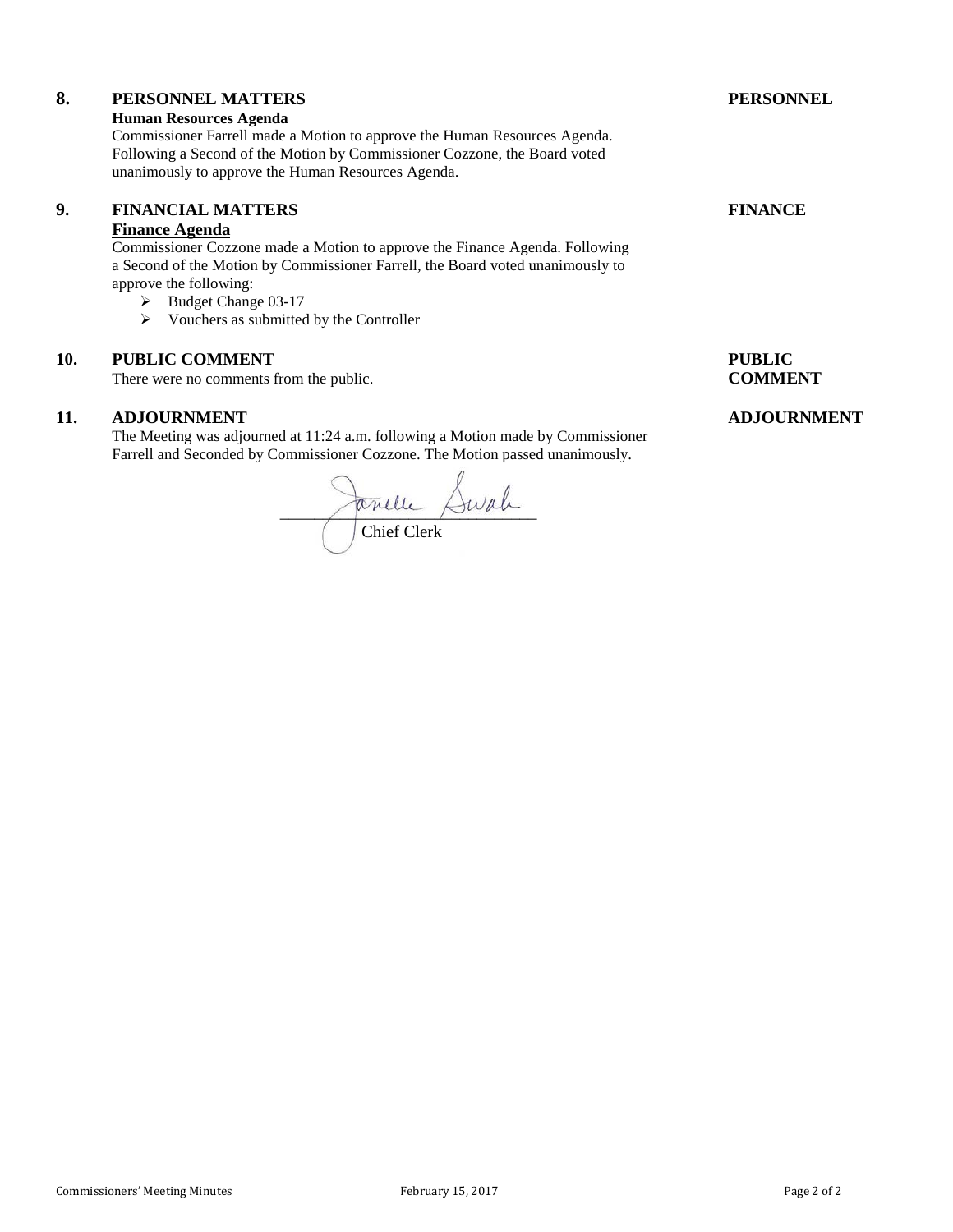## **COUNTY OF CHESTER, COMMONWEALTH OF PENNSYLVANIA RESOLUTION #05-17**

## **APPROVING A FINANCING BY CHESTER COUNTY INDUSTRIAL DEVELOPMENT AUTHORITY FOR A PROJECT FOR COLLEGIUM CHARTER SCHOOL**

WHEREAS, the Chester County Industrial Development Authority (the "Authority") is a body corporate and politic organized by the County of Chester under the provisions of the Pennsylvania Economic Development Financing Law, 73 P.S. 371 et seq., as amended (the "Act") and has the power and authority to issue revenue obligations to pay costs of "educational facilities" as defined in the Act; and

WHEREAS, Collegium Charter School (the "Borrower") is a non-profit corporation duly organized and existing under the laws of the Commonwealth of Pennsylvania that owns the property constituting the project facilities located in the Oaklands Corporate Center in Exton, Chester County, Pennsylvania; and

WHEREAS, the Authority, at the request of the Borrower, proposes to undertake a project (the "Project") which consists of (i) the acquisition of the land and buildings presently leased by the Borrower and used by the Borrower as a public charter school, such land and facilities located at 150 Oaklands Boulevard and 515 James Hance Court, West Whiteland Township, Chester County, Pennsylvania; (ii) the undertaking of alterations, additions, renovations and other improvements to those existing buildings as well as at two other buildings presently owned by the Borrower and used by the Borrower as a public charter school at 500 and 535 James Hance Court, West Whiteland Township, Chester County, Pennsylvania, including, but not limited to, the construction, furnishing and equipping of a performing arts center at the 515 James Hance Court property; (iii) the acquisition of personalty to be utilized by the Borrower in the operation of a public charter school at the Borrower's owned or to-beowned facilities located at 150 Oaklands Boulevard, 500, 515 and 535 James Hance Court, and its leased facilities located at 468 and 486 Thomas Jones Way and 435 Creamery Way, all located in West Whiteland Township, Chester County, Pennsylvania; (iv) the funding of a debt service reserve fund for the Bonds; (v) the funding of capitalized interest on the Bonds, if any; and (vi) the funding of all or a portion of the costs of issuance relating to the Bonds (collectively, the "Project").

WHEREAS, the Borrower has requested the Authority, in order to undertake the Project, to issue an approximately \$50,000,000 Mortgage Revenue Note (the "Note") to PNC Capital Markets LLC (the "Bank"); and

WHEREAS, the proceeds of the sale of the Note by the Authority will be applied by the Bank to make a loan (the "Loan") to the Borrower for application towards the costs of the Project; and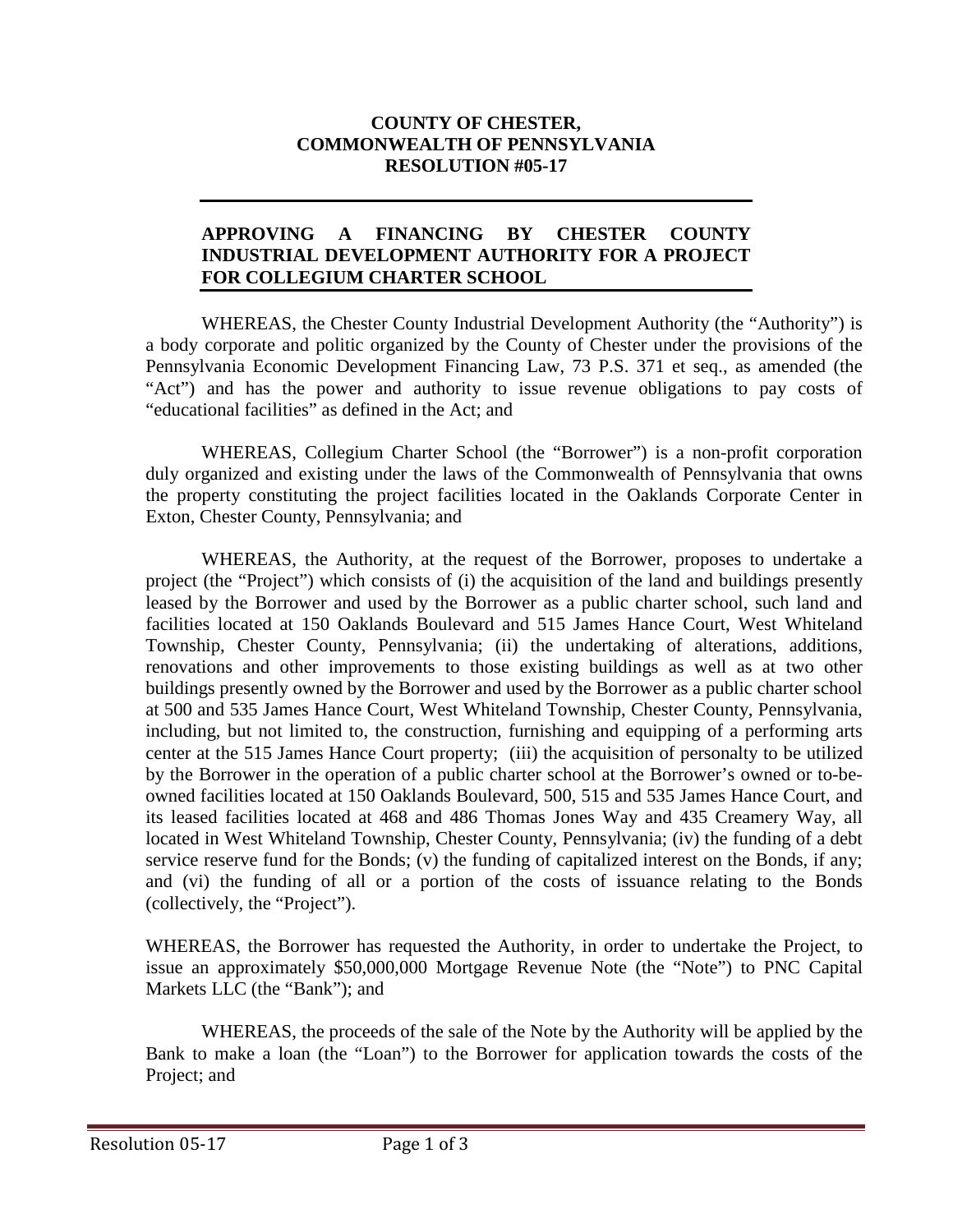WHEREAS, on February 15, 2017, the Authority held a public hearing on the Project in accordance with the Tax Equity and Fiscal Responsibility Act of 1982 at which no members of the public were in attendance; and

WHEREAS, the Authority has determined that the Project conforms to the public purpose, eligibility, and financial responsibility requirements of the Act and approved the above Project at a publicly advertised meeting, and;

WHEREAS, Section 147(f) of the Internal Revenue Code of 1986, as amended, 26 U.S.C. §147(f) (the "Code"), requires that the applicable elected representatives of the governmental unit on behalf of which bonds are issued and of a governmental unit having jurisdiction over the area in which any facility is located approve bonds after a public hearing in order for a private activity bond to be a qualified bond under the Code; and

WHEREAS, the Board of County Commissioners constitutes the appropriate elected representative for the purposes of giving Section 147(f) approvals; and

WHEREAS, pursuant to Section 147(f), the Borrower and the Authority have requested the Board of County Commissioners to approve the issuance of the Note for the purposes of Section 147(f) of the Code; and

NOW, THEREFORE, IT IS HEREBY RESOLVED by the Board of Commissioners of Chester County, Commonwealth of Pennsylvania, as follows:

SECTION 1. The Project as defined in the preambles hereto, is approved, it being understood that such approval shall not, directly or indirectly, obligate the taxing power of Chester County or otherwise obligate Chester County in any way whatsoever.

SECTION 2. The approval of the Project and the issuance of the Note are pursuant to the requirements of Section 147(f) of the Code.

SECTION 3. The foregoing determination, declaration and approval are for the purposes of the applicable provisions of the Code and do not constitute approval for any permit, license or zoning required for the construction or occupancy of any facilities to be financed or refinanced as part of the Project.

SECTION 4. All actions of this Board of Commissioners of Chester County taken in conformity with the intents and purposes of these Resolutions are ratified, confirmed and approved in all respects.

SECTION 5. These Resolutions shall take effect immediately. All prior resolutions or portions thereof inconsistent herewith are hereby repealed.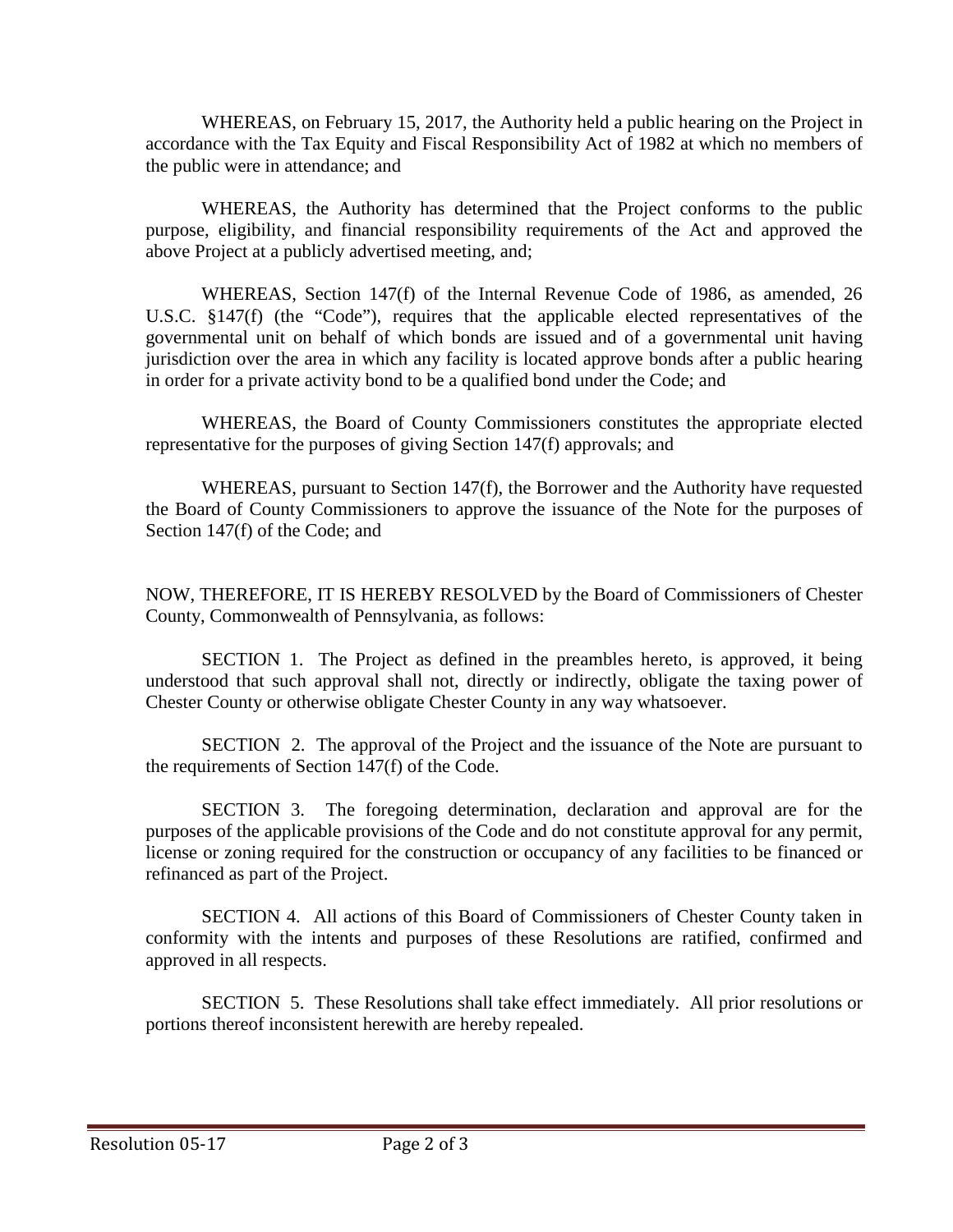RESOLVED AND ADOPTED this  $9<sup>th</sup>$  day of March, 2017 at a regular meeting of the Board of Commissioners of Chester County, Pennsylvania.

> \_\_\_\_\_\_\_\_\_\_\_\_\_\_\_\_\_\_\_\_\_\_\_\_\_\_\_\_\_\_\_\_\_\_\_\_ Michelle Kichline, Chair Chester County Commissioner

Kathi Cozzone Chester County Commissioner

\_\_\_\_\_\_\_\_\_\_\_\_\_\_\_\_\_\_\_\_\_\_\_\_\_\_\_\_\_\_\_\_\_\_\_\_

\_\_\_\_\_\_\_\_\_\_\_\_\_\_\_\_\_\_\_\_\_\_\_\_\_\_\_\_\_\_\_\_\_\_\_ Terence Farrell Chester County Commissioner

(SEAL)

Attest:

By: \_\_\_\_\_\_\_\_\_\_\_\_\_\_\_\_\_\_\_\_\_\_\_\_\_\_\_\_\_\_\_\_\_\_\_\_\_\_ Janelle Swab, Chief Clerk

This is to certify that the foregoing is a true and correct copy of Resolution 05-17 adopted by the Board of Commissioners of the County of Chester at its meeting held the 9<sup>th</sup> day of March, 2017.

Janelle Swab, Chief Clerk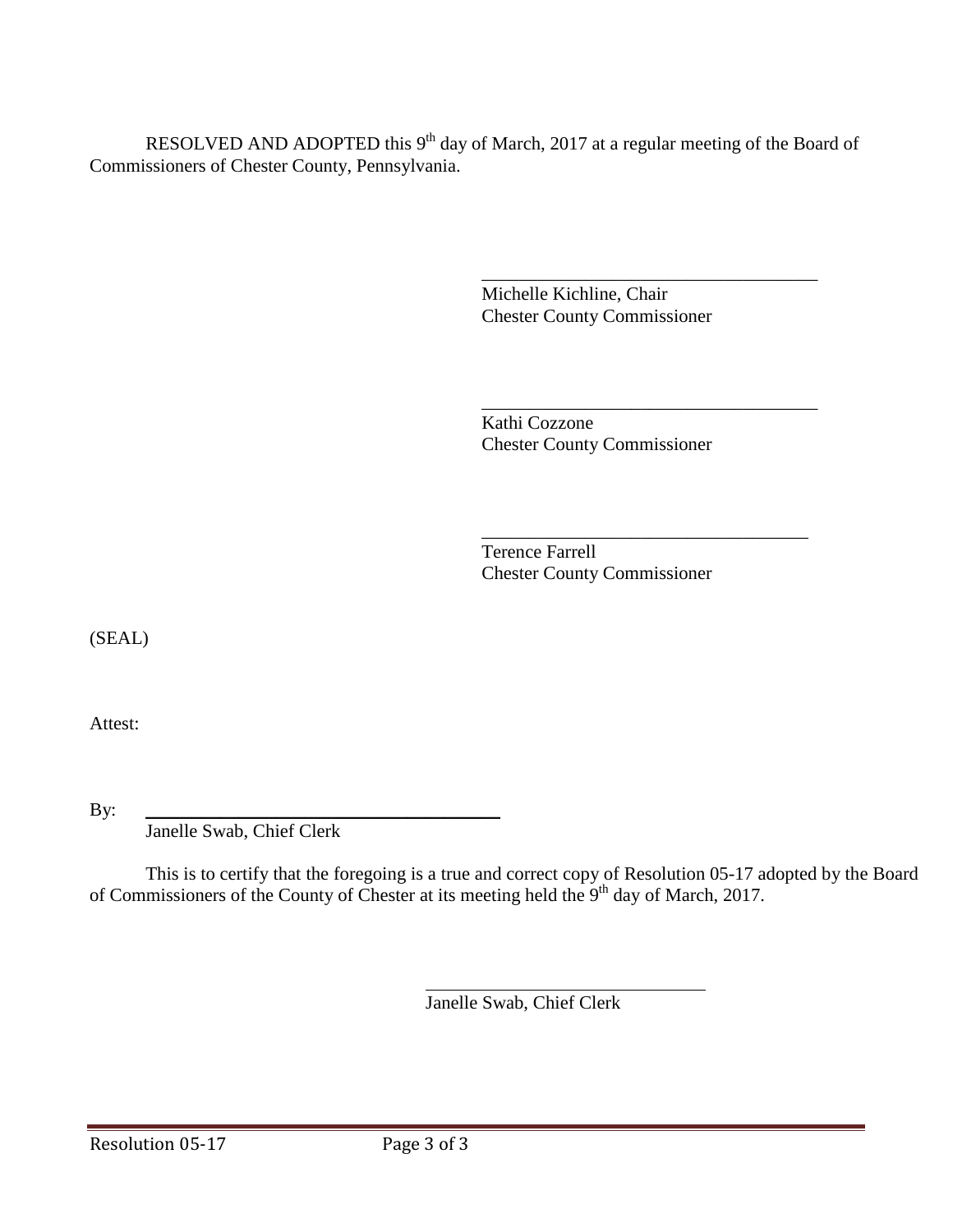| Managed by Dept of Procurement & General Services<br>Report ID: CC_CMMSN<br>Set-ID: CCGOV          |             | <b>County of Chester</b><br><b>COMMISSIONERS' CONTRACT AGENDA</b><br><b>DATE: 09-Mar-2017</b> | Page 1 of 14<br>Run Date: 03/07/2017<br>Run Time: 3:01:46PM |                                                                                                                                                                                                                                                                                                                                                                                    |
|----------------------------------------------------------------------------------------------------|-------------|-----------------------------------------------------------------------------------------------|-------------------------------------------------------------|------------------------------------------------------------------------------------------------------------------------------------------------------------------------------------------------------------------------------------------------------------------------------------------------------------------------------------------------------------------------------------|
| <b>Location</b>                                                                                    | <b>Type</b> | <b>Amount \$</b>                                                                              | <b>Term</b>                                                 | <b>Description/Funding Percentage</b>                                                                                                                                                                                                                                                                                                                                              |
| <b>Aging Services</b>                                                                              |             |                                                                                               |                                                             |                                                                                                                                                                                                                                                                                                                                                                                    |
| Vendor: Information Age Technologies, Inc.<br>Contract ID: 0016107<br><b>Community Development</b> | Amendment   | 78,700.00                                                                                     | 04-01-2017<br>06-30-2018                                    | Amendment #3: This amendment revises the<br>billing rate structure, provides additional<br>funding and extends the contract term for an<br>additional one $(1)$ year period for<br>Administrator Services for the State required<br>consumer tracking Social Assistance<br>Management System (SAMS).<br>ST: 100%<br>FED: 0%<br>$CO: 0\%$                                           |
| Vendor: Downingtown Borough<br>Contract ID: 0017642                                                | Contract    | 199,826.00                                                                                    | 01-01-2017<br>12-31-2018                                    | This contract provides funding for Wallace and<br>East Pennsylvania Avenues Streetscape<br>Improvements in the Borough of<br>Downingtown. The cost associated with this<br>contract is funded by the Community<br>Revitalization Program. This supports<br>Strategic Business Plan Home Construction<br>and Community Revitalization activity.<br>FED: 0%<br>CO: 100%<br>$ST: 0\%$ |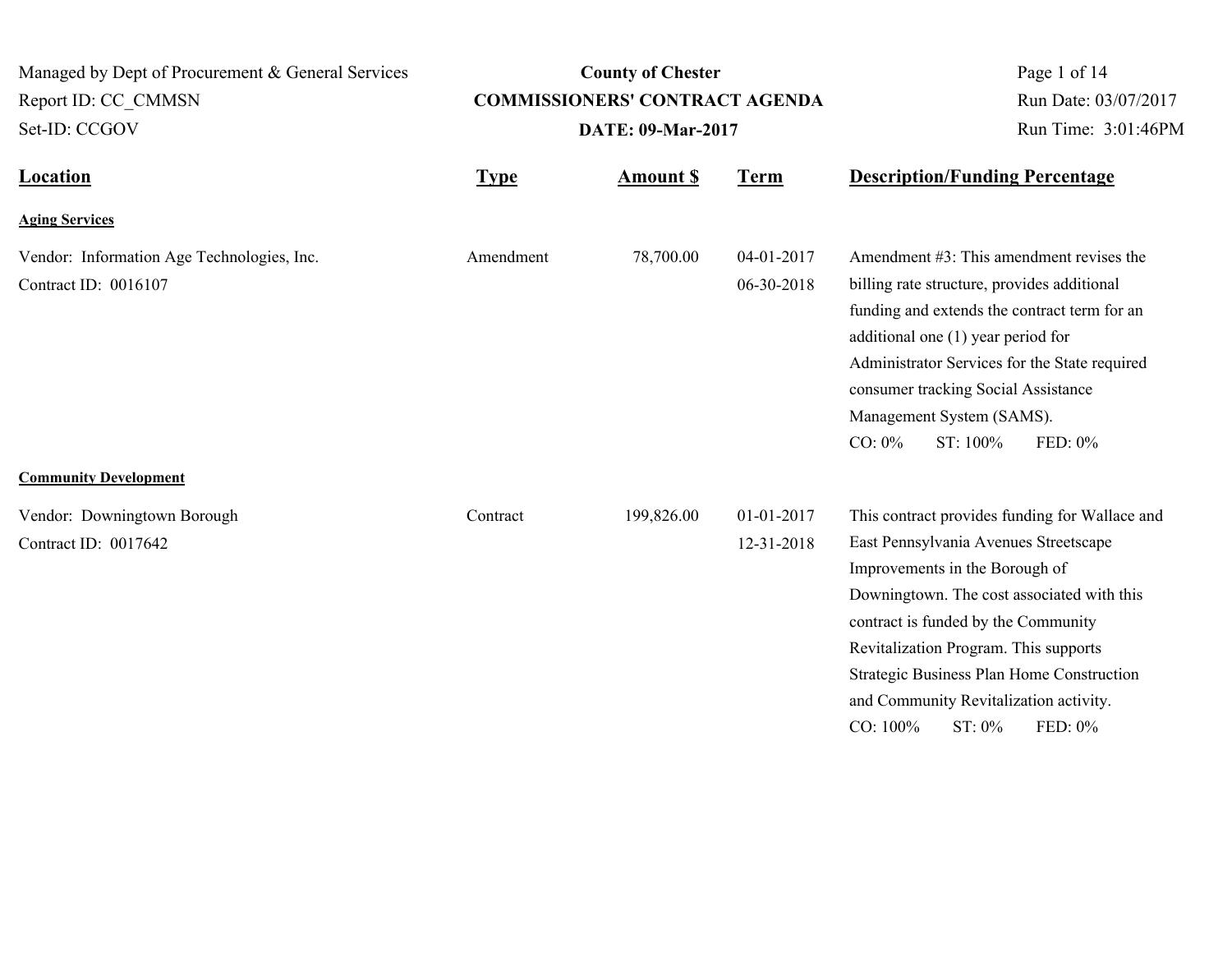| Managed by Dept of Procurement & General Services |             | <b>County of Chester</b>              | Page 2 of 14<br>Run Date: 03/07/2017 |                                                                             |
|---------------------------------------------------|-------------|---------------------------------------|--------------------------------------|-----------------------------------------------------------------------------|
| Report ID: CC CMMSN                               |             | <b>COMMISSIONERS' CONTRACT AGENDA</b> |                                      |                                                                             |
| Set-ID: CCGOV                                     |             | <b>DATE: 09-Mar-2017</b>              |                                      | Run Time: 3:01:46PM                                                         |
| <b>Location</b>                                   | <b>Type</b> | <b>Amount \$</b>                      | <u>Term</u>                          | <b>Description/Funding Percentage</b>                                       |
| <b>Community Development</b>                      |             |                                       |                                      |                                                                             |
| Vendor: Good Samaritan Shelter, Inc.              | Contract    | 25,000.00                             | 01-01-2017                           | This contract provides funding for Transitional                             |
| Contract ID: 0017643                              |             |                                       | 12-31-2017                           | Housing for homeless single men. The cost                                   |
|                                                   |             |                                       |                                      | associated with this contract is funded by the                              |
|                                                   |             |                                       |                                      | Community Services Block Grant. This                                        |
|                                                   |             |                                       |                                      | supports Strategic Business Plan Housing and                                |
|                                                   |             |                                       |                                      | Community Support Services activity.<br>$CO: 0\%$<br>$ST: 0\%$<br>FED: 100% |
|                                                   |             |                                       |                                      |                                                                             |
| Vendor: Modena Borough                            | Contract    | 465,347.00                            | 01-01-2017                           | This contract provides funding for Street and                               |
| Contract ID: 0017645                              |             |                                       | 12-31-2018                           | Bridge Improvements in the Borough of                                       |
|                                                   |             |                                       |                                      | Modena. The cost associated with this contract                              |
|                                                   |             |                                       |                                      | is funded by the Community Revitalization                                   |
|                                                   |             |                                       |                                      | Program. This supports Strategic Business Plan                              |
|                                                   |             |                                       |                                      | Community Revitalization activity.                                          |
|                                                   |             |                                       |                                      | CO: 100%<br>ST: 0%<br>FED: $0\%$                                            |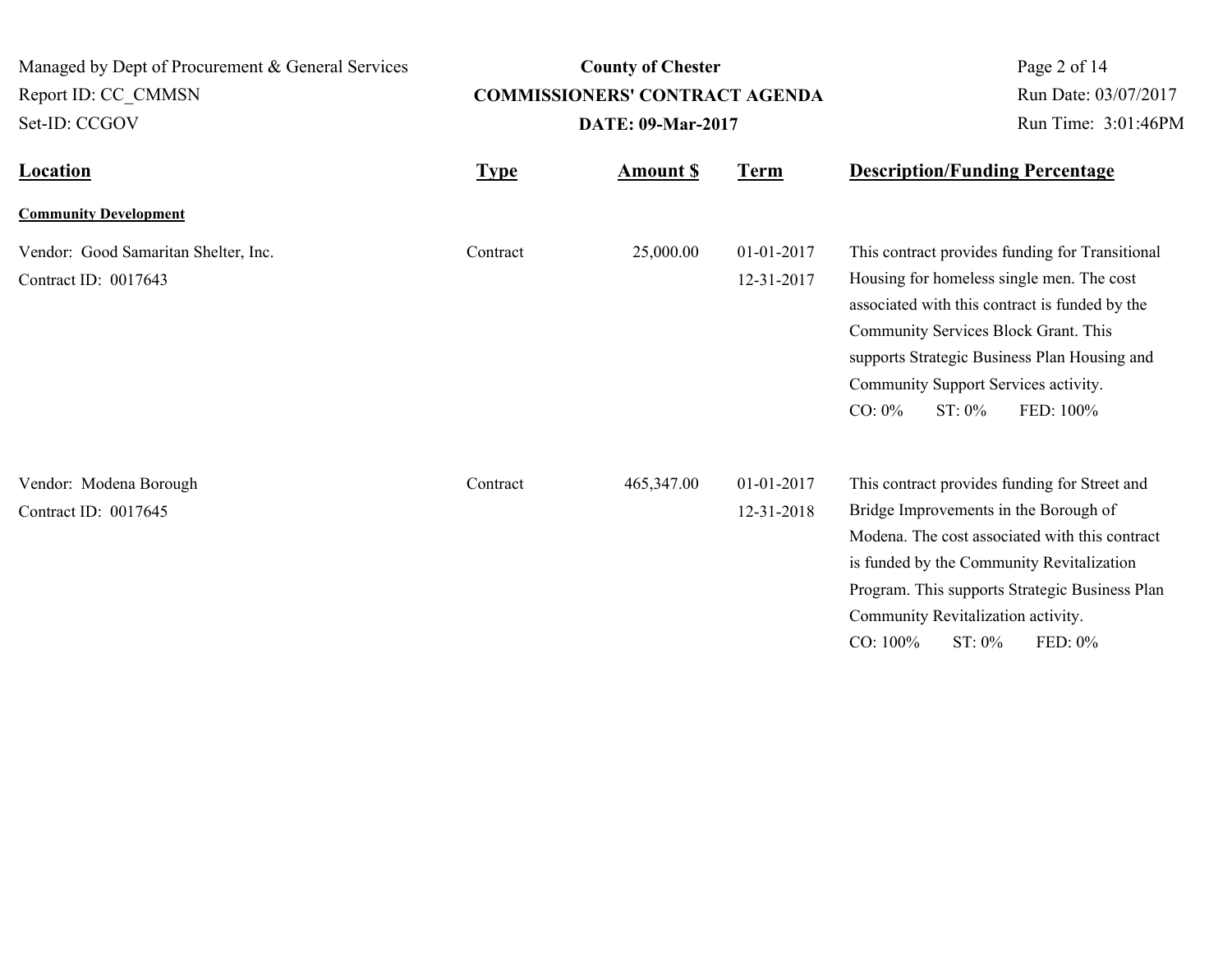| Managed by Dept of Procurement & General Services            |                          | <b>County of Chester</b>              | Page 3 of 14                   |                                                                                                                                                                                                                                                                                                                                         |
|--------------------------------------------------------------|--------------------------|---------------------------------------|--------------------------------|-----------------------------------------------------------------------------------------------------------------------------------------------------------------------------------------------------------------------------------------------------------------------------------------------------------------------------------------|
| Report ID: CC CMMSN                                          |                          | <b>COMMISSIONERS' CONTRACT AGENDA</b> | Run Date: 03/07/2017           |                                                                                                                                                                                                                                                                                                                                         |
| Set-ID: CCGOV<br><b>Location</b>                             | <b>DATE: 09-Mar-2017</b> |                                       |                                | Run Time: 3:01:46PM                                                                                                                                                                                                                                                                                                                     |
|                                                              | <b>Type</b>              | <b>Amount S</b>                       | <b>Term</b>                    | <b>Description/Funding Percentage</b>                                                                                                                                                                                                                                                                                                   |
| <b>Community Development</b>                                 |                          |                                       |                                |                                                                                                                                                                                                                                                                                                                                         |
| Vendor: Family Service of Chester County                     | Contract                 | 6,000.00                              | 01-01-2017                     | This contract provides funding for a Housing                                                                                                                                                                                                                                                                                            |
| Contract ID: 0017647                                         |                          |                                       | 12-31-2017                     | Coordination Program which serves low<br>income individuals with Auto Immune<br>Deficiency Syndrome (AIDS). The cost<br>associated with this contract is funded by the<br>Community Services Block Grant. This<br>supports Strategic Business Plan Housing and<br>Community Support Services activity.<br>CO: 0%<br>ST: 0%<br>FED: 100% |
| Vendor: Life Transforming Ministries<br>Contract ID: 0017649 | Contract                 | 15,000.00                             | $01 - 01 - 2017$<br>12-31-2017 | This contract provides funding to support the<br>Volunteer Income Tax Assistance Program<br>(VITA) for low income individuals. The cost<br>associated with this contract is funded by the<br>Community Services Block Grant. This<br>supports Strategic Business Plan Housing and<br>Community Support Services activity.               |
|                                                              |                          |                                       |                                | CO: 0%<br>ST: 0%<br>FED: 100%                                                                                                                                                                                                                                                                                                           |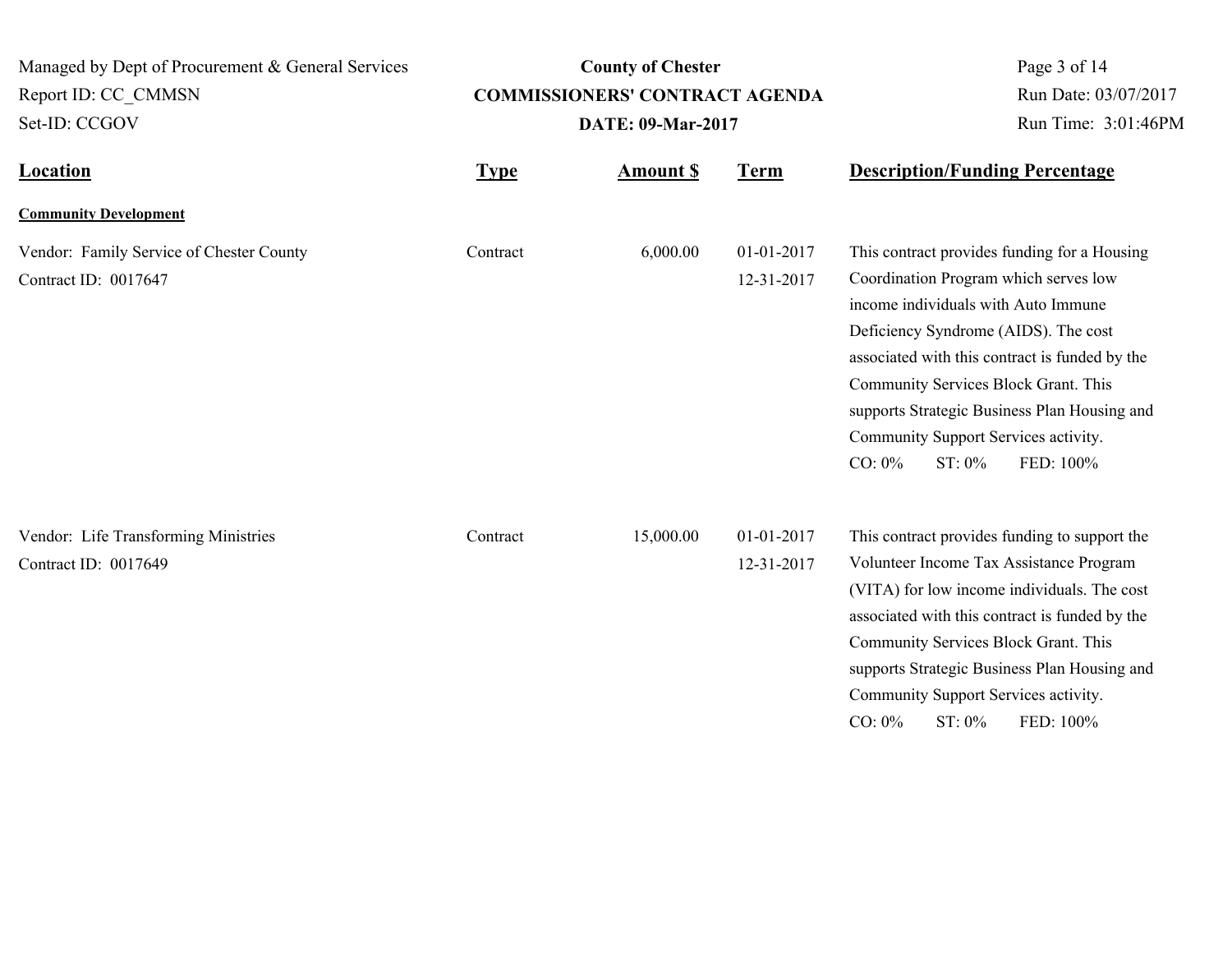| Managed by Dept of Procurement & General Services<br>Report ID: CC CMMSN<br>Set-ID: CCGOV | <b>County of Chester</b><br><b>COMMISSIONERS' CONTRACT AGENDA</b><br><b>DATE: 09-Mar-2017</b> |                 |                          | Page 4 of 14<br>Run Date: 03/07/2017<br>Run Time: 3:01:46PM                                                                                                                                                                                                                                                                             |
|-------------------------------------------------------------------------------------------|-----------------------------------------------------------------------------------------------|-----------------|--------------------------|-----------------------------------------------------------------------------------------------------------------------------------------------------------------------------------------------------------------------------------------------------------------------------------------------------------------------------------------|
| <b>Location</b>                                                                           | <b>Type</b>                                                                                   | <b>Amount S</b> | <b>Term</b>              | <b>Description/Funding Percentage</b>                                                                                                                                                                                                                                                                                                   |
| <b>Community Development</b>                                                              |                                                                                               |                 |                          |                                                                                                                                                                                                                                                                                                                                         |
| Vendor: Malvern Borough<br>Contract ID: 0017651                                           | Contract                                                                                      | 490,000.00      | 01-01-2017<br>12-31-2018 | This contract provides funding for Streetscapes<br>Improvements at Woodland Avenue in the<br>Borough of Malvern. The cost associated with<br>this contract is funded by the Community<br>Revitalization Program. This supports<br><b>Strategic Business Plan Community</b><br>Revitalization activity.<br>CO: 100%<br>ST: 0%<br>FED: 0% |
| Vendor: Open Hearth, Inc.<br>Contract ID: 0017654                                         | Contract                                                                                      | 20,000.00       | 01-01-2017<br>12-31-2017 | This contract provides funding for Emergency<br>Housing for pregnant women. The cost<br>associated with this contract is funded by the<br>Housing Trust Program. This supports<br>Strategic Business Plan Housing and<br>Community Support Services activity.<br>CO: 100%<br>ST: 0%<br>FED: 0%                                          |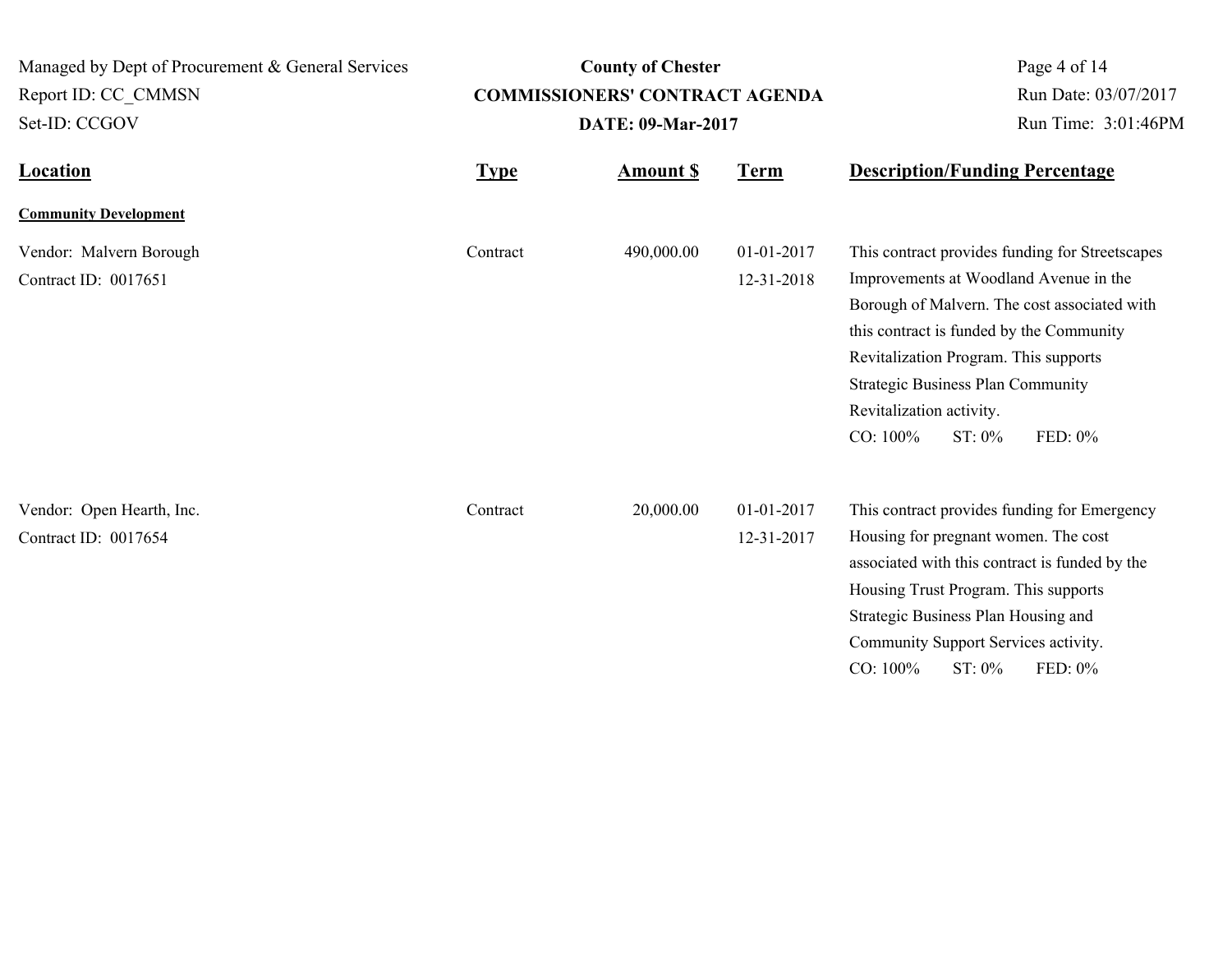| Managed by Dept of Procurement & General Services |             | <b>County of Chester</b>              | Page 5 of 14         |                                                                                                                                                                                                                                                                                                                                                                                              |
|---------------------------------------------------|-------------|---------------------------------------|----------------------|----------------------------------------------------------------------------------------------------------------------------------------------------------------------------------------------------------------------------------------------------------------------------------------------------------------------------------------------------------------------------------------------|
| Report ID: CC CMMSN                               |             | <b>COMMISSIONERS' CONTRACT AGENDA</b> | Run Date: 03/07/2017 |                                                                                                                                                                                                                                                                                                                                                                                              |
| Set-ID: CCGOV<br>Location                         |             | DATE: 09-Mar-2017                     |                      | Run Time: 3:01:46PM                                                                                                                                                                                                                                                                                                                                                                          |
|                                                   | <b>Type</b> | <b>Amount \$</b>                      | <b>Term</b>          | <b>Description/Funding Percentage</b>                                                                                                                                                                                                                                                                                                                                                        |
| <b>Community Development</b>                      |             |                                       |                      |                                                                                                                                                                                                                                                                                                                                                                                              |
| Vendor: Interfaith Housing Assistance Corp        | Contract    | 22,000.00                             | 01-01-2017           | This contract provides funding for Case                                                                                                                                                                                                                                                                                                                                                      |
| Contract ID: 0017659                              |             |                                       | 12-31-2017           | Management, Rental Assistance, Budgeting<br>and other Financial Services for the prevention<br>of homelessness for single parents with<br>dependent children. The cost associated with<br>this contract is funded by the Community<br>Services Block Grant. This supports Strategic<br>Business Plan Housing and Community<br>Support Services activity.<br>ST: 0%<br>$CO: 0\%$<br>FED: 100% |
| <b>District Attorney</b>                          |             |                                       |                      |                                                                                                                                                                                                                                                                                                                                                                                              |
| Vendor: Adams, Ronald                             | Contract    | 75,900.00                             | 01-01-2017           | This contract provides funding for a Training,                                                                                                                                                                                                                                                                                                                                               |
| Contract ID: 0017652                              |             |                                       | 12-31-2017           | Prevention and Information-Sharing Systems<br>Programs Manager position for the<br>Philadelphia-Camden High Intensity Drug<br>Trafficking Area (PCHIDTA).<br>$CO: 0\%$<br>ST: 0%<br>FED: 100%                                                                                                                                                                                                |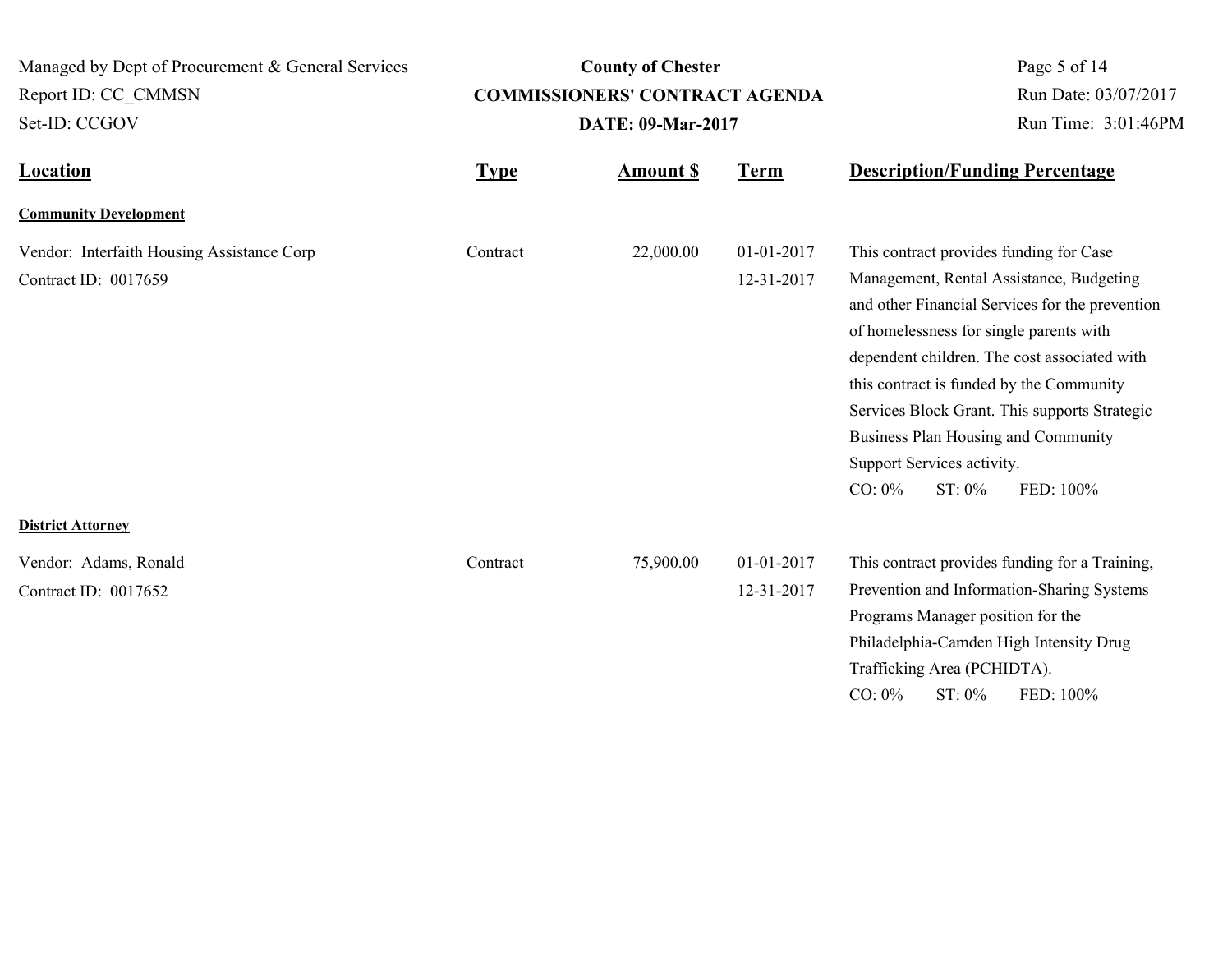| Managed by Dept of Procurement & General Services |             | <b>County of Chester</b>              |                          | Page 6 of 14                                                                                                                                                                                                                                                         |
|---------------------------------------------------|-------------|---------------------------------------|--------------------------|----------------------------------------------------------------------------------------------------------------------------------------------------------------------------------------------------------------------------------------------------------------------|
| Report ID: CC CMMSN                               |             | <b>COMMISSIONERS' CONTRACT AGENDA</b> |                          | Run Date: 03/07/2017                                                                                                                                                                                                                                                 |
| Set-ID: CCGOV                                     |             | DATE: 09-Mar-2017                     |                          | Run Time: 3:01:46PM                                                                                                                                                                                                                                                  |
| <b>Location</b>                                   | <b>Type</b> | <b>Amount S</b>                       | <b>Term</b>              | <b>Description/Funding Percentage</b>                                                                                                                                                                                                                                |
| <b>District Attorney</b>                          |             |                                       |                          |                                                                                                                                                                                                                                                                      |
| Vendor: Condon, Glenn S.<br>Contract ID: 0017662  | Contract    | 71,148.00                             | 02-10-2017<br>02-09-2018 | This contract renews funding for a Heroin<br>Response Strategy Drug Intelligence Officer<br>(DIO) for the Philadelphia-Camden High<br>Intensity Drug Trafficking Area (PCHIDTA) in<br>Delaware.<br>$CO: 0\%$<br>ST: 0%<br>FED: 100%                                  |
| Vendor: Maas, Daniel<br>Contract ID: 0017663      | Contract    | 60,950.00                             | 02-10-2017<br>02-09-2018 | This contract renews funding for Heroin<br>Response Strategy (HRS) Public Health<br>Analyst Services the Philadelphia-Camden<br>High Intensity Drug Trafficking Area<br>(PCHIDTA) for Delaware and Southeastern<br>Pennsylvania.<br>ST: 0%<br>$CO: 0\%$<br>FED: 100% |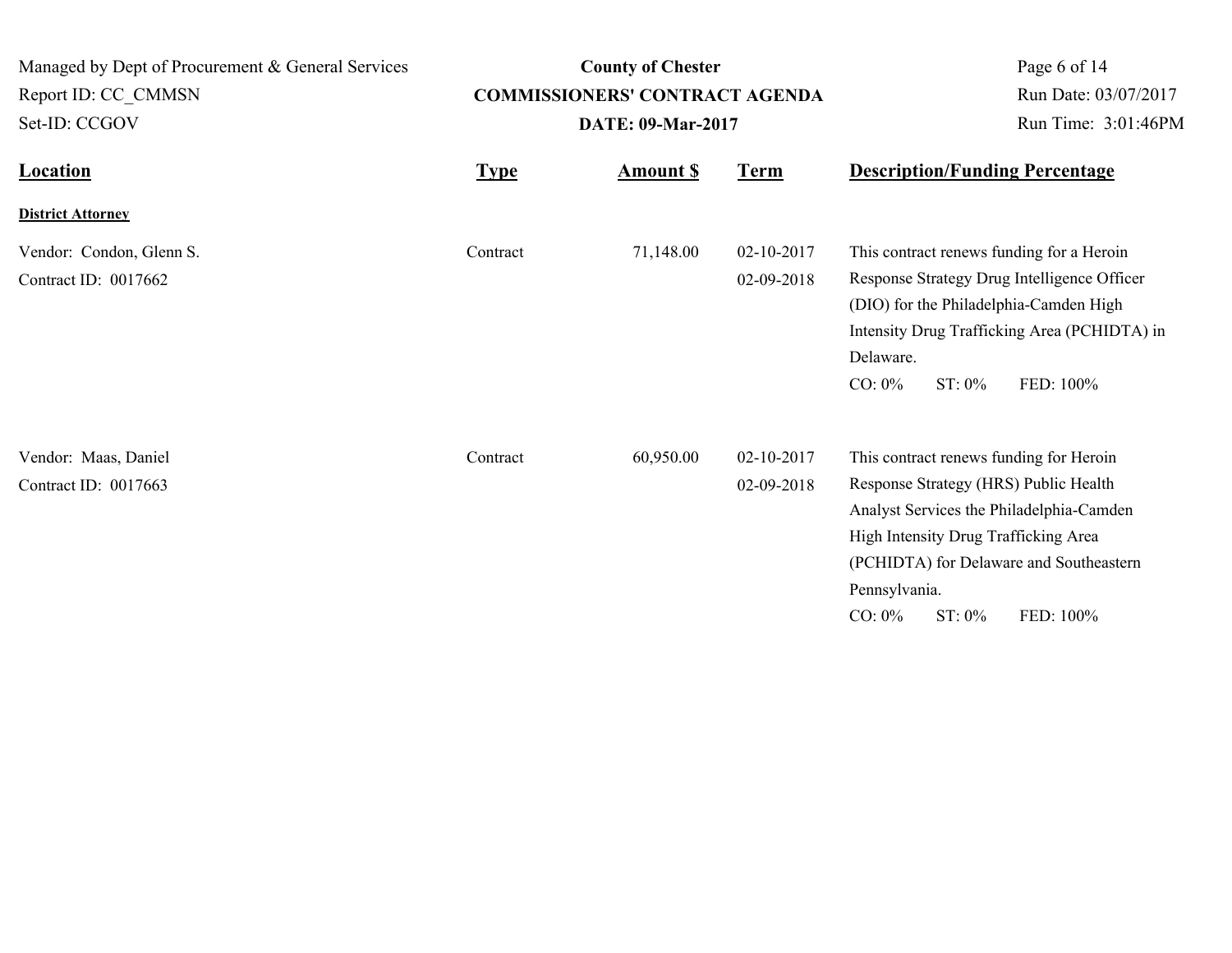| Managed by Dept of Procurement & General Services<br>Report ID: CC_CMMSN<br>Set-ID: CCGOV         |             | <b>County of Chester</b><br><b>COMMISSIONERS' CONTRACT AGENDA</b><br><b>DATE: 09-Mar-2017</b> | Page 7 of 14<br>Run Date: 03/07/2017<br>Run Time: 3:01:46PM |                                                                                                                                                                                                                                                                                                                                                                                                                            |
|---------------------------------------------------------------------------------------------------|-------------|-----------------------------------------------------------------------------------------------|-------------------------------------------------------------|----------------------------------------------------------------------------------------------------------------------------------------------------------------------------------------------------------------------------------------------------------------------------------------------------------------------------------------------------------------------------------------------------------------------------|
| <b>Location</b>                                                                                   | <b>Type</b> | <b>Amount S</b>                                                                               | <b>Term</b>                                                 | <b>Description/Funding Percentage</b>                                                                                                                                                                                                                                                                                                                                                                                      |
| <b>District Attorney</b>                                                                          |             |                                                                                               |                                                             |                                                                                                                                                                                                                                                                                                                                                                                                                            |
| Vendor: Temple University<br>Contract ID: 0017664                                                 | Contract    | 57,500.00                                                                                     | 02-10-2017<br>02-19-2018                                    | This contract renews funding for Heroin<br>Response Strategy (HRS) Public Health<br>Analyst Services by the Nonprofit Evaluation<br>Services and Training (NEST) Program at<br>Temple University Harrisburg in coordination<br>with the Drug Intelligence Officer for<br>Pennsylvania.<br>$CO: 0\%$<br>ST: 0%<br>FED: 100%                                                                                                 |
| <b>Emergency Services</b><br>Vendor: Environmental Systems Research Inst.<br>Contract ID: 0017672 | Contract    | 84,675.00                                                                                     | 03-10-2017<br>12-31-2017                                    | This contract provides Consulting Services for<br>implementation of initial operating capability<br>(IOC) for Flood Planning and Management. To<br>assist organizations manage flood events,<br>prevent loss of life and mitigate impacts of<br>future catastrophic events. The cost associated<br>with this contract is funded by Pennsylvania<br>Emergency Management Agency (PEMA).<br>$CO: 0\%$<br>ST: 100%<br>FED: 0% |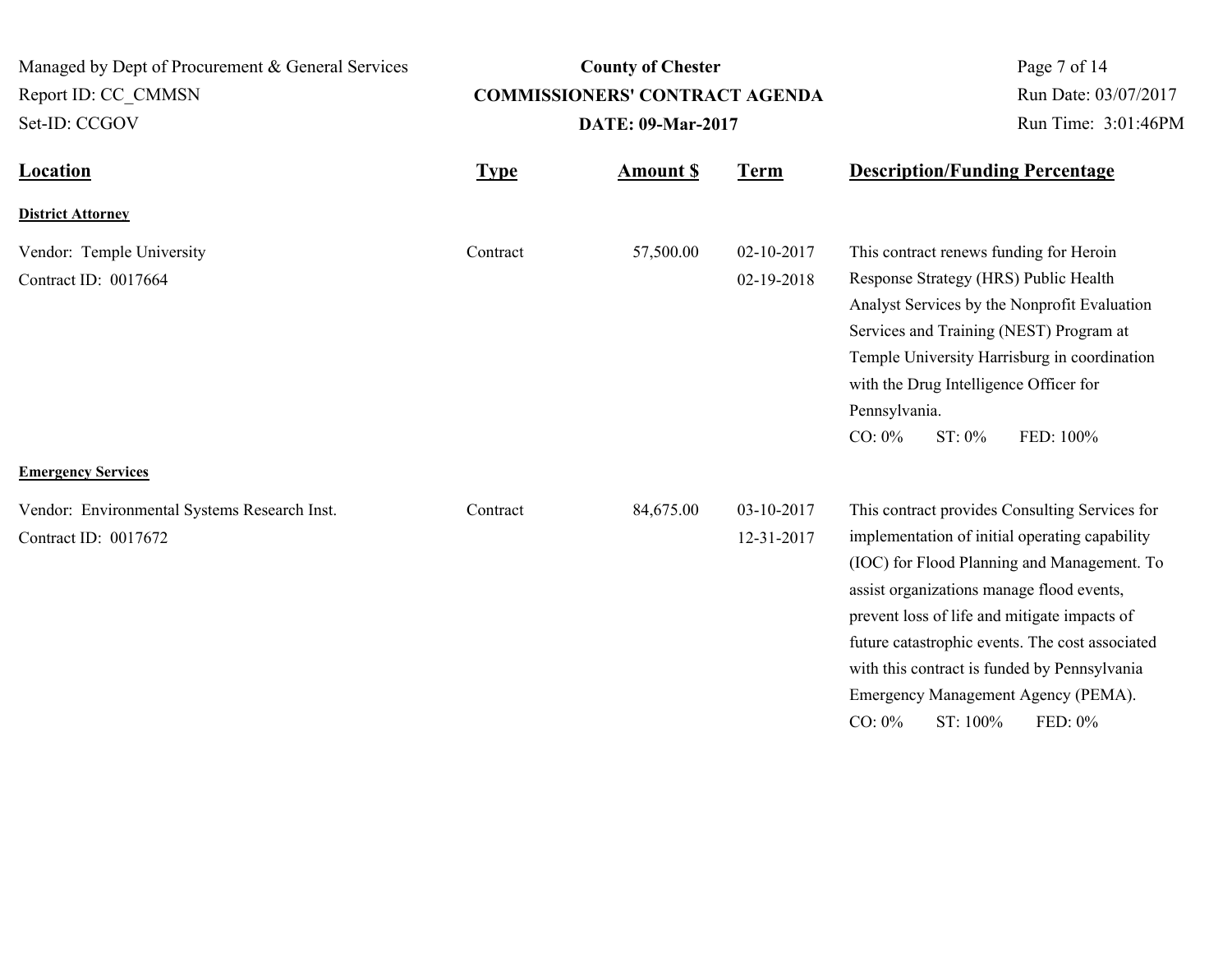| Managed by Dept of Procurement & General Services<br>Report ID: CC CMMSN<br>Set-ID: CCGOV | <b>County of Chester</b><br><b>COMMISSIONERS' CONTRACT AGENDA</b><br><b>DATE: 09-Mar-2017</b> |                  |                          | Page 8 of 14<br>Run Date: 03/07/2017<br>Run Time: 3:01:46PM                                                                                                                                                                     |
|-------------------------------------------------------------------------------------------|-----------------------------------------------------------------------------------------------|------------------|--------------------------|---------------------------------------------------------------------------------------------------------------------------------------------------------------------------------------------------------------------------------|
| <b>Location</b>                                                                           | <b>Type</b>                                                                                   | <b>Amount \$</b> | <b>Term</b>              | <b>Description/Funding Percentage</b>                                                                                                                                                                                           |
| <b>Facilities Management</b>                                                              |                                                                                               |                  |                          |                                                                                                                                                                                                                                 |
| Vendor: Alaimo Group<br>Contract ID: 0016384                                              | Amendment                                                                                     | 25,000.00        | 03-19-2017<br>03-18-2018 | Amendment $#2$ : This amendment extends the<br>contract term for an additional one (1) year<br>period and provides various Architectural and<br>Engineering Services on an as-needed basis.<br>CO: 100%<br>FED: 0%<br>$ST: 0\%$ |
| Vendor: Herman Goldner Company, Inc.<br>Contract ID: 0017661                              | Contract                                                                                      | 27,396.00        | 04-01-2017<br>03-31-2020 | This contract provides maintenance and routine<br>inspections for two (2) Centrifugal Chillers at<br>the Justice Center.<br>CO: 100%<br>ST: 0%<br>FED: 0%                                                                       |
| Vendor: Kolle, John C.<br>Contract ID: 0017666                                            | Contract                                                                                      | 0.00             | 03-01-2017<br>02-28-2022 | This contract is for the lease of 14.97 acres of<br>farmland in Warwick County Park in<br>Pottstown. This is a revenue producing<br>contract.<br>FED: 0%<br>$CO: 0\%$<br>$ST: 0\%$                                              |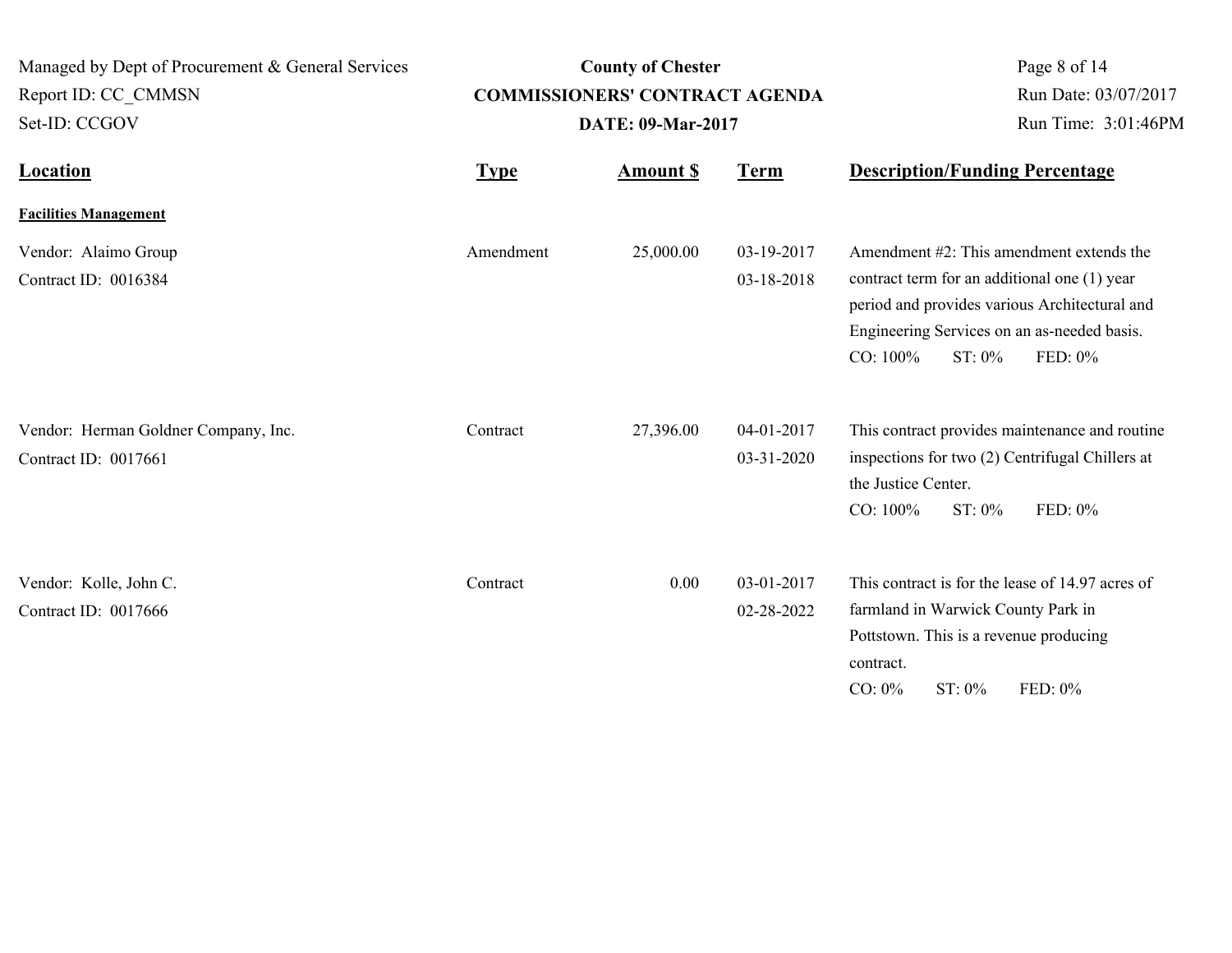| Managed by Dept of Procurement & General Services<br>Report ID: CC_CMMSN<br>Set-ID: CCGOV |             | <b>County of Chester</b><br><b>COMMISSIONERS' CONTRACT AGENDA</b><br><b>DATE: 09-Mar-2017</b> | Page 9 of 14<br>Run Date: 03/07/2017<br>Run Time: 3:01:46PM |                                                                                                                                                                                            |
|-------------------------------------------------------------------------------------------|-------------|-----------------------------------------------------------------------------------------------|-------------------------------------------------------------|--------------------------------------------------------------------------------------------------------------------------------------------------------------------------------------------|
| Location                                                                                  | <b>Type</b> | <b>Amount S</b>                                                                               | <b>Term</b>                                                 | <b>Description/Funding Percentage</b>                                                                                                                                                      |
| <b>Facilities Management</b>                                                              |             |                                                                                               |                                                             |                                                                                                                                                                                            |
| Vendor: Lehman, Ryan K.<br>Contract ID: 0017667                                           | Contract    | 0.00                                                                                          | 03-01-2017<br>02-28-2022                                    | This contract is for the lease of 26.44 acres of<br>farmland in Black Rock Sanctuary in<br>Phoenixville. This is a revenue producing<br>contract.<br>FED: 0%<br>$CO: 0\%$<br>ST: 0%        |
| Vendor: Walters, Merrill D. & Barbara C.<br>Contract ID: 0017668                          | Contract    | 0.00                                                                                          | 03-01-2017<br>02-28-2022                                    | This contract is for the lease of 6.02 acres of<br>farmland in Warwick County Park in<br>Pottstown. This is a revenue producing<br>contract.<br>$CO: 0\%$<br>FED: 0%<br>$ST: 0\%$          |
| Vendor: Miller, Kenneth Jr.<br>Contract ID: 0017669                                       | Contract    | 0.00                                                                                          | 03-01-2017<br>02-28-2022                                    | This contract is for the lease of 24.20 acres of<br>farmland in Sanatoga Basin in East Coventry<br>Township. This is a revenue producing<br>contract.<br>FED: 0%<br>$CO: 0\%$<br>$ST: 0\%$ |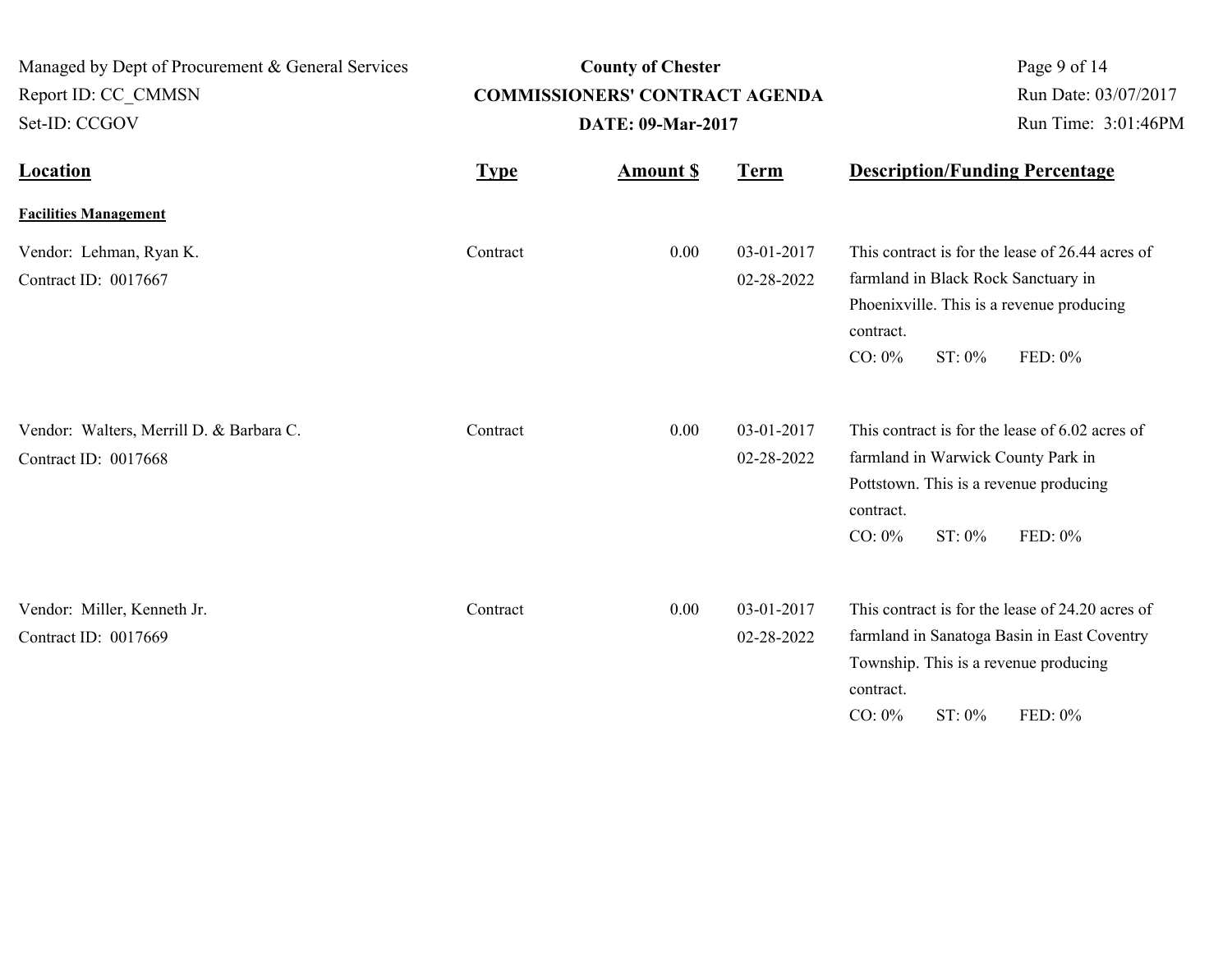| Managed by Dept of Procurement & General Services<br>Report ID: CC CMMSN<br>Set-ID: CCGOV |             | <b>County of Chester</b><br><b>COMMISSIONERS' CONTRACT AGENDA</b><br><b>DATE: 09-Mar-2017</b> | Page 10 of 14<br>Run Date: 03/07/2017<br>Run Time: 3:01:46PM |                                                                                                                                                                                 |
|-------------------------------------------------------------------------------------------|-------------|-----------------------------------------------------------------------------------------------|--------------------------------------------------------------|---------------------------------------------------------------------------------------------------------------------------------------------------------------------------------|
| <b>Location</b>                                                                           | <b>Type</b> | <b>Amount \$</b>                                                                              | <b>Term</b>                                                  | <b>Description/Funding Percentage</b>                                                                                                                                           |
| <b>Facilities Management</b>                                                              |             |                                                                                               |                                                              |                                                                                                                                                                                 |
| Vendor: Ryerss Farm for Aged Equines<br>Contract ID: 0017670                              | Contract    | 0.00                                                                                          | 03-01-2017<br>02-28-2022                                     | This contract is for the lease of 14.57 acres of<br>farmland in Warwick County Park in<br>Pottstown. This is a revenue producing<br>contract.<br>$CO: 0\%$<br>ST: 0%<br>FED: 0% |
| Vendor: Martin, Mark R.<br>Contract ID: 0017671                                           | Contract    | 0.00                                                                                          | 03-01-2017<br>02-28-2022                                     | This contract is for the lease of 101 acres of<br>farmland in Wolf Hollow Farm in Atglen. This<br>is a revenue producing contract.<br>$CO: 0\%$<br>$ST: 0\%$<br>FED: 0%         |
| <b>Human Resources</b><br>Vendor: General Healthcare Resources, Inc.                      | Amendment   | 0.00                                                                                          | 02-01-2017                                                   | Amendment #2: This amendment revises the                                                                                                                                        |
| Contract ID: 0010171                                                                      |             |                                                                                               | <b>OPEN</b>                                                  | contract to include all County Departments for<br>Temporary Staffing Services to supply Nursing<br>and Social Workers on an as needed basis.<br>CO: 100%<br>ST: 0%<br>FED: 0%   |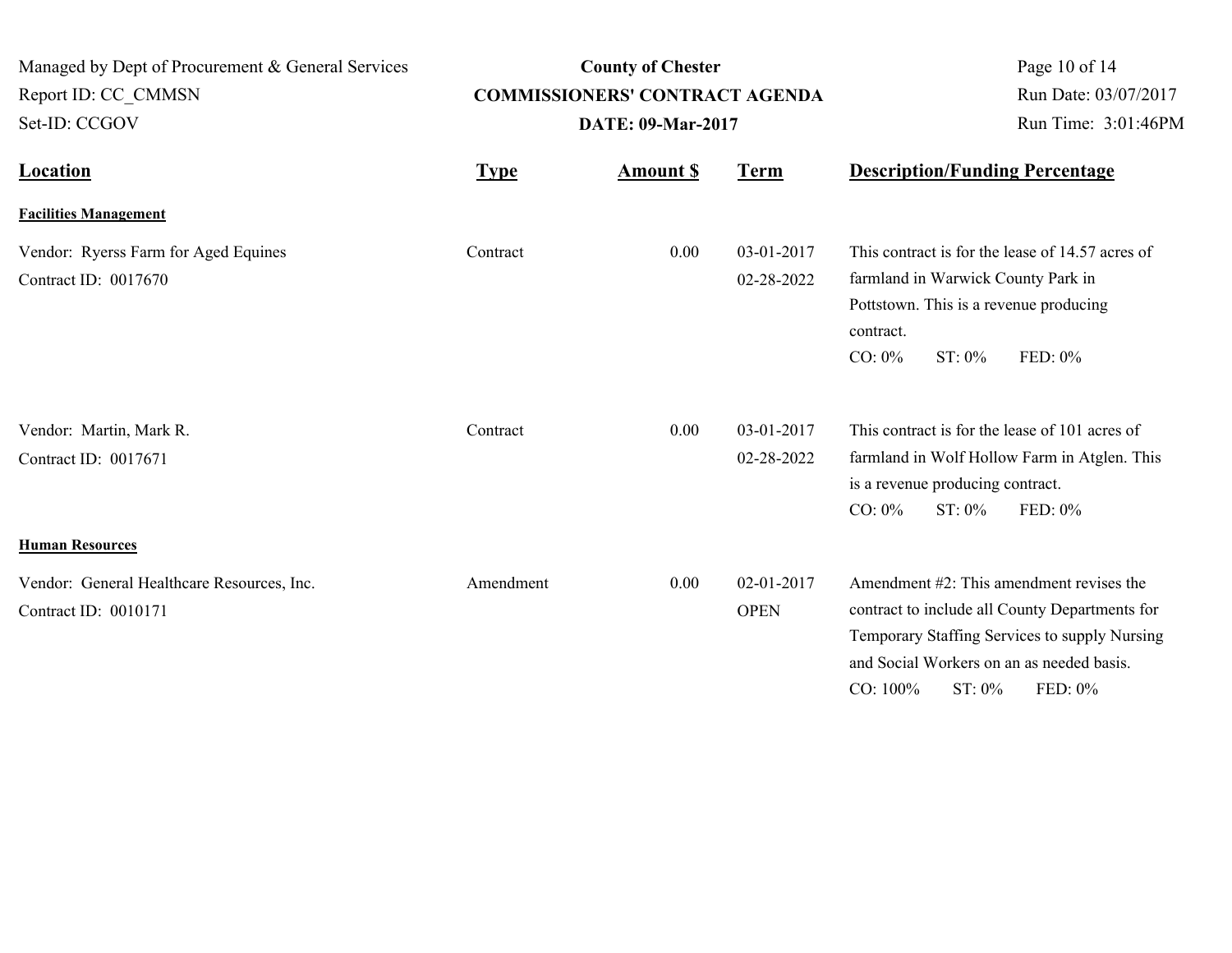| Managed by Dept of Procurement & General Services<br>Report ID: CC CMMSN<br>Set-ID: CCGOV | <b>County of Chester</b><br><b>COMMISSIONERS' CONTRACT AGENDA</b><br>DATE: 09-Mar-2017 |                  |                           | Page 11 of 14<br>Run Date: 03/07/2017<br>Run Time: 3:01:46PM                                                                                                                                                                                                                                   |  |
|-------------------------------------------------------------------------------------------|----------------------------------------------------------------------------------------|------------------|---------------------------|------------------------------------------------------------------------------------------------------------------------------------------------------------------------------------------------------------------------------------------------------------------------------------------------|--|
| <b>Location</b>                                                                           | <b>Type</b>                                                                            | <b>Amount \$</b> | <b>Term</b>               | <b>Description/Funding Percentage</b>                                                                                                                                                                                                                                                          |  |
| <b>Human Resources</b>                                                                    |                                                                                        |                  |                           |                                                                                                                                                                                                                                                                                                |  |
| Vendor: Brec, Inc.<br>Contract ID: 0017646                                                | Contract                                                                               | 0.00             | 02-02-2017<br><b>OPEN</b> | This contract renews Temporary Staffing<br>Services of Social Workers as requested by the<br>Department of Aging, Children Youth &<br>Families, Drug & Alcohol Services, and<br>Mental Health/Intellectual and Development<br>Disabilities Administration.<br>$CO: 0\%$<br>ST: 100%<br>FED: 0% |  |
| <b>Managed Behavioral Healthcare</b>                                                      |                                                                                        |                  |                           |                                                                                                                                                                                                                                                                                                |  |
| Vendor: Human Services, Inc.<br>Contract ID: 0016659                                      | Amendment                                                                              | 72,933.00        | 01-01-2017<br>06-30-2017  | Amendment #2: This amendment extends the<br>contract for an additional six (6) month period<br>for the Critical Time Intervention Program to<br>support individuals who are homeless and have<br>severe mental illness and/or substance abuse<br>issues.<br>$CO: 0\%$<br>ST: 100%<br>FED: 0%   |  |
| Vendor: Drexel Univ College of Medicine Behavior<br>Contract ID: 0017653                  | Contract                                                                               | 50,400.00        | 01-01-2017<br>12-31-2017  | This contract provides Trauma informed<br>Training and Targeted Consultation Services to<br>the HealthChoices provider Network and other<br>community providers to work with eligible<br>adults and children.<br>$CO: 0\%$<br>ST: 100%<br>FED: 0%                                              |  |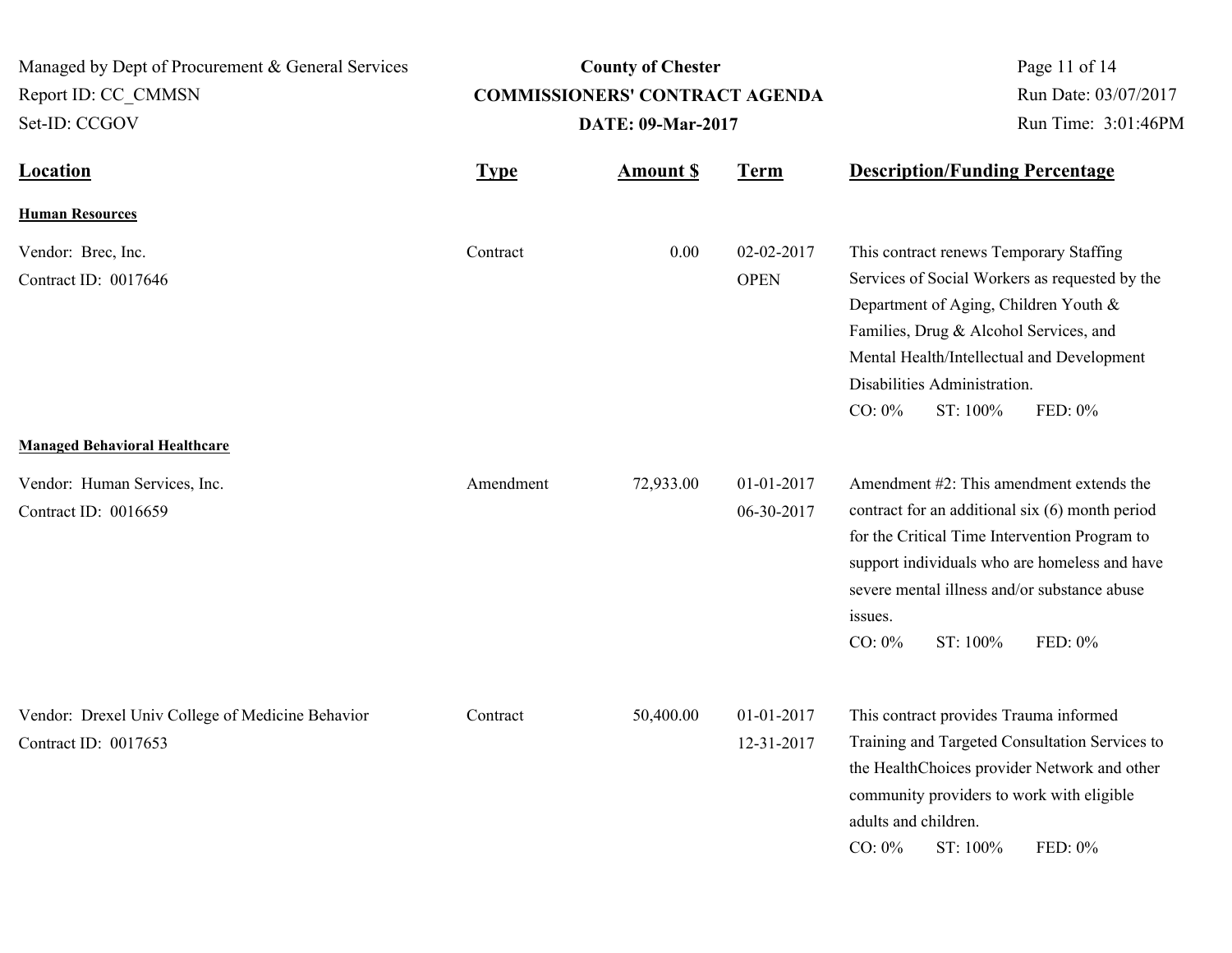**Location Type Type** *Amount \$* **Term Description/Funding Percentage County of Chester COMMISSIONERS' CONTRACT AGENDA** Managed by Dept of Procurement & General Services Set-ID: CCGOV Report ID: CC\_CMMSN Page 12 of 14 **Amount \$ DATE: 09-Mar-2017** Run Date: 03/07/2017 Run Time: 3:01:46PM **Open Space Preservation** Vendor: Brandywine Conservancy Contract 28,000.00 03-09-2017 Contract ID: 0017214 01-09-2018 14 acres of farmland owned by Ammon S. and Barbie S. Stotlzfus in Honey Brook Township are recommended for preservation through the Brandywine Headwaters Preservation Program. The total project cost is \$129,935.60. The County will pay \$28,000.00 (22%) and the Brandywine Conservancy and Honey Brook Township will pay \$101,935.60 (78%). CO: 22% ST: 0% FED: 0% **Contract Planning Commission**

Vendor: MERJE 32,833.00 03-01-2017 Contract ID: 0017656 12-31-2017 This contract provides for Phase 2 of the multi-jurisdictional development of a comprehensive system of Wayfinding Signage in Chester, Delaware Counties and Northern Wilmington to direct and inform visitors of cultural attractions in the Brandywine Valley. CO: 0% ST: 100% FED: 0% **Contract** Vendor: Envisions Sustainability Tools Inc. Contract 12,000.00 03-01-2017 Contract ID: 0017660 12-31-2017 This contract provides online services for performing one (1) Landscapes3 Public Opinion Survey. CO: 100% ST: 0% FED: 0% **Contract**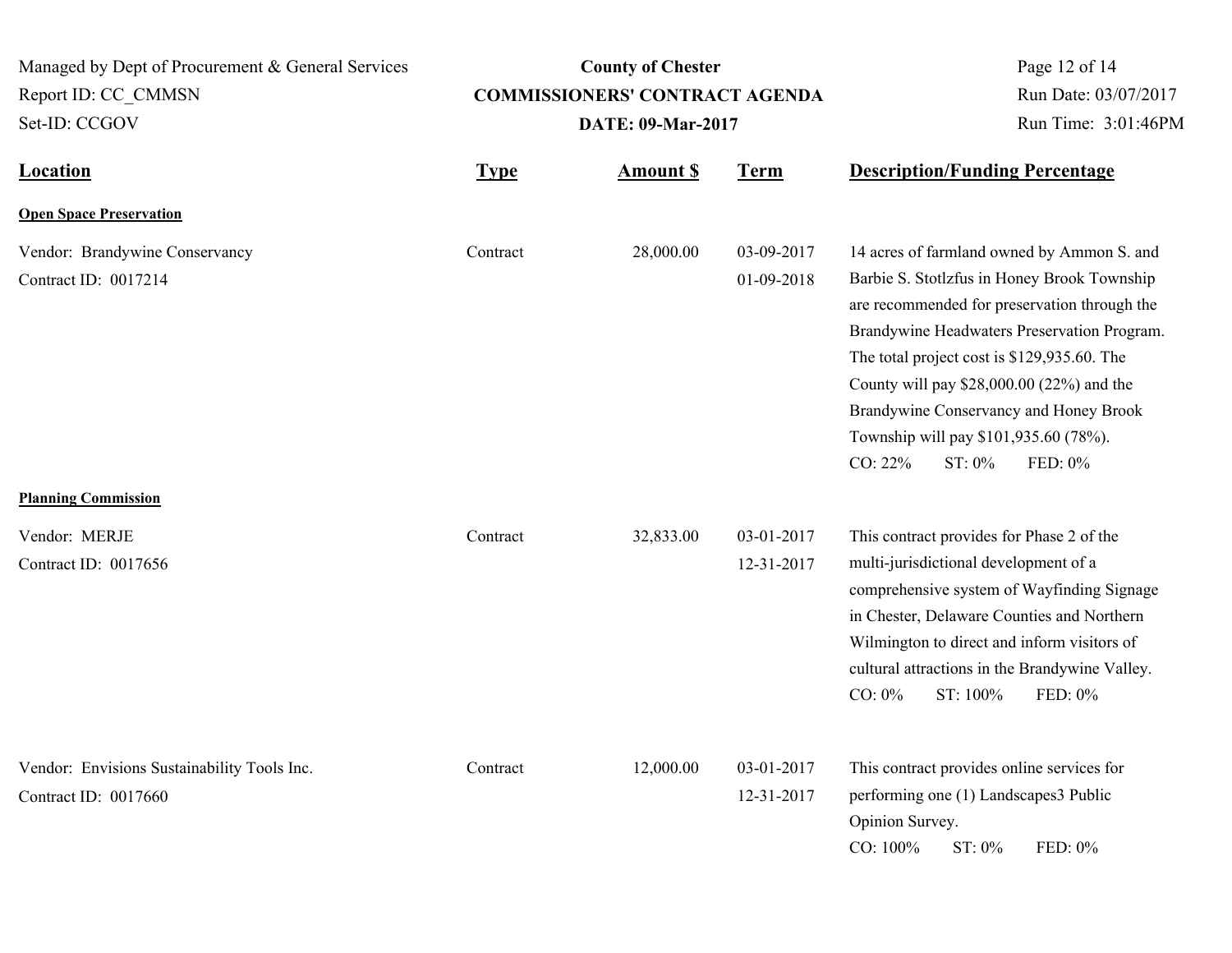| Managed by Dept of Procurement & General Services<br>Report ID: CC CMMSN<br>Set-ID: CCGOV |             | <b>County of Chester</b><br><b>COMMISSIONERS' CONTRACT AGENDA</b><br><b>DATE: 09-Mar-2017</b> | Page 13 of 14<br>Run Date: 03/07/2017<br>Run Time: 3:01:46PM |                                                                                                                                                                                                                                                                                                                                                                                                                                                            |
|-------------------------------------------------------------------------------------------|-------------|-----------------------------------------------------------------------------------------------|--------------------------------------------------------------|------------------------------------------------------------------------------------------------------------------------------------------------------------------------------------------------------------------------------------------------------------------------------------------------------------------------------------------------------------------------------------------------------------------------------------------------------------|
| Location                                                                                  | <b>Type</b> | <b>Amount \$</b>                                                                              | <b>Term</b>                                                  | <b>Description/Funding Percentage</b>                                                                                                                                                                                                                                                                                                                                                                                                                      |
| <b>Public Health Admin</b>                                                                |             |                                                                                               |                                                              |                                                                                                                                                                                                                                                                                                                                                                                                                                                            |
| Vendor: Aquila Strategy & Operations Group, LLC<br>Contract ID: 0017396                   | Amendment   | 2,500.00                                                                                      | 02-15-2017<br>06-30-2017                                     | Amendment #1: This amendment provides<br>additional Medical Reserve Corps (MRC) and<br>Community Emergency Response Team<br>(CERT) Leadership Training Services.<br>ST: 0%<br>FED: 100%<br>$CO: 0\%$                                                                                                                                                                                                                                                       |
| Vendor: Clean Harbors Environmental Services Inc<br>Contract ID: 0017644                  | Contract    | 125,000.00                                                                                    | 03-09-2017<br>12-31-2020                                     | This contract provides Environmental Services<br>and Waste Disposal for the Southeastern<br>Pennsylvania Counties Regional Household<br>Hazardous Waste Collection Program. The<br>Health Department will bill participating<br>municipalities for total reimbursement. The<br>Recycling Coordinator will apply for 50%<br>reimbursement to be returned to the<br>municipalities. Other Funding: 50%<br>Municipalities.<br>$CO: 0\%$<br>ST: 50%<br>FED: 0% |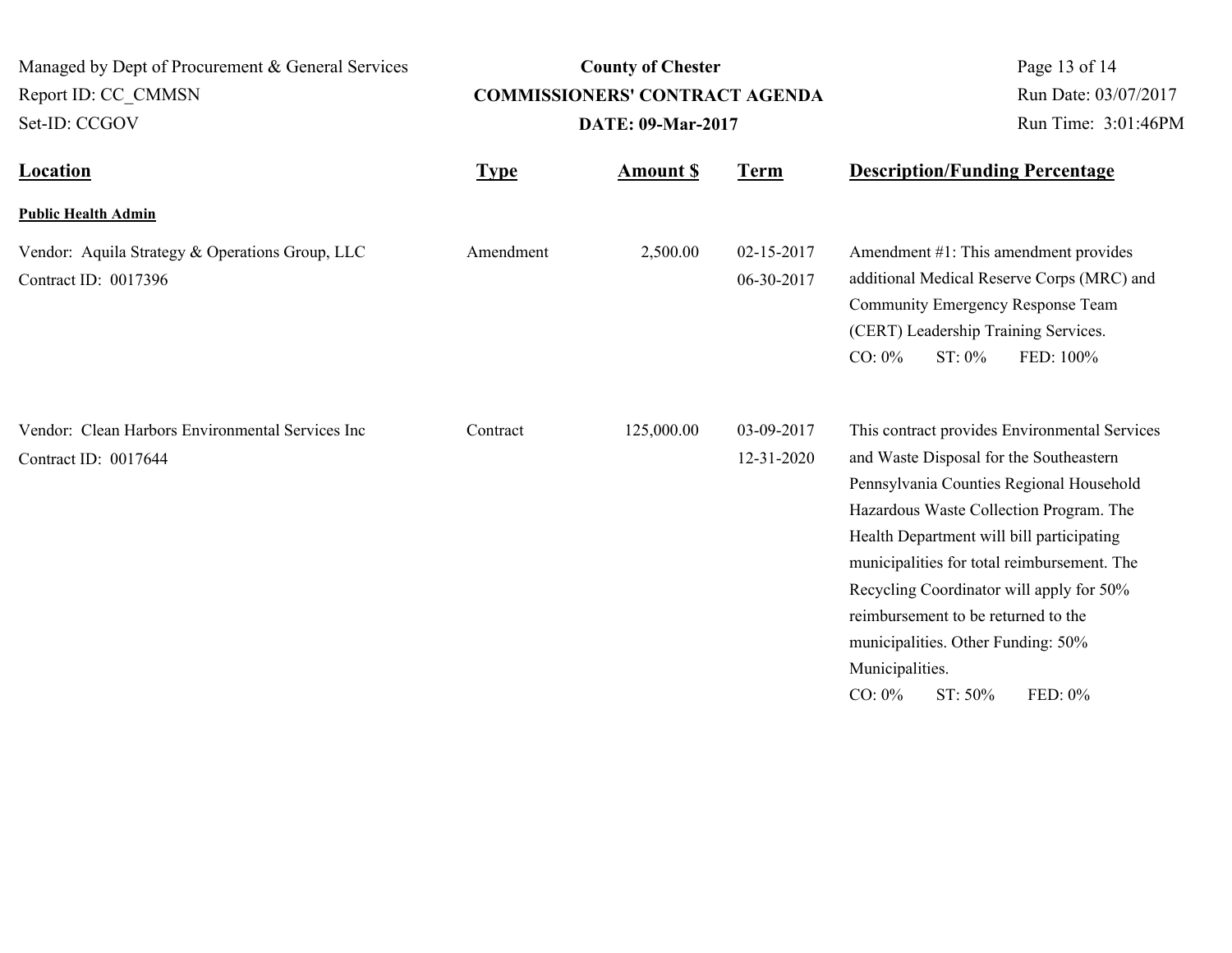| Managed by Dept of Procurement & General Services | <b>County of Chester</b> |                                       |                   |                                                  | Page 14 of 14        |
|---------------------------------------------------|--------------------------|---------------------------------------|-------------------|--------------------------------------------------|----------------------|
| Report ID: CC CMMSN                               |                          | <b>COMMISSIONERS' CONTRACT AGENDA</b> |                   |                                                  | Run Date: 03/07/2017 |
| Set-ID: CCGOV                                     | <b>DATE: 09-Mar-2017</b> |                                       |                   |                                                  | Run Time: 3:01:46PM  |
| Location                                          | <b>Type</b>              | <b>Amount \$</b>                      | <b>Term</b>       | <b>Description/Funding Percentage</b>            |                      |
| <b>Youth Center</b>                               |                          |                                       |                   |                                                  |                      |
| Vendor: County of Berks                           | Amendment                | 0.00                                  | $01-01-2017$      | Amendment #5: This amendment provides            |                      |
| Contract ID: 0014394                              |                          |                                       | 06-30-2017        | additional bed space for female residents only   |                      |
|                                                   |                          |                                       |                   | at a rate of \$180.00 per diem for the County of |                      |
|                                                   |                          |                                       |                   | Berks Youth Center to rent bed space at the      |                      |
|                                                   |                          |                                       |                   | Chester County Youth Center. This is a           |                      |
|                                                   |                          |                                       | revenue contract. |                                                  |                      |
|                                                   |                          |                                       |                   | $CO: 0\%$<br>$ST: 0\%$                           | FED: $0\%$           |

Number of Contracts: 32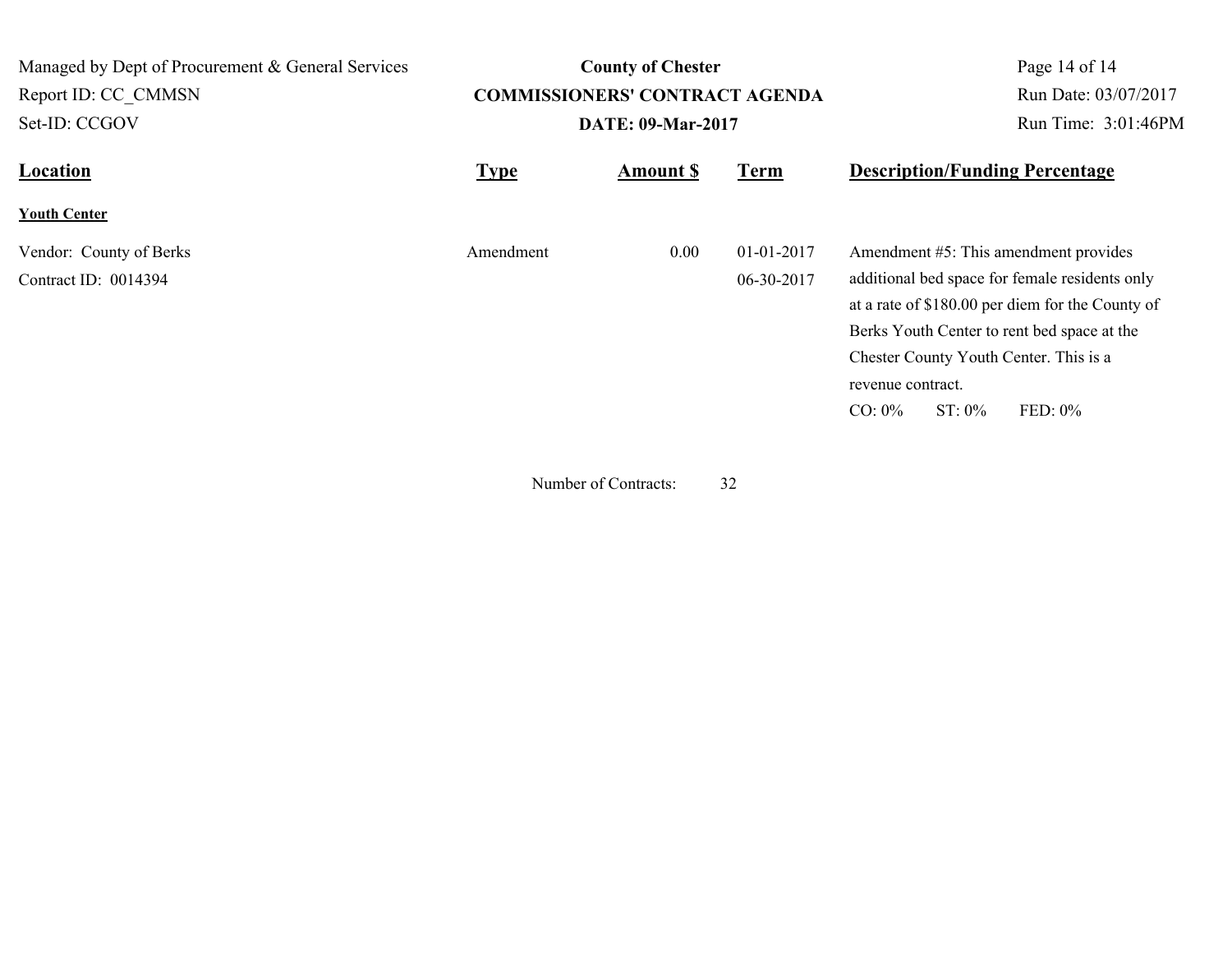#### **AGENDA ITEMS - GRANTS March 9, 2017**

| <b>DEPARTMENT / FUND</b>                                                                                                                                                                                                                       | <b>AWARD</b> | <b>TERM</b>              | <b>DESCRIPTION</b>                                                                                                                                                                                      |
|------------------------------------------------------------------------------------------------------------------------------------------------------------------------------------------------------------------------------------------------|--------------|--------------------------|---------------------------------------------------------------------------------------------------------------------------------------------------------------------------------------------------------|
| <b>District Attorney</b>                                                                                                                                                                                                                       |              |                          |                                                                                                                                                                                                         |
| Philadelphia-Camden High Intensity Drug Trafficking Area<br>Contract / Award - Renewal<br>001-129000-331208-12600650-1290002                                                                                                                   | \$189,598    | 02/10/2017<br>02/09/2018 | Philadelphia-Camden High Intensity Drug Trafficking Area (PC HIDTA)<br>No New Positions - No County Match<br>Federal Funding = $$189,598$                                                               |
| Philadelphia-Camden High Intensity Drug Trafficking Area<br>Contract / Award - New<br>001-129000-331208-12600650-1290002                                                                                                                       | \$75,900     | 01/01/2017<br>12/31/2017 | Training/Prevention & Information Sharing Systems Program<br>No New Positions - No County Match<br>Federal Funding = \$75,900                                                                           |
| Planning                                                                                                                                                                                                                                       |              |                          |                                                                                                                                                                                                         |
| Delaware Valley Regional Planning Commission<br>Contract / Award - New<br>001-085100-331200--98600553-0851017                                                                                                                                  | \$32,883     | 07/01/2016<br>06/30/2018 | Brandywine Valley Wayfinding Program<br>No New Positions<br>Federal Funding = $$32,883$<br>County - In-Kind = $$3,147$<br>Other - In Kind = $$5.073$<br>Total Funding = $$41,103$                       |
| <b>Public Health</b>                                                                                                                                                                                                                           |              |                          |                                                                                                                                                                                                         |
| PA Dept. of Health/ Center for Disease Control<br>Contract / Award - Amendment<br>001-478000-331207-16100000-4780003-FY2016                                                                                                                    | \$20,057     | 07/01/2016<br>06/30/2017 | Zika Prevention Outreach and Education Subsequently Available Funds (SAF1)<br>to PHEP Grant (Public Health Emergency Preparedness)<br>No New Positions - No County Match<br>Federal Funding = $$20,057$ |
| PA Dept. of Health/ Dept.of Health and Human Services /<br>Center for Disease Control<br>(through University of Pittsburgh)<br>Contract / Award- New<br>001-478000-331207-14600000-4780006-FY2016<br>001-085100-331207-14600000-0851017-FY2016 | \$12,500     | 07/01/2016<br>06/30/2017 | <b>WalkWorks Chesco</b><br>No New Positions - No County Match<br>Federal Funding = $$12,500$                                                                                                            |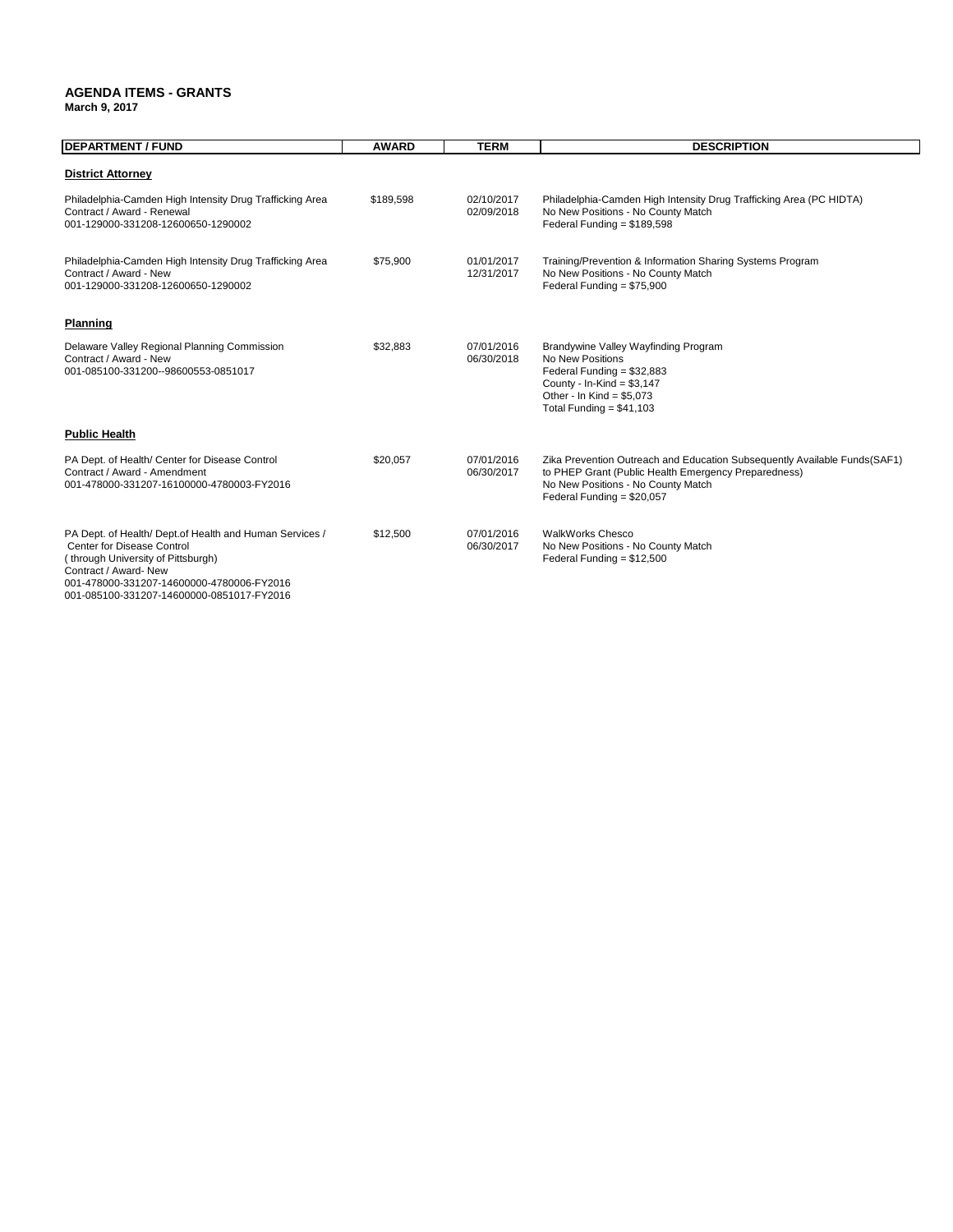\_\_\_\_\_\_\_\_\_\_\_\_\_\_\_\_\_\_\_\_\_\_\_\_\_\_\_\_\_\_\_\_\_\_\_\_\_\_\_\_\_\_\_\_\_\_\_\_\_\_\_\_\_\_\_\_\_\_\_\_\_\_\_\_\_\_\_\_\_\_\_\_\_\_\_\_\_\_\_\_

#### Hires and Rehires

1. Employee : Broadnax II,Richard H Department : 451143 - Office of Aging Services Job : 048933 - Aging Care Manager Salary Grade : T04 Compensation :  $$34,054.80(A)$ Effective Date : 03/27/2017 2. Employee : Ciurlino,Meredith A Department : 210000 - Chester County Prison Job : 040920 - Correctional Officer I Salary Grade : CO1 Compensation :  $$39,366.08(A)$ Effective Date : 03/20/2017 3. Employee : Clark,Deborah S Department : 461210 - Pocopson Nursing Care Job : 351420 - Nurse Aide Salary Grade : Compensation :  $\zeta$  13.36(H) Effective Date : 03/20/2017 4. Employee : Cruz Jr,Angel M Department : 210000 - Chester County Prison Job : 040920 - Correctional Officer I Salary Grade : CO1 Compensation :  $$39,366.08(A)$ Effective Date : 03/20/2017 5. Employee : Cummins,Tyler J Department : 210000 - Chester County Prison Job : 040920 - Correctional Officer I Salary Grade : CO1 Compensation :  $$39,366.08(A)$ Effective Date : 03/20/2017 6. Employee : DiRico,Alexandra Department : 451145 - Children, Youth and Families Job : 048563 - Casework Specialist Salary Grade : T06 Compensation :  $$38,177.10(A)$ Effective Date : 03/13/2017 7. Employee : Esgro,Vanessa R Department : 451144 - Drug and Alcohol Job : 048655 - D&A Case Mgmnt Spclst Salary Grade : T04 Salary Grade : T04<br>Compensation :  $\frac{2}{3}$  34,054.80(A) Effective Date : 03/20/2017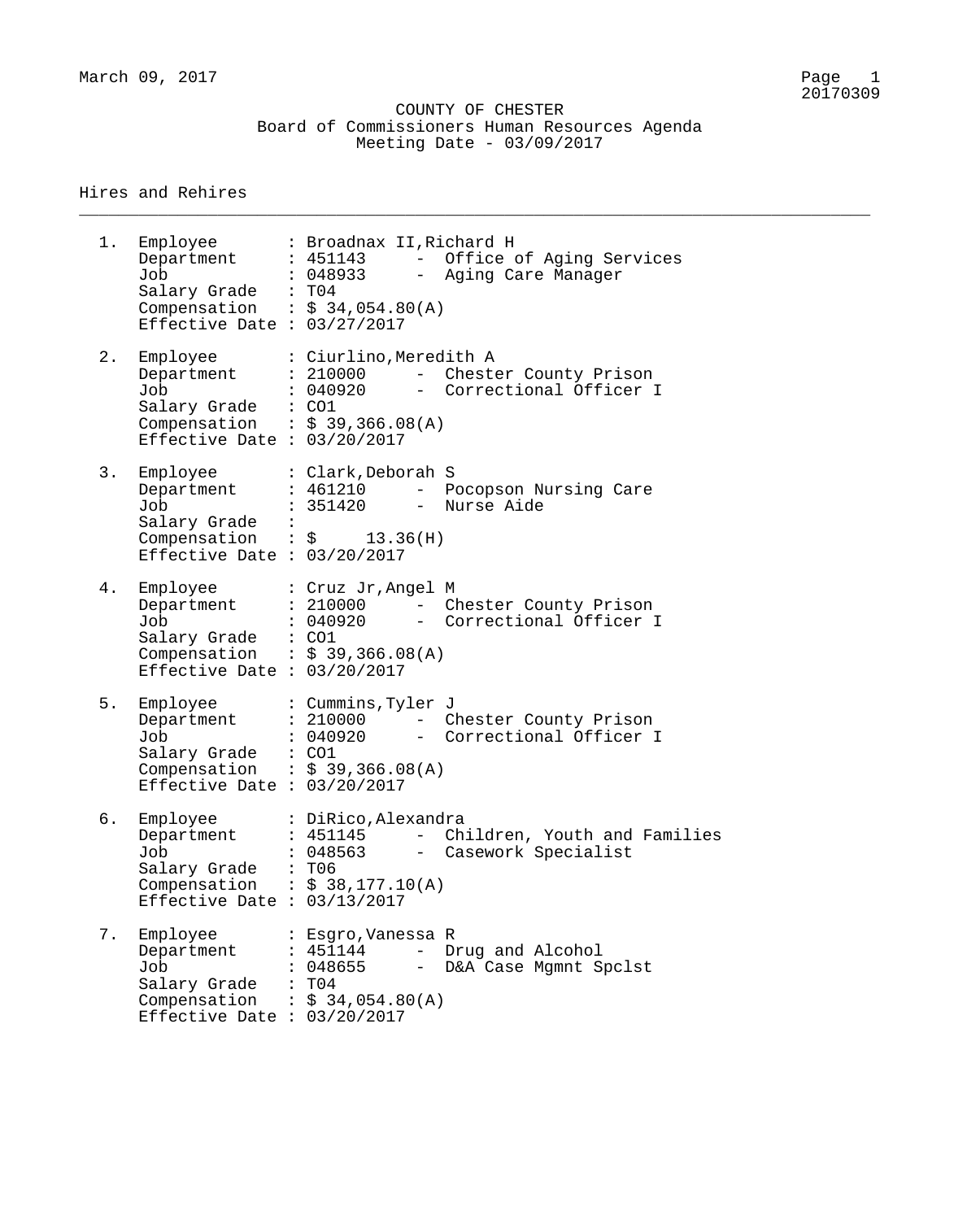|  | COUNTY OF CHESTER                             |  |  |
|--|-----------------------------------------------|--|--|
|  | Board of Commissioners Human Resources Agenda |  |  |
|  | Meeting Date - $03/09/2017$                   |  |  |

\_\_\_\_\_\_\_\_\_\_\_\_\_\_\_\_\_\_\_\_\_\_\_\_\_\_\_\_\_\_\_\_\_\_\_\_\_\_\_\_\_\_\_\_\_\_\_\_\_\_\_\_\_\_\_\_\_\_\_\_\_\_\_\_\_\_\_\_\_\_\_\_\_\_\_\_\_\_\_\_

| 8.  | Employee<br>Department<br>Job<br>Salary Grade : CO1<br>Effective Date : $03/20/2017$           | : Faddis, Melanie J<br>: 210000<br>- Chester County Prison<br>: 040920<br>- Correctional Officer I<br>Compensation : $$39,366.08(A)$          |
|-----|------------------------------------------------------------------------------------------------|-----------------------------------------------------------------------------------------------------------------------------------------------|
| 9.  | Employee<br>Department<br>Job<br>Salary Grade : CO1<br>Effective Date : $03/20/2017$           | : Felldin, Brandon M<br>: 210000<br>- Chester County Prison<br>: 040920<br>- Correctional Officer I<br>Compensation : $$39,366.08(A)$         |
| 10. | Employee<br>Department<br>Job<br>Salary Grade : E07<br>Effective Date : $03/13/2017$           | : Fritz, William Paul<br>: 085100<br>- Planning<br>- Technical Services Director<br>: 020063<br>Compensation : $$62,946.52(A)$                |
| 11. | Employee<br>Department<br>Job<br>Salary Grade : E03<br>Effective Date : $03/20/2017$           | : Geter, Victoria L<br>: 451141<br>- Mental Hlth/Intel & Dev Disabl<br>: 020570<br>- Co Casework Supervisor<br>Compensation : $$45,142.50(A)$ |
| 12. | Employee<br>Department<br>Job<br>Salary Grade : N27<br>Effective Date : $03/20/2017$           | : Ham, Nicholas E<br>: 467100<br>- Pocopson Housekeeping<br>: 041710 - Housekeeper<br>Compensation : $$20,829.90(A)$                          |
| 13. | Employee<br>Department<br>d O.D<br>Salary Grade<br>Compensation<br>Effective Date              | : Hill, Shelbey N<br>: 461212<br>- Pocopson Casual P/T Pool<br>351650<br>Resident Services Technician<br>91<br>\$<br>9.32(H)<br>: 03/20/2017  |
| 14. | Employee<br>Department<br>Job<br>Salary Grade<br>Compensation<br>Effective Date : $03/06/2017$ | : Huang,Julien<br>: 461212<br>Pocopson Casual P/T Pool<br>396970<br>PRN<br>: 249<br>\$<br>38.00(H)                                            |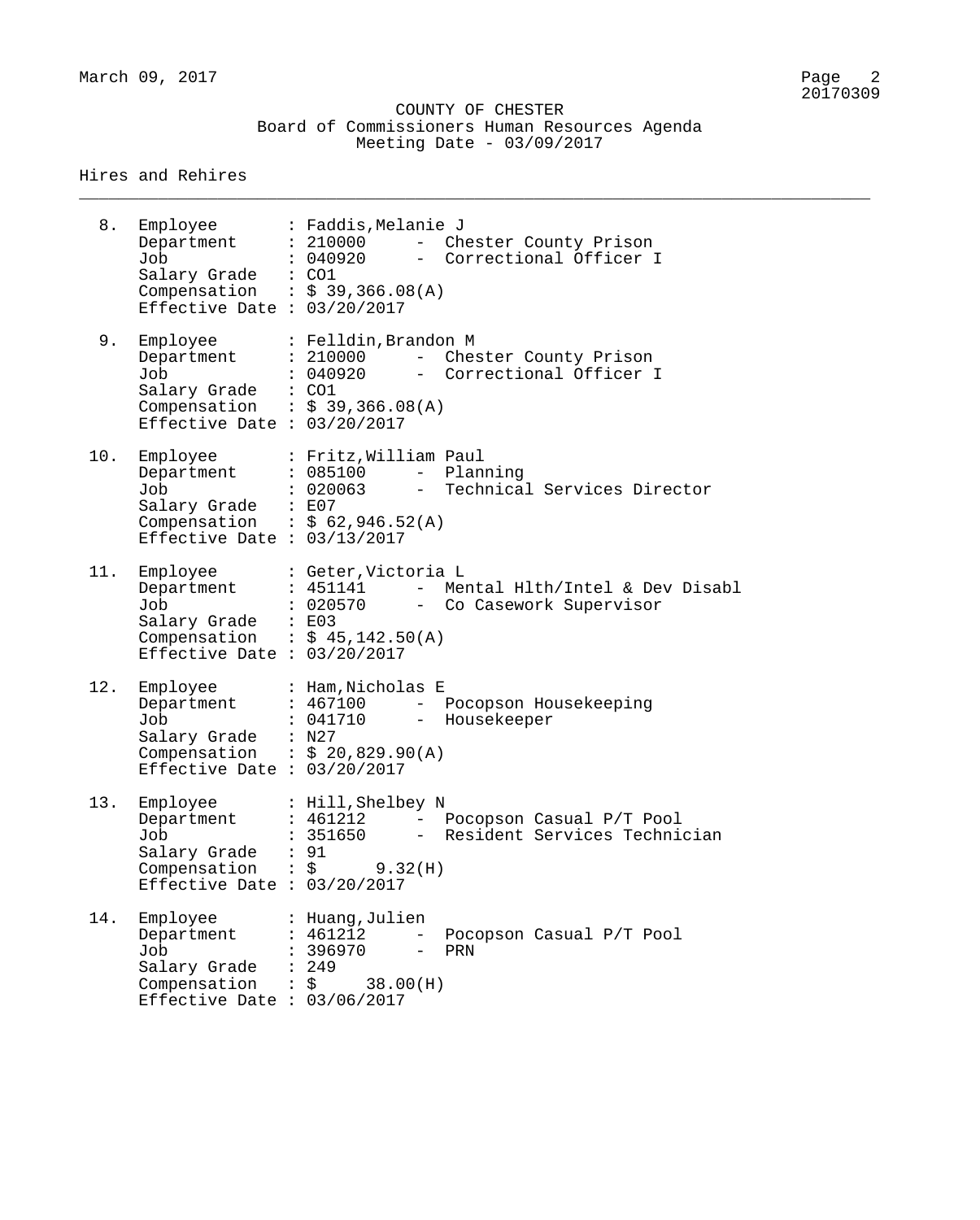COUNTY OF CHESTER Board of Commissioners Human Resources Agenda Meeting Date - 03/09/2017

\_\_\_\_\_\_\_\_\_\_\_\_\_\_\_\_\_\_\_\_\_\_\_\_\_\_\_\_\_\_\_\_\_\_\_\_\_\_\_\_\_\_\_\_\_\_\_\_\_\_\_\_\_\_\_\_\_\_\_\_\_\_\_\_\_\_\_\_\_\_\_\_\_\_\_\_\_\_\_\_

| 15. | Employee : McGowan, Keeleigh<br>Department : 221000<br>Job<br>Salary Grade : N03<br>Compensation : $$33,706.40(A)$<br>Effective Date : $03/27/2017$ |                                                                       |     | - Adult Probation<br>: 040784 - Drug & Alcohol Testing Tech                    |
|-----|-----------------------------------------------------------------------------------------------------------------------------------------------------|-----------------------------------------------------------------------|-----|--------------------------------------------------------------------------------|
| 16. | Employee<br>Department<br>Job<br>Salary Grade : 91<br>Compensation : $\zeta$ 9.32(H)<br>Effective Date : $03/20/2017$                               | : McLaughlin, Amirah L                                                |     | : 461212 - Pocopson Casual P/T Pool<br>: 351650 - Resident Services Technician |
| 17. | Employee<br>Department<br>Job<br>Salary Grade : CO1<br>Compensation : $$39,366.08(A)$<br>Effective Date : $03/20/2017$                              | : Mongelli, Madison A                                                 |     | : 210000 - Chester County Prison<br>: 040920 - Correctional Officer I          |
| 18. | Employee<br>Department<br>Job<br>Salary Grade : CO2<br>Compensation : $$42,120.00(A)$<br>Effective Date : $03/20/2017$                              | : Pannell, Jeffrey Carl<br>: 210000                                   |     | - Chester County Prison<br>: 040560 - Prison Supervisor I                      |
| 19. | Employee<br>Department<br>Job<br>Salary Grade :<br>Compensation : $\frac{1}{2}$ 12.12(H)<br>Effective Date : $03/13/2017$                           | : Reader, Victoria<br>: 808102 - PT Ranger                            |     | : 588200 - Parks Hibernia                                                      |
| 20. | Employee<br>Department<br>Job<br>Salary Grade<br>Compensation : $\frac{1}{5}$ 10.68(H)<br>Effective Date : $03/20/2017$                             | : Rochester, Albert P<br>: 465100<br>351670                           | $-$ | Pocopson Food & Dietary<br>Dietary Aide                                        |
| 21. | Employee<br>Department<br>Job<br>Salary Grade<br>Compensation<br>Effective Date : $03/13/2017$                                                      | : $Ruh, James$<br>: 090000<br>: 801060<br>$\therefore$ \$<br>10.00(H) |     | - Dept of Computing Info Service<br>- General Clerk                            |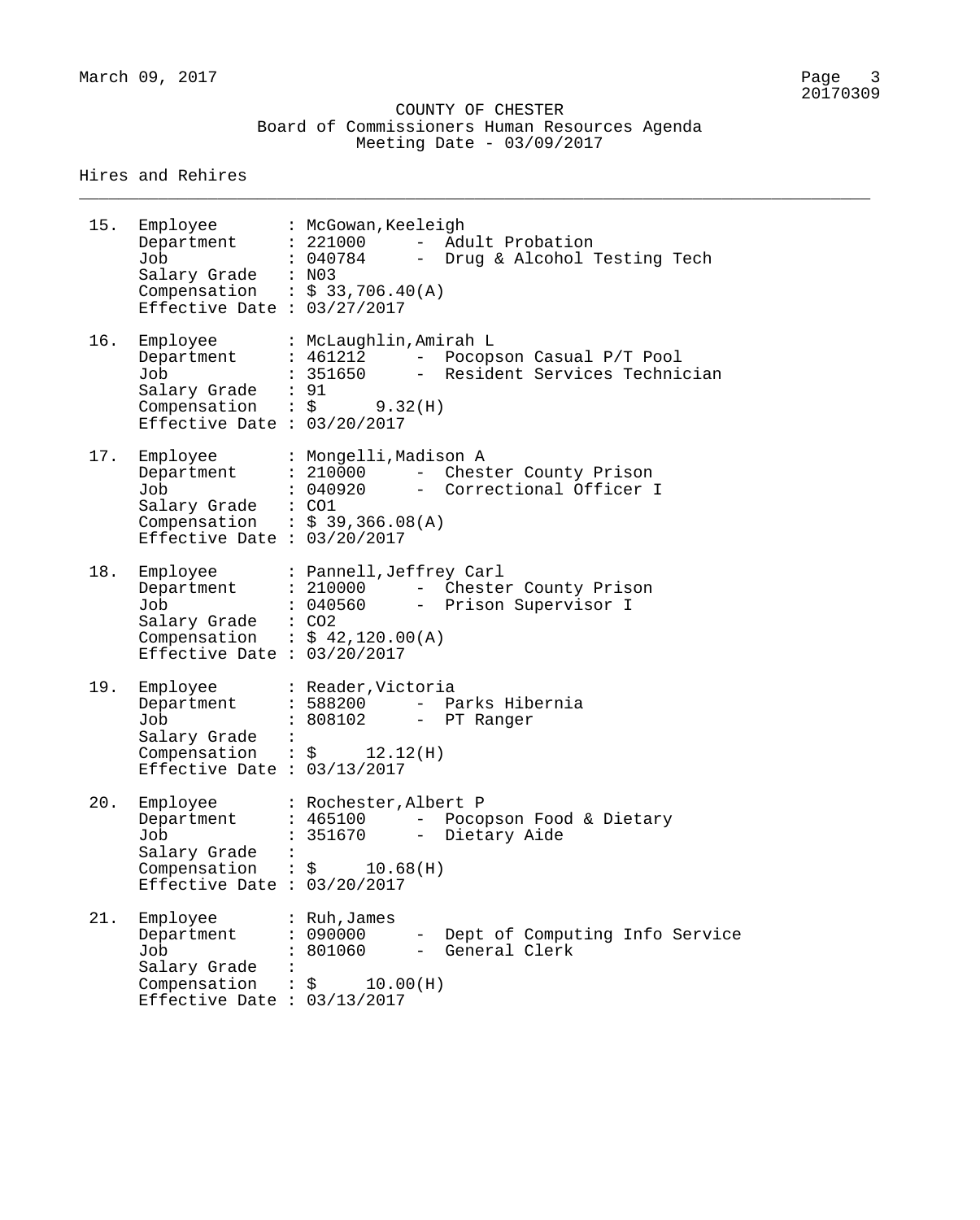|  | COUNTY OF CHESTER                             |  |  |
|--|-----------------------------------------------|--|--|
|  | Board of Commissioners Human Resources Agenda |  |  |
|  | Meeting Date - $03/09/2017$                   |  |  |

\_\_\_\_\_\_\_\_\_\_\_\_\_\_\_\_\_\_\_\_\_\_\_\_\_\_\_\_\_\_\_\_\_\_\_\_\_\_\_\_\_\_\_\_\_\_\_\_\_\_\_\_\_\_\_\_\_\_\_\_\_\_\_\_\_\_\_\_\_\_\_\_\_\_\_\_\_\_\_\_

| 22. | Employee : Russell, Garrett K<br>Department : 210000<br>Job<br>Salary Grade : CO1<br>Compensation : $$39,366.08(A)$<br>Effective Date : $03/20/2017$ |       | : 040920                                                      |     | - Chester County Prison<br>- Correctional Officer I                   |
|-----|------------------------------------------------------------------------------------------------------------------------------------------------------|-------|---------------------------------------------------------------|-----|-----------------------------------------------------------------------|
| 23. | Employee<br>Department<br>Job<br>Salary Grade : N03<br>Compensation : $$29,493.10(A)$<br>Effective Date : $03/13/2017$                               |       | : Salamone, Karen M<br>: 135000                               |     | - Domestic Relations<br>: 040870 - Account Clerk II                   |
| 24. | Employee<br>Department<br>Job<br>Salary Grade :<br>Compensation : $\frac{1}{2}$ 10.68(H)<br>Effective Date : $03/20/2017$                            |       | : Sharpe, Tina M                                              |     | : 465100 - Pocopson Food & Dietary<br>: 351670 - Dietary Aide         |
| 25. | Employee<br>Department<br>Job<br>Salary Grade :<br>Compensation : $\frac{1}{2}$ 10.00(H)<br>Effective Date : $03/13/2017$                            |       | : Siddiqui, Mahrukh                                           |     | : 090000 - Dept of Computing Info Service<br>: 801060 - General Clerk |
| 26. | Employee<br>Department<br>Job<br>Salary Grade : CO2<br>Compensation : $$42,120.00(A)$<br>Effective Date : $03/20/2017$                               |       | : Spranger, Stephen J                                         |     | : 210000 - Chester County Prison<br>: 040560 - Prison Supervisor I    |
| 27. | Employee : Taylor, Chezara L<br>Department<br>Job<br>Salary Grade<br>Compensation : $$39,197.00(A)$<br>Effective Date : $03/13/2017$                 | : U04 | : 222000<br>048780                                            | $-$ | Juvenile Probation<br>Probation Officer I - JP                        |
| 28. | Employee<br>Department<br>Job<br>Salary Grade<br>Compensation<br>Effective Date : $03/20/2017$                                                       | : CO1 | : Thomas, Della B<br>: 210000<br>: 040920<br>: \$39,366.08(A) |     | Chester County Prison<br>- Correctional Officer I                     |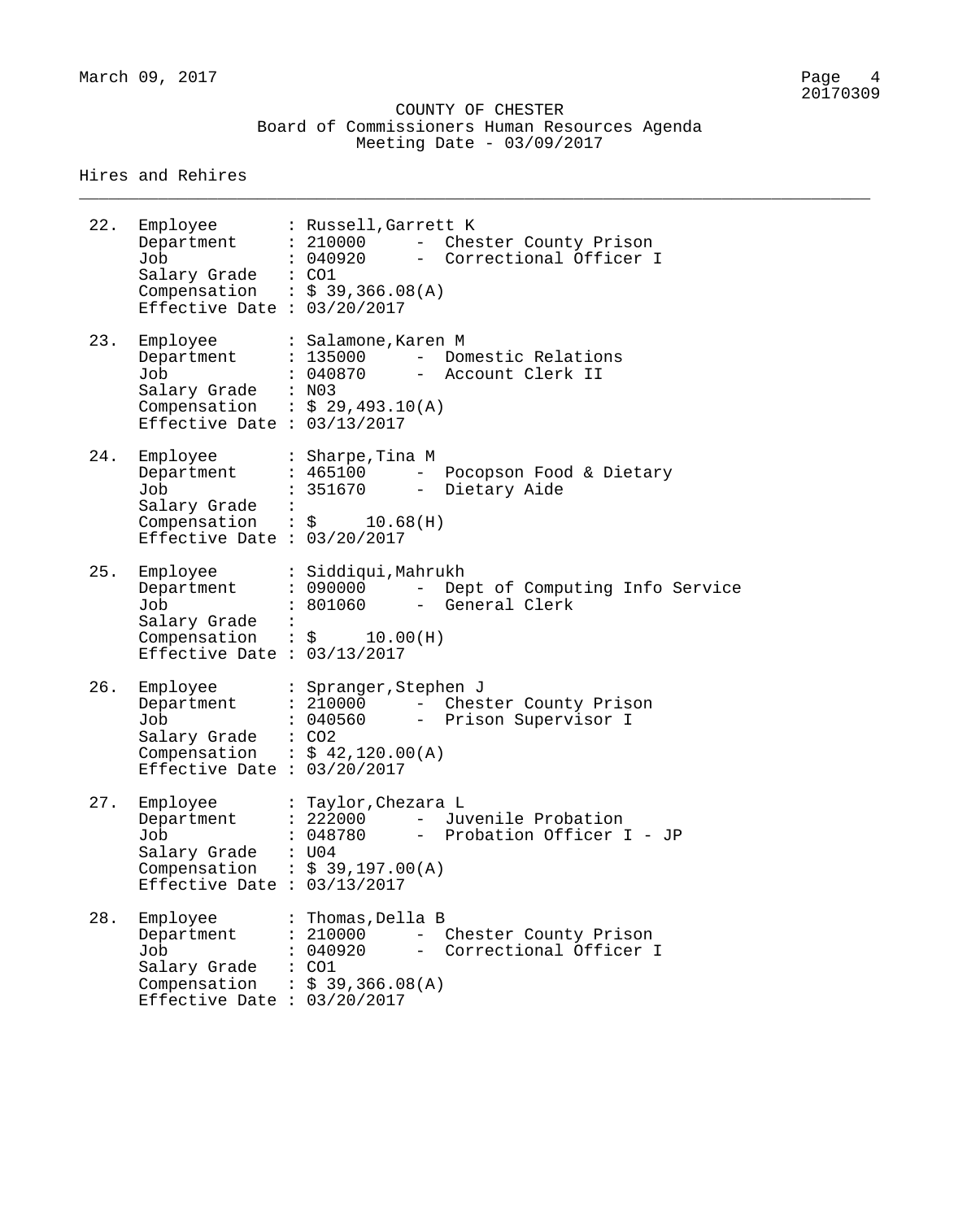|  |                             | COUNTY OF CHESTER |                                               |  |
|--|-----------------------------|-------------------|-----------------------------------------------|--|
|  |                             |                   | Board of Commissioners Human Resources Agenda |  |
|  | Meeting Date - $03/09/2017$ |                   |                                               |  |

\_\_\_\_\_\_\_\_\_\_\_\_\_\_\_\_\_\_\_\_\_\_\_\_\_\_\_\_\_\_\_\_\_\_\_\_\_\_\_\_\_\_\_\_\_\_\_\_\_\_\_\_\_\_\_\_\_\_\_\_\_\_\_\_\_\_\_\_\_\_\_\_\_\_\_\_\_\_\_\_

| 29. | Employee : Villafane,Kellie L<br>Job<br>Salary Grade : 91<br>Compensation : $\zeta$ 9.32(H)<br>Effective Date : $03/20/2017$                        |                                                          |  | Department : 461212 - Pocopson Casual P/T Pool<br>: 351650 - Resident Services Technician |
|-----|-----------------------------------------------------------------------------------------------------------------------------------------------------|----------------------------------------------------------|--|-------------------------------------------------------------------------------------------|
| 30. | Employee<br>Department : 129000 - District Attorney<br>Job<br>Salary Grade : N04<br>Compensation : $$32,419.66(A)$<br>Effective Date : $03/13/2017$ | : Viola,Jacqueline M<br>: 040510 - SSS V                 |  |                                                                                           |
| 31. | Employee<br>Job<br>Salary Grade : N08<br>Compensation : $$ 47,278.40(A)$<br>Effective Date : $04/10/2017$                                           | : Whalen,Elizabeth A<br>: 040061 - Env Health Specialist |  | Department : 478310 - EnvironmentalHealth Protection                                      |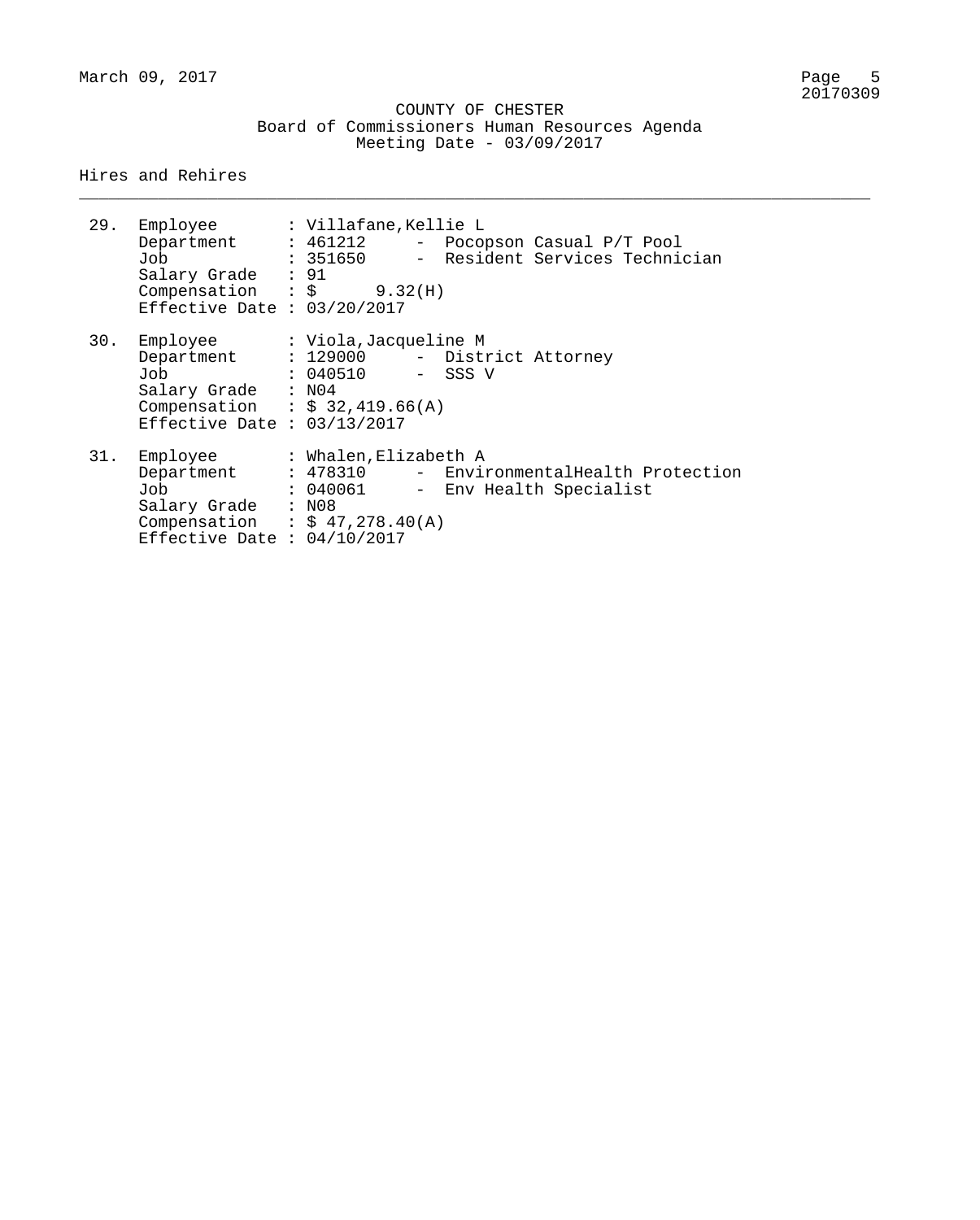\_\_\_\_\_\_\_\_\_\_\_\_\_\_\_\_\_\_\_\_\_\_\_\_\_\_\_\_\_\_\_\_\_\_\_\_\_\_\_\_\_\_\_\_\_\_\_\_\_\_\_\_\_\_\_\_\_\_\_\_\_\_\_\_\_\_\_\_\_\_\_\_\_\_\_\_\_\_\_\_

#### Transfers

| 32. | Employee                                                                           | : Morton, Nealla S                                            |                                                     |                                                           |
|-----|------------------------------------------------------------------------------------|---------------------------------------------------------------|-----------------------------------------------------|-----------------------------------------------------------|
|     |                                                                                    | Proposed                                                      |                                                     | Current                                                   |
|     | Department<br>Job<br>Salary Grade<br>Compensation<br>Effective Date : $03/18/2017$ | : 090000<br>: 040127<br>: N12<br>$\therefore$ \$ 88,750.69(A) | Dept of Computing Info Service<br>Service Team Lead | 090000<br>020152<br>F.O.7<br>\$88,750.69(A)<br>01/07/2017 |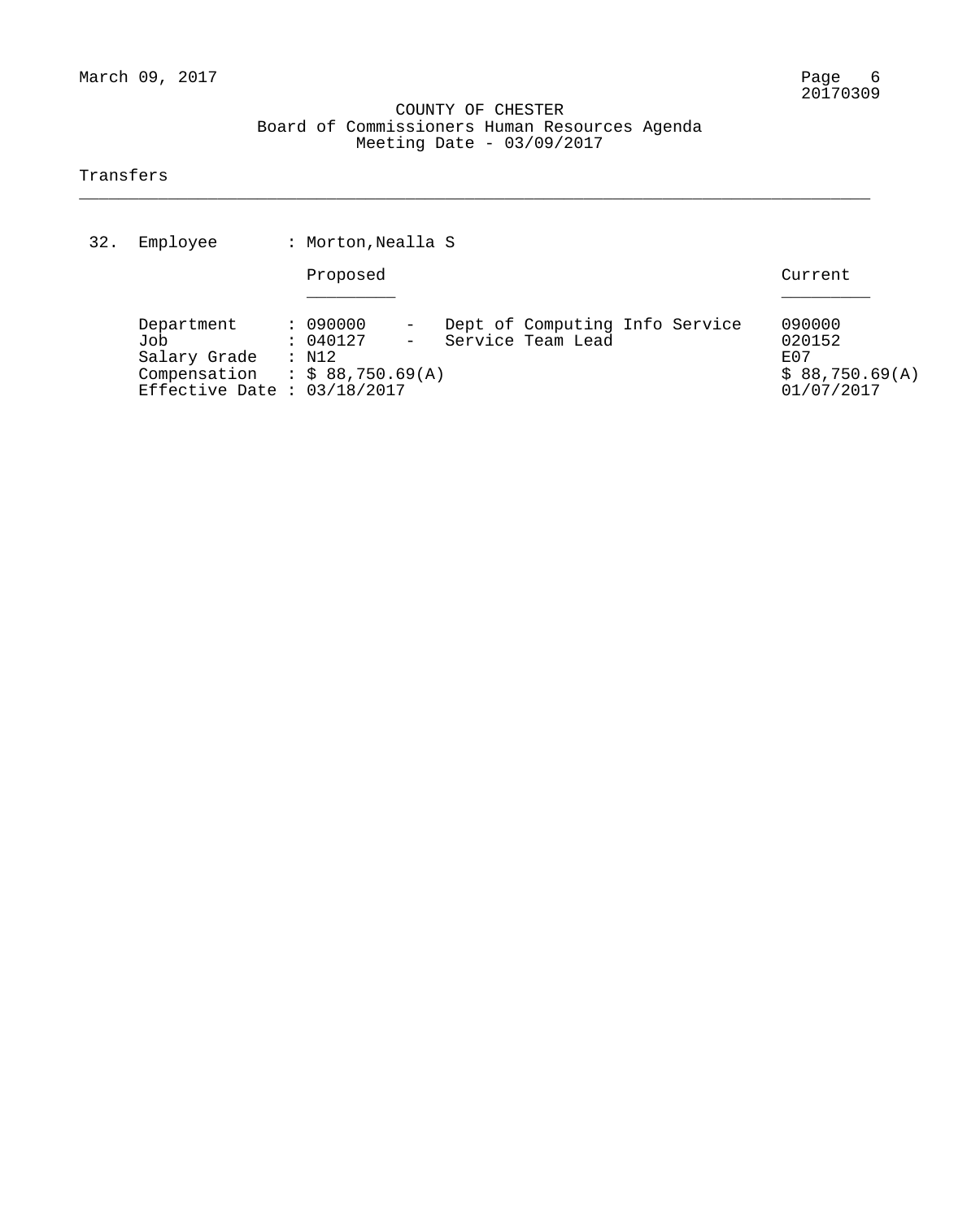\_\_\_\_\_\_\_\_\_\_\_\_\_\_\_\_\_\_\_\_\_\_\_\_\_\_\_\_\_\_\_\_\_\_\_\_\_\_\_\_\_\_\_\_\_\_\_\_\_\_\_\_\_\_\_\_\_\_\_\_\_\_\_\_\_\_\_\_\_\_\_\_\_\_\_\_\_\_\_\_

| 33. | Employee                                                                                             | : Adams, Rachel Lauren                                                                         |                                                               |                                                         |
|-----|------------------------------------------------------------------------------------------------------|------------------------------------------------------------------------------------------------|---------------------------------------------------------------|---------------------------------------------------------|
|     |                                                                                                      | Proposed                                                                                       |                                                               | Current                                                 |
|     | Department<br>Job<br>Salary Grade<br>Compensation : $$38,867.63(A)$<br>Effective Date : $03/18/2017$ | : 451145<br>$\overline{\phantom{0}}$<br>048571<br>$-$<br>: T06                                 | Children, Youth and Families<br>Casework Specialist - Shift 2 | 451145<br>048560<br>T04<br>\$37,735.57(A)<br>12/24/2016 |
| 34. | Employee                                                                                             | : Beavers, Jerry W                                                                             |                                                               |                                                         |
|     |                                                                                                      | Proposed                                                                                       |                                                               | Current                                                 |
|     | Department<br>Job<br>Salary Grade<br>Compensation : $$42,120.00(A)$<br>Effective Date : $03/18/2017$ | : 210000<br>$-$<br>040550<br>$-$<br>$\colon$ CO2                                               | Chester County Prison<br>Correctional Officer II              | 210000<br>040920<br>CO1<br>\$40,644.96(A)<br>01/07/2017 |
| 35. | Employee                                                                                             | : Brown, Donna L                                                                               |                                                               |                                                         |
|     |                                                                                                      | Proposed                                                                                       |                                                               | Current                                                 |
|     | Department<br>Job<br>Salary Grade<br>Compensation<br>Effective Date : $03/18/2017$                   | : 221000<br>$\overline{\phantom{0}}$<br>030043<br>$-$<br>: E05<br>$\therefore$ \$ 64,444.00(A) | Adult Probation<br>AP Supervisor/DUI Instructor               | 221000<br>048251<br>U07<br>\$62,567.00(A)<br>01/07/2017 |
| 36. | Employee                                                                                             | : Craley, Meghan E                                                                             |                                                               |                                                         |
|     |                                                                                                      | Proposed                                                                                       |                                                               | Current                                                 |
|     | Department<br>Job<br>Salary Grade<br>Compensation<br>Effective Date : $03/18/2017$                   | : 210000<br>040550<br>$-$<br>: CO2<br>: \$45,043.96(A)                                         | Chester County Prison<br>Correctional Officer II              | 210000<br>040920<br>CO1<br>\$42,494.31(A)<br>01/07/2017 |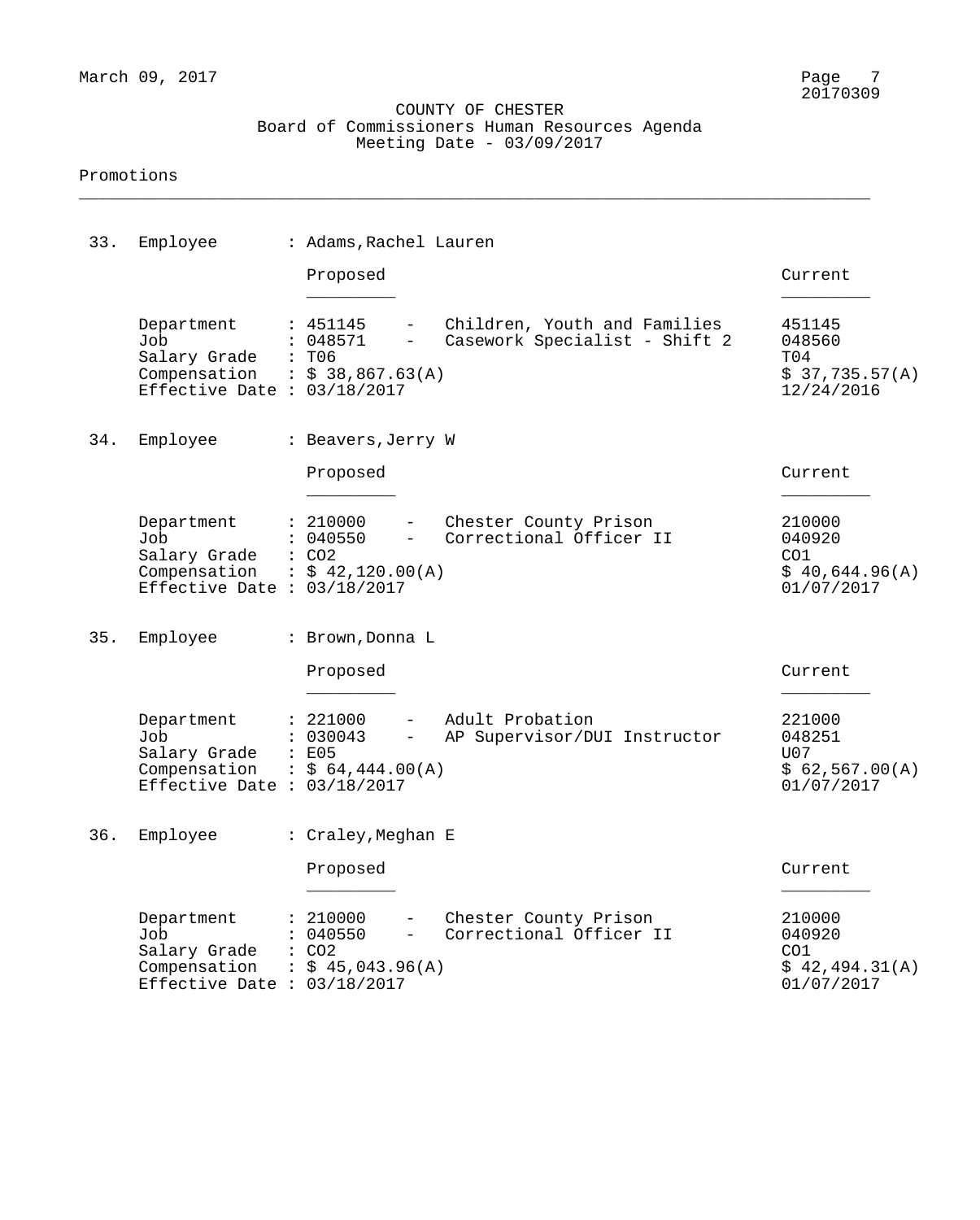\_\_\_\_\_\_\_\_\_\_\_\_\_\_\_\_\_\_\_\_\_\_\_\_\_\_\_\_\_\_\_\_\_\_\_\_\_\_\_\_\_\_\_\_\_\_\_\_\_\_\_\_\_\_\_\_\_\_\_\_\_\_\_\_\_\_\_\_\_\_\_\_\_\_\_\_\_\_\_\_

| 37. | Employee                                                                           | : Creedon, Melissa T                                                                       |                                                    |                                                                     |
|-----|------------------------------------------------------------------------------------|--------------------------------------------------------------------------------------------|----------------------------------------------------|---------------------------------------------------------------------|
|     |                                                                                    | Proposed                                                                                   |                                                    | Current                                                             |
|     | Department<br>Job<br>Salary Grade<br>Compensation<br>Effective Date : $04/01/2017$ | : 222000<br>: 048540<br>$ \,$<br>: U06<br>$\therefore$ \$ 44, 116.00(A)                    | Juvenile Probation<br>Probation Officer II         | 222000<br>048780<br>U04<br>\$42,832.00(A)<br>02/21/2017             |
| 38. | Employee                                                                           | : Haines, David I                                                                          |                                                    |                                                                     |
|     |                                                                                    | Proposed                                                                                   |                                                    | Current                                                             |
|     | Department<br>Job<br>Salary Grade<br>Compensation<br>Effective Date : $03/18/2017$ | : 210000<br>: 040550<br>$ \,$<br>$\therefore$ CO2<br>$\div$ \$ 44,160.75(A)                | - Chester County Prison<br>Correctional Officer II | 210000<br>040920<br>CO1<br>\$41,661.09(A)<br>01/07/2017             |
| 39. | Employee                                                                           | : Harding, Keith W                                                                         |                                                    |                                                                     |
|     |                                                                                    | Proposed                                                                                   |                                                    | Current                                                             |
|     | Department<br>Job<br>Salary Grade<br>Compensation<br>Effective Date : $03/18/2017$ | : 210000<br>: 040240<br>$\frac{1}{2}$ and $\frac{1}{2}$<br>: CO3<br>$\div$ \$ 48,507.82(A) | Chester County Prison<br>Correctional Officer III  | 210000<br>040550<br>CO <sub>2</sub><br>\$47,094.98(A)<br>01/07/2017 |
|     | 40. Employee                                                                       | : Koestel, Jonathan                                                                        |                                                    |                                                                     |
|     |                                                                                    | Proposed                                                                                   |                                                    | Current                                                             |
|     | Department<br>Job<br>Salary Grade<br>Compensation<br>Effective Date : $04/01/2017$ | 222000<br>048250<br>U07<br>: \$43,565.00(A)                                                | Juvenile Probation<br>Probation Officer Spclst     | 222000<br>048780<br>U04<br>\$39,197.00(A)<br>01/07/2017             |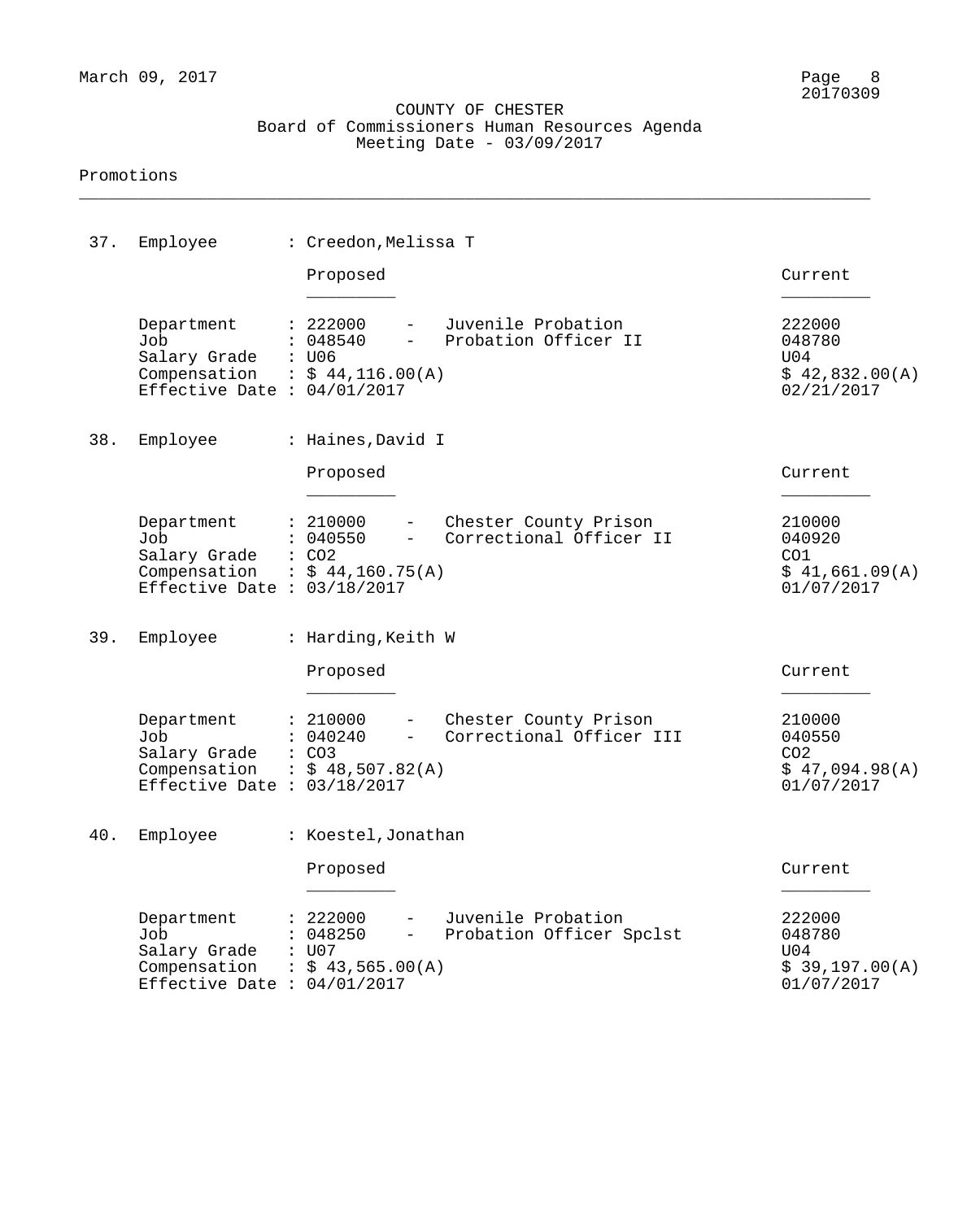\_\_\_\_\_\_\_\_\_\_\_\_\_\_\_\_\_\_\_\_\_\_\_\_\_\_\_\_\_\_\_\_\_\_\_\_\_\_\_\_\_\_\_\_\_\_\_\_\_\_\_\_\_\_\_\_\_\_\_\_\_\_\_\_\_\_\_\_\_\_\_\_\_\_\_\_\_\_\_\_

| 41. | Employee                                                                           | : Lane, Matthew S                                                                                                                                                   |                                                         |
|-----|------------------------------------------------------------------------------------|---------------------------------------------------------------------------------------------------------------------------------------------------------------------|---------------------------------------------------------|
|     |                                                                                    | Proposed                                                                                                                                                            | Current                                                 |
|     | Department<br>Job<br>Salary Grade<br>Compensation<br>Effective Date : $03/18/2017$ | : 210000<br>Chester County Prison<br>$-$<br>Correctional Officer II<br>: 040550<br>$-$<br>$\colon$ CO <sub>2</sub><br>$\frac{1}{5}$ \$ 48,466.67(A)                 | 210000<br>040920<br>CO1<br>\$45,723.28(A)<br>01/07/2017 |
| 42. | Employee                                                                           | : Madden, Sean P                                                                                                                                                    |                                                         |
|     |                                                                                    | Proposed                                                                                                                                                            | Current                                                 |
|     | Department<br>Job<br>Salary Grade<br>Compensation<br>Effective Date : $03/18/2017$ | : 090000<br>Dept of Computing Info Service<br>Infrastructure Team Lead<br>: 040124<br>$-$<br>: N12<br>: \$80,419.00(A)                                              | 090000<br>040127<br>E06<br>\$76,590.17(A)<br>01/07/2017 |
| 43. | Employee                                                                           | : Meadowcroft, William C                                                                                                                                            |                                                         |
|     |                                                                                    | Proposed                                                                                                                                                            | Current                                                 |
|     | Department<br>Job<br>Salary Grade<br>Compensation<br>Effective Date : $03/18/2017$ | Public Safety Comm - Technical<br>: 251220<br>$\overline{\phantom{a}}$<br>: 030729<br>Techncl Communications Speclst<br>$\frac{1}{2}$<br>: N10<br>: $$57,549.44(A)$ | 251200<br>040200<br>N06<br>\$49,552.07(A)<br>01/07/2017 |
|     | 44. Employee                                                                       | : Naccarella, Anthony T                                                                                                                                             |                                                         |
|     |                                                                                    | Proposed                                                                                                                                                            | Current                                                 |
|     | Department<br>Job<br>Salary Grade<br>Compensation<br>Effective Date : $03/18/2017$ | : 090000<br>Dept of Computing Info Service<br>Network Engineer<br>: 030094<br>$\qquad \qquad -$<br>: N11<br>: \$ 70,774.00(A)                                       | 090000<br>030845<br>N10<br>\$67,404.35(A)<br>01/07/2017 |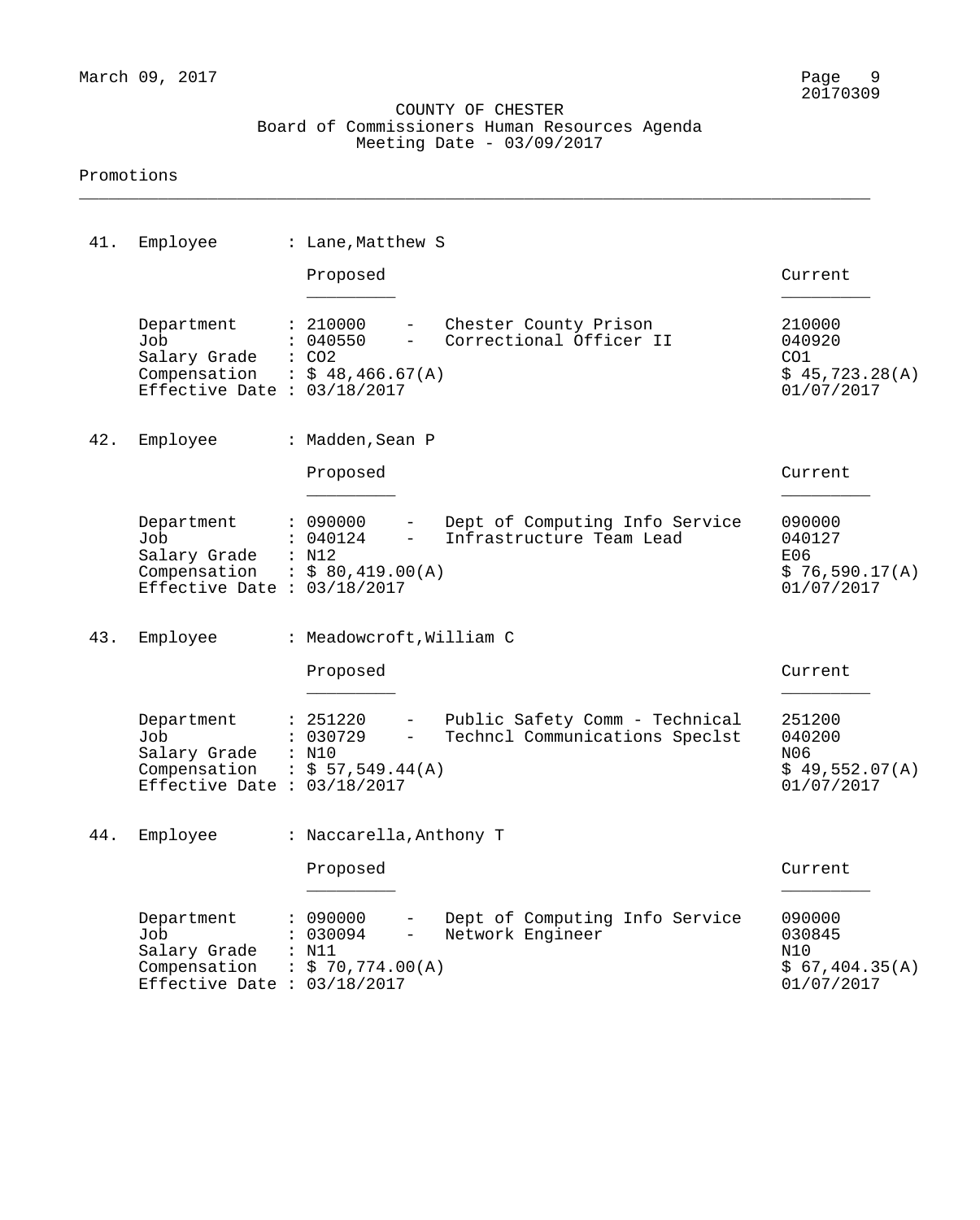\_\_\_\_\_\_\_\_\_\_\_\_\_\_\_\_\_\_\_\_\_\_\_\_\_\_\_\_\_\_\_\_\_\_\_\_\_\_\_\_\_\_\_\_\_\_\_\_\_\_\_\_\_\_\_\_\_\_\_\_\_\_\_\_\_\_\_\_\_\_\_\_\_\_\_\_\_\_\_\_

| 45. | Employee                                                                                                    | : Pawlowski, Christopher G                                                                            |                                                                     |
|-----|-------------------------------------------------------------------------------------------------------------|-------------------------------------------------------------------------------------------------------|---------------------------------------------------------------------|
|     |                                                                                                             | Proposed                                                                                              | Current                                                             |
|     | Department<br>Job<br>Salary Grade : E07<br>Compensation : $$ 71,938.88(A)$<br>Effective Date : $03/18/2017$ | : 221000<br>Adult Probation<br>: 020053<br>AP Section Director                                        | 221000<br>030043<br>E05<br>\$64,064.97(A)<br>01/07/2017             |
| 46. | Employee                                                                                                    | : Pinnelli III, Joseph J                                                                              |                                                                     |
|     |                                                                                                             | Proposed                                                                                              | Current                                                             |
|     | Department<br>Job<br>Salary Grade : N10<br>Compensation : $$57,549.44(A)$<br>Effective Date : $03/18/2017$  | : 090000<br>Dept of Computing Info Service<br>Network Analyst<br>: 030845                             | 090000<br>040164<br>N08<br>\$51,959.95(A)<br>01/07/2017             |
| 47. | Employee                                                                                                    | : Ramos, Ricardo E                                                                                    |                                                                     |
|     |                                                                                                             | Proposed                                                                                              | Current                                                             |
|     | Department<br>Job<br>Salary Grade<br>Compensation : $$47,747.53(A)$<br>Effective Date : $03/18/2017$        | : 210000<br>Chester County Prison<br>Correctional Officer III<br>: 040240<br>: CO3                    | 210000<br>040550<br>CO <sub>2</sub><br>\$45,044.84(A)<br>01/07/2017 |
| 48. | Employee                                                                                                    | : Shelton, William P                                                                                  |                                                                     |
|     |                                                                                                             | Proposed                                                                                              | Current                                                             |
|     | Department<br>Job<br>Salary Grade<br>Compensation<br>Effective Date : $03/18/2017$                          | : 210000<br>Chester County Prison<br>Prison Supervisor I<br>040560<br>: CO2<br>$\div$ \$ 42,120.00(A) | 466100<br>040973<br>N04<br>\$35,866.09(A)<br>01/07/2017             |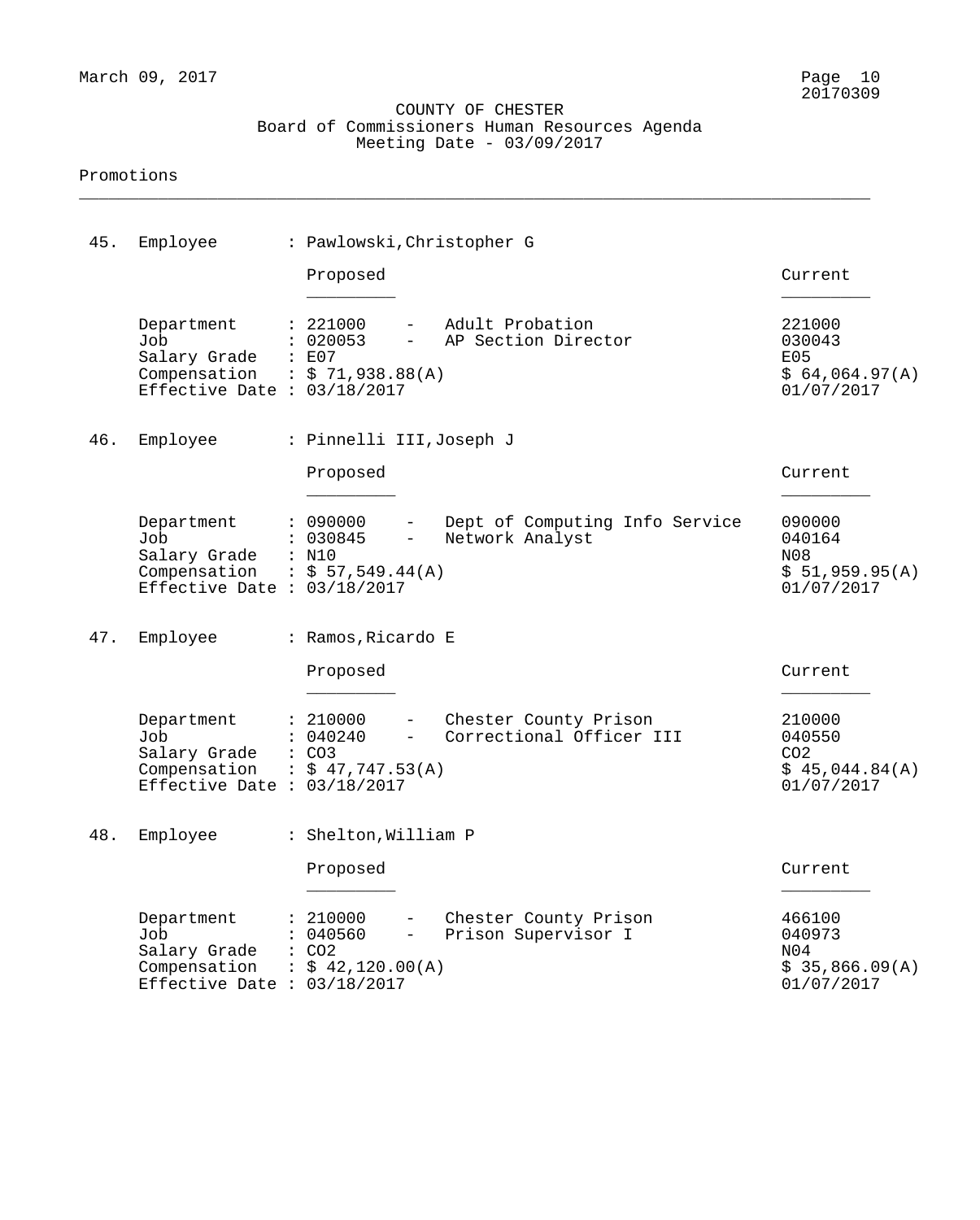\_\_\_\_\_\_\_\_\_\_\_\_\_\_\_\_\_\_\_\_\_\_\_\_\_\_\_\_\_\_\_\_\_\_\_\_\_\_\_\_\_\_\_\_\_\_\_\_\_\_\_\_\_\_\_\_\_\_\_\_\_\_\_\_\_\_\_\_\_\_\_\_\_\_\_\_\_\_\_\_

| 49. | Employee                                                                                             | : Sutton Sr, Douglas L                                                                                                       |                                                         |
|-----|------------------------------------------------------------------------------------------------------|------------------------------------------------------------------------------------------------------------------------------|---------------------------------------------------------|
|     |                                                                                                      | Proposed                                                                                                                     | Current                                                 |
|     | Department<br>Job<br>Salary Grade<br>Compensation : $$52,327.75(A)$<br>Effective Date : $03/18/2017$ | : 210000<br>Chester County Prison<br>$ \,$<br>Correctional Officer II<br>: 040550<br>$\colon$ CO2                            | 210000<br>040920<br>CO1<br>\$50,803.65(A)<br>01/07/2017 |
| 50. | Employee                                                                                             | : Weed, Holly A                                                                                                              |                                                         |
|     |                                                                                                      | Proposed                                                                                                                     | Current                                                 |
|     | Department<br>Job<br>Salary Grade<br>Compensation<br>Effective Date : $03/18/2017$                   | : 090000<br>Dept of Computing Info Service<br>$-$<br>Service Desk Analyst III<br>040164<br>$-$<br>: N08<br>: \$ 70,190.04(A) | 090000<br>040165<br>N07<br>\$66,847.62(A)<br>01/07/2017 |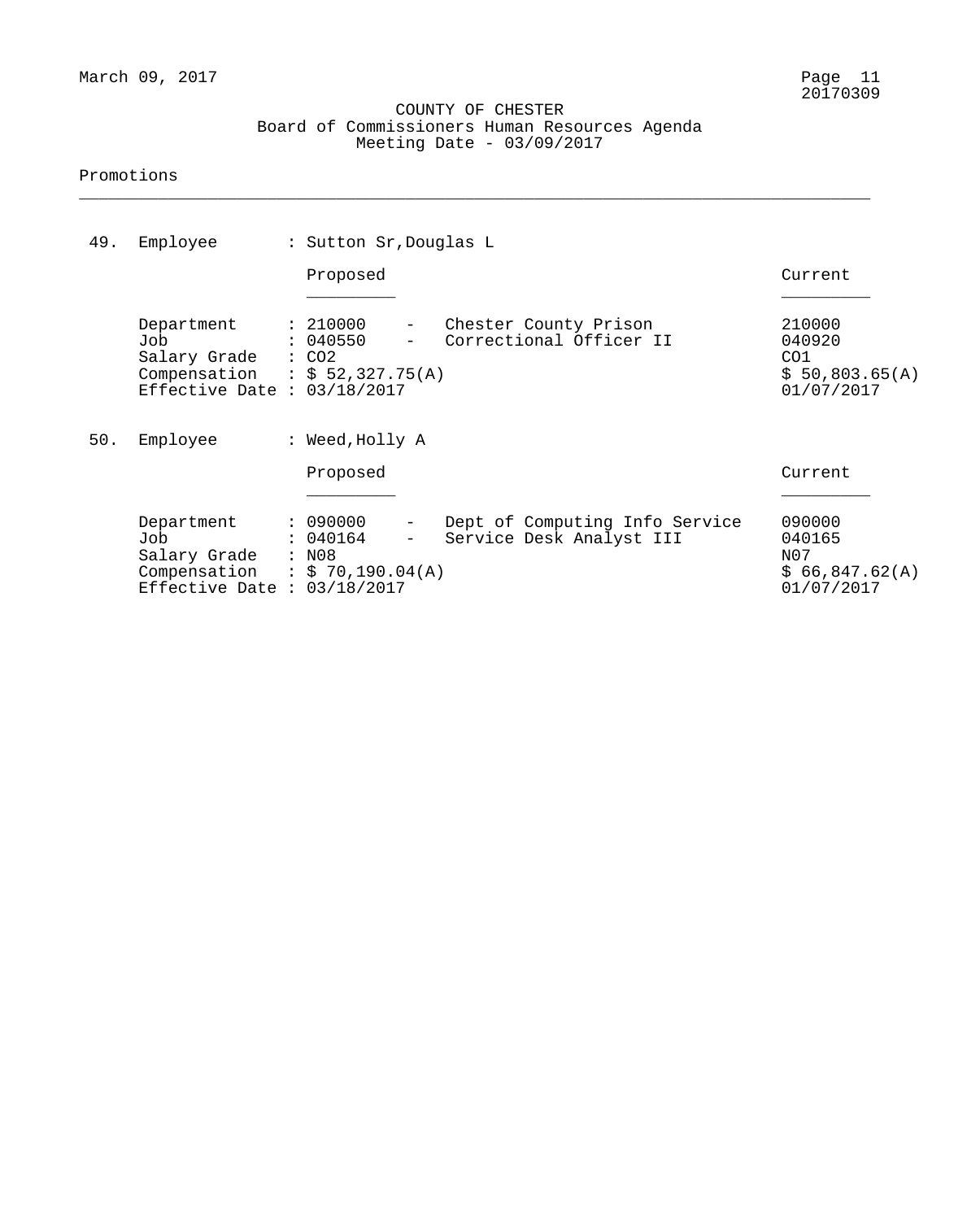\_\_\_\_\_\_\_\_\_\_\_\_\_\_\_\_\_\_\_\_\_\_\_\_\_\_\_\_\_\_\_\_\_\_\_\_\_\_\_\_\_\_\_\_\_\_\_\_\_\_\_\_\_\_\_\_\_\_\_\_\_\_\_\_\_\_\_\_\_\_\_\_\_\_\_\_\_\_\_\_

End of Employment

| 51. | Employee<br>Department<br>Job<br>Effective Date : $02/22/2017$ | : Brannon, Shawn M<br>: 453205<br>: 806210         | $\overline{\phantom{0}}$<br>$\qquad \qquad -$ | Chester County Youth Center<br>Youth Center Officer                   |
|-----|----------------------------------------------------------------|----------------------------------------------------|-----------------------------------------------|-----------------------------------------------------------------------|
| 52. | Employee<br>Department<br>Job<br>Effective Date : $02/24/2017$ | : Bronson, Shawn P<br>: 453205<br>: 040650         | $ -$<br>$\overline{\phantom{m}}$              | Chester County Youth Center<br>Youth Center Officer I                 |
| 53. | Employee<br>Department<br>Job<br>Effective Date : $03/02/2017$ | : Brown, Marie A<br>: 461210<br>: 041420           | $\overline{\phantom{m}}$                      | Pocopson Nursing Care<br>Nurse Aide                                   |
| 54. | Employee<br>Department<br>Job<br>Effective Date : $02/25/2017$ | : Carbonell, Martin R<br>: 222000<br>: 048780      | $ -$                                          | Juvenile Probation<br>- Probation Officer I - JP                      |
| 55. | Employee<br>Department<br>Job<br>Effective Date : $02/23/2017$ | : Carpenter, Robin L<br>: 210000<br>: 040920       | $ -$<br>$\overline{\phantom{a}}$              | Chester County Prison<br>Correctional Officer I                       |
| 56. | Employee<br>Department<br>Job<br>Effective Date : $02/13/2017$ | : Gouge, Edward Alan<br>: 251320<br>: 240202       | $\overline{\phantom{0}}$                      | ES Fire Services<br>- E S Instructor                                  |
| 57. | Employee<br>Department<br>Job<br>Effective Date : $02/24/2017$ | : Hawkins, Natasha M<br>: 461212                   |                                               | - Pocopson Casual P/T Pool<br>: 351650 - Resident Services Technician |
| 58. | Employee<br>Department<br>Job<br>Effective Date : $02/25/2017$ | : Hess, Elizabeth Holleran<br>: 589300<br>: 030350 | $\frac{1}{2}$                                 | Henrietta Hankin Library<br>Librarian II                              |
| 59. | Employee<br>Department<br>Job<br>Effective Date : $03/11/2017$ | : Ingraham, Sharon J<br>: 451144<br>: 030491       | $ -$                                          | Drug and Alcohol<br>Fiscal Officer III                                |
| 60. | Employee<br>Department<br>Job<br>Effective Date : $02/25/2017$ | : Kadish, Nathan A<br>: 090000<br>: 801060         |                                               | Dept of Computing Info Service<br>General Clerk                       |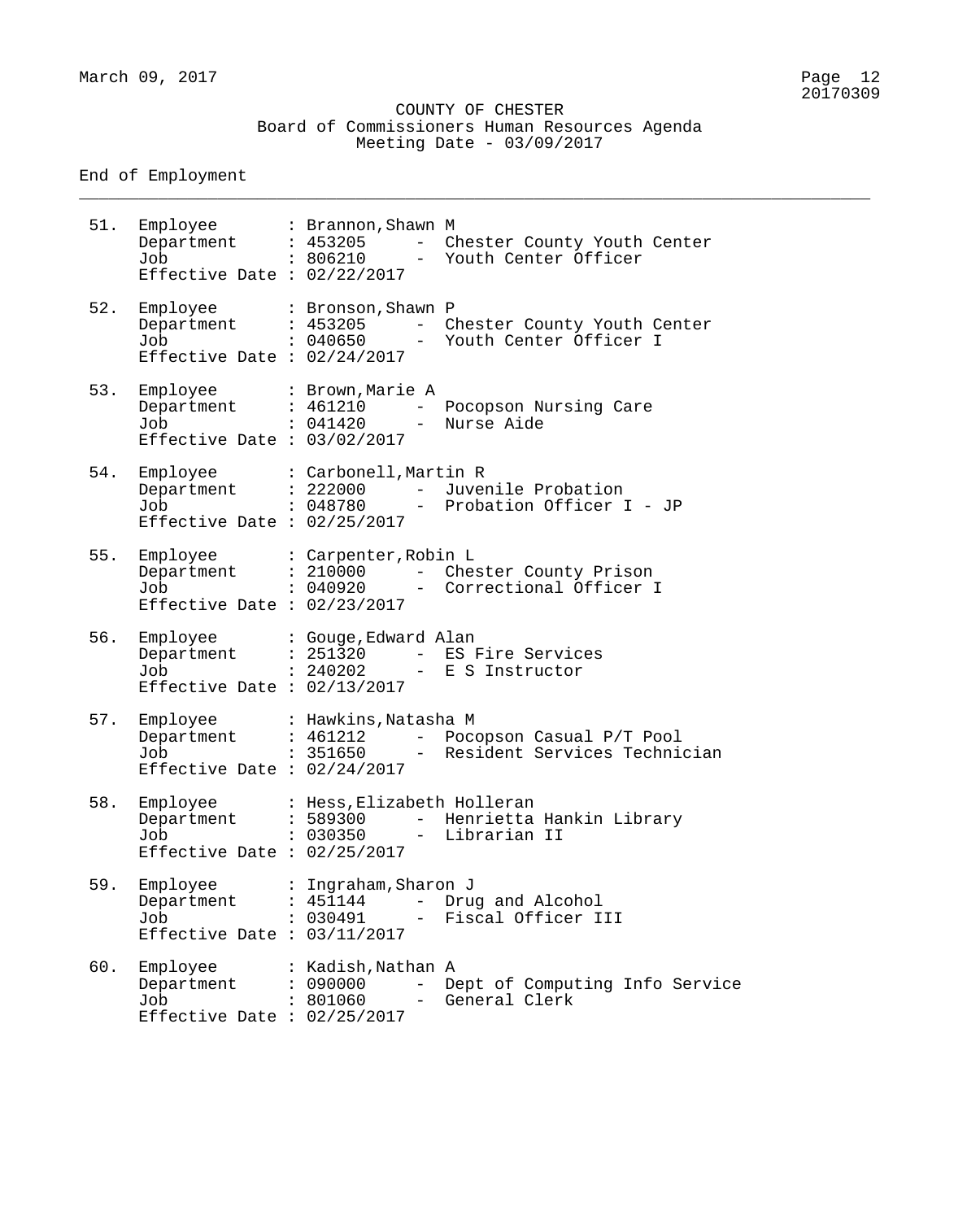\_\_\_\_\_\_\_\_\_\_\_\_\_\_\_\_\_\_\_\_\_\_\_\_\_\_\_\_\_\_\_\_\_\_\_\_\_\_\_\_\_\_\_\_\_\_\_\_\_\_\_\_\_\_\_\_\_\_\_\_\_\_\_\_\_\_\_\_\_\_\_\_\_\_\_\_\_\_\_\_

End of Employment

| 61. | Employee : Lahai, Scarledy<br>Department : 461210<br>Job<br>Effective Date : $02/14/2017$      | : 041420                                    | $\frac{1}{2}$ | Pocopson Nursing Care<br>Nurse Aide                                               |
|-----|------------------------------------------------------------------------------------------------|---------------------------------------------|---------------|-----------------------------------------------------------------------------------|
| 62. | Employee<br>Department : 251310<br>Job<br>Effective Date : $02/20/2017$                        | : Landis,Taro D                             |               | - ES Law Enforcement<br>: 240202 - E S Instructor                                 |
| 63. | Employee<br>Department : 461212<br>Job<br>Effective Date : $02/20/2017$                        | : Lindsay, Imani I                          |               | - Pocopson Casual P/T Pool<br>: 351650     – Resident Services Technician         |
| 64. | Employee : McCarthy, Mark P<br>Department : 251320<br>Job<br>Effective Date : $02/15/2017$     |                                             |               | - ES Fire Services<br>: 240202 - E S Instructor                                   |
| 65. | Employee<br>Job<br>Effective Date : $03/04/2017$                                               | : Miah,Keya S                               |               | Department : 210000 - Chester County Prison<br>: 040550 - Correctional Officer II |
| 66. | Employee : Pollard, Christina J<br>Department : 461210<br>Job<br>Effective Date : $04/01/2017$ |                                             |               | - Pocopson Nursing Care<br>: 030671 - Registered Nurse                            |
| 67. | Employee<br>Department : 210000<br>Job<br>Effective Date : $03/02/2017$                        | : Pyle, Brittney L                          | $\frac{1}{2}$ | Chester County Prison<br>: 040920 - Correctional Officer I                        |
| 68. | Employee<br>Department<br>Job<br>Effective Date : $02/21/2017$                                 | : Sadler, Kelly<br>$: 135000 -$<br>: 040780 |               | Domestic Relations<br>SSS IV                                                      |
| 69. | Employee<br>Department<br>Job<br>Effective Date : $02/16/2017$                                 | : Schoenberger, Jordan<br>: 453205          | $-$           | Chester County Youth Center<br>: 806210 - Youth Center Officer                    |
| 70. | Employee<br>Department<br>Job<br>Effective Date : $02/14/2017$                                 | : Shahpurwala, Tehni<br>: 451141            | $\frac{1}{2}$ | Mental H1th/Intel & Dev Disabl<br>: 048460 - EI Service Coordinator               |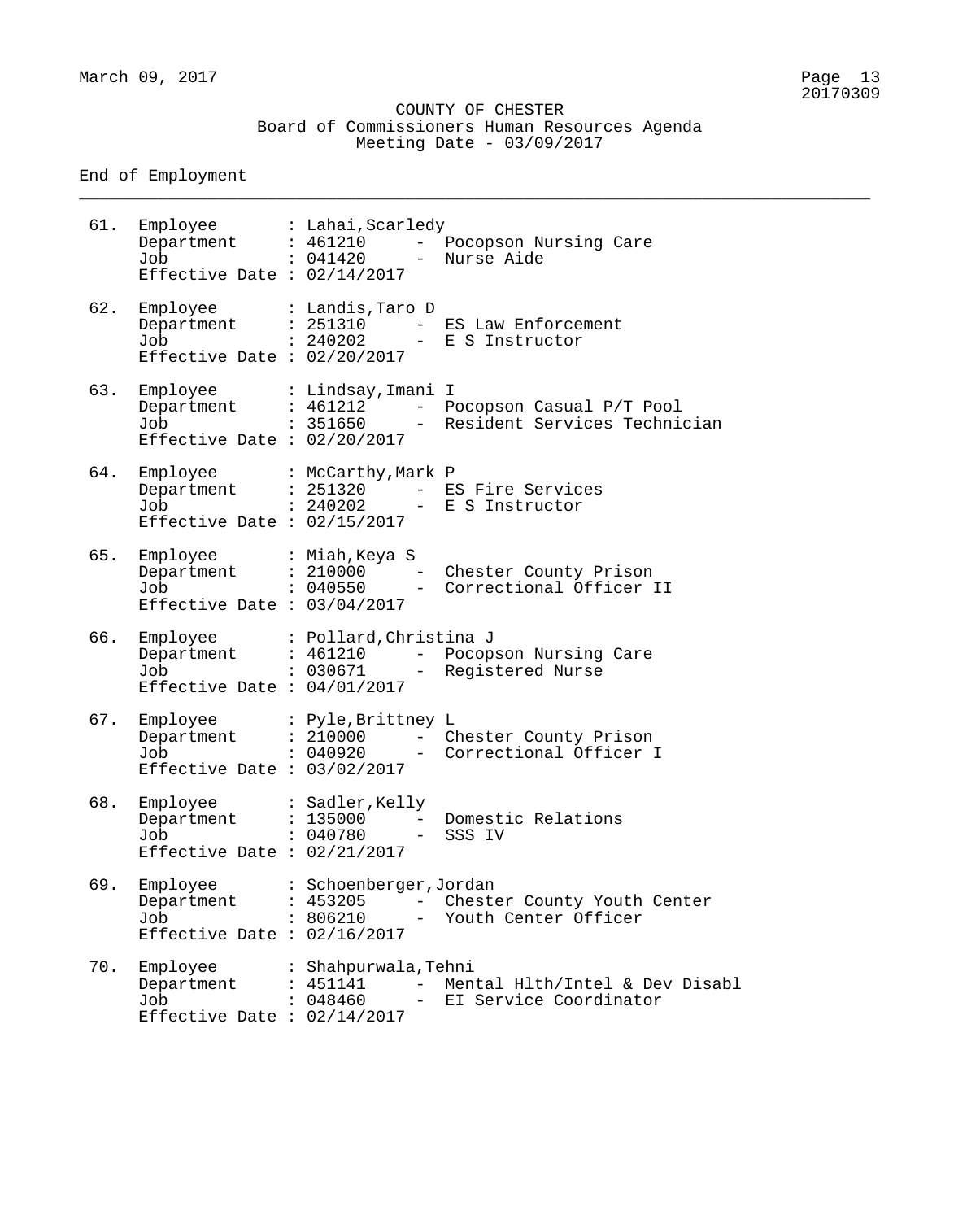\_\_\_\_\_\_\_\_\_\_\_\_\_\_\_\_\_\_\_\_\_\_\_\_\_\_\_\_\_\_\_\_\_\_\_\_\_\_\_\_\_\_\_\_\_\_\_\_\_\_\_\_\_\_\_\_\_\_\_\_\_\_\_\_\_\_\_\_\_\_\_\_\_\_\_\_\_\_\_\_

#### End of Employment

| Job<br>Effective Date : $03/08/2017$                                   | 71. Employee : Smiley, Justin A<br>Department : 085100 - Planning<br>: 030095 - Planner III                                |
|------------------------------------------------------------------------|----------------------------------------------------------------------------------------------------------------------------|
| Effective Date : $03/02/2017$                                          | 72. Employee : Taylor IV, George E<br>Department : 210000 - Chester County Prison<br>Job : 040920 - Correctional Officer I |
| 73. Employee : Tribuno, Dawn B<br>Job<br>Effective Date : $02/17/2017$ | Department : 461212 - Pocopson Casual P/T Pool<br>: 351420 - Nurse Aide                                                    |
| Effective Date : $02/15/2017$                                          | 74. Employee : Van Dyke, Samantha R<br>Department : 461210 - Pocopson Nursing Care<br>$Job$ : 040262 - LPN                 |
| Effective Date : $03/02/2017$                                          | 75. Employee : Washington, Cynthia E<br>Department : 465100 - Pocopson Food & Dietary<br>Job : 041670 - Dietary Aide       |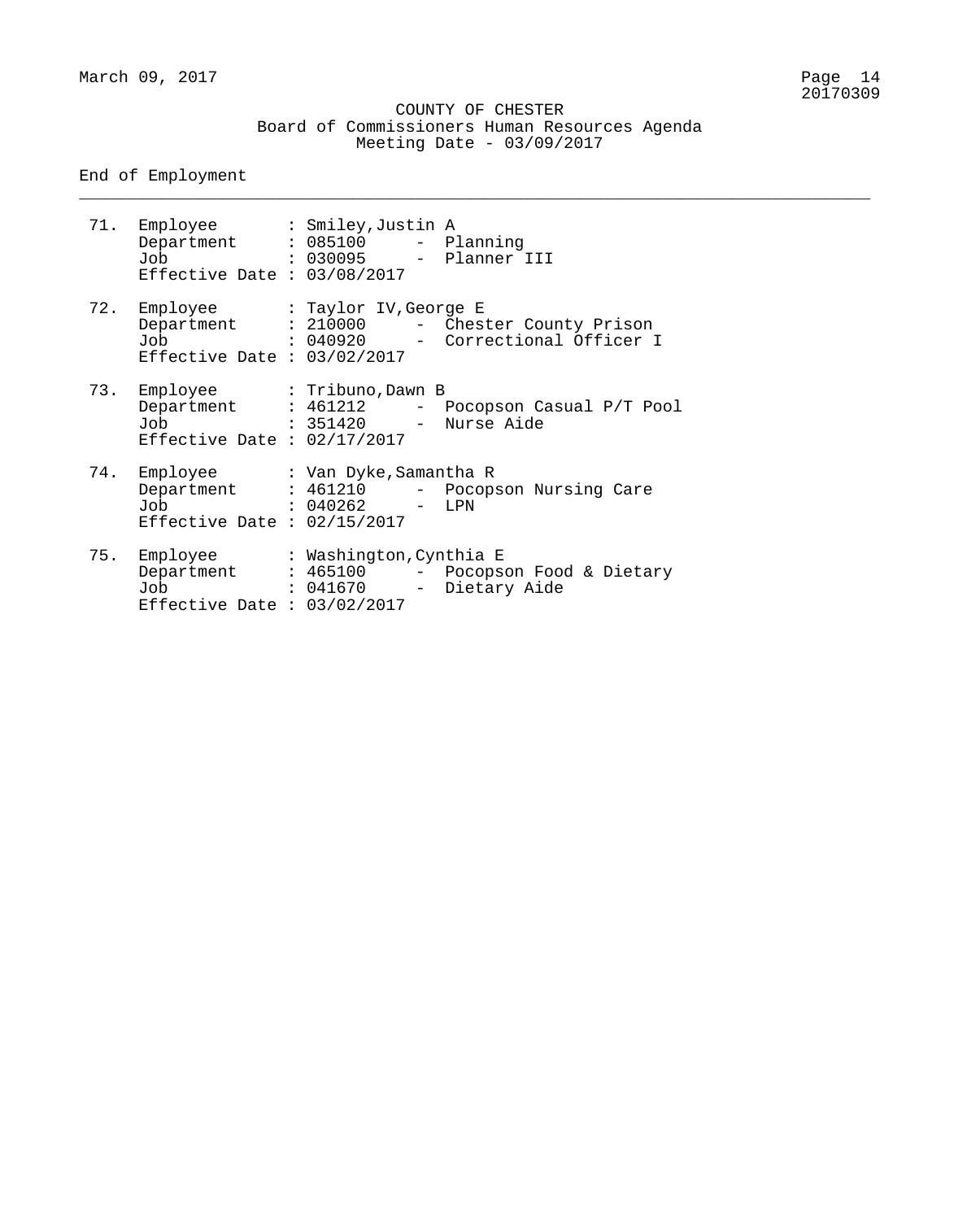\_\_\_\_\_\_\_\_\_\_\_\_\_\_\_\_\_\_\_\_\_\_\_\_\_\_\_\_\_\_\_\_\_\_\_\_\_\_\_\_\_\_\_\_\_\_\_\_\_\_\_\_\_\_\_\_\_\_\_\_\_\_\_\_\_\_\_\_\_\_\_\_\_\_\_\_\_\_\_\_

#### Retirements

|     | 76. Employee<br>Department<br>Job<br>Effective Date : $04/04/2017$ | : Wajert Piombino, Marta M              | : 451145 - Children, Youth and Families<br>: 048571 - Casework Specialist - Shift 2 |
|-----|--------------------------------------------------------------------|-----------------------------------------|-------------------------------------------------------------------------------------|
|     | 77. Employee<br>Job<br>Effective Date : $02/06/2017$               | : Wells,Nina R<br>: 040780 - SSS IV     | Department : 126000 - Clerk of Courts                                               |
| 78. | Employee<br>Department<br>Job<br>Effective Date : $03/18/2017$     | : Wilimzig,Jerri L<br>: 040780 - SSS IV | : 588500 - Parks Springton Manor                                                    |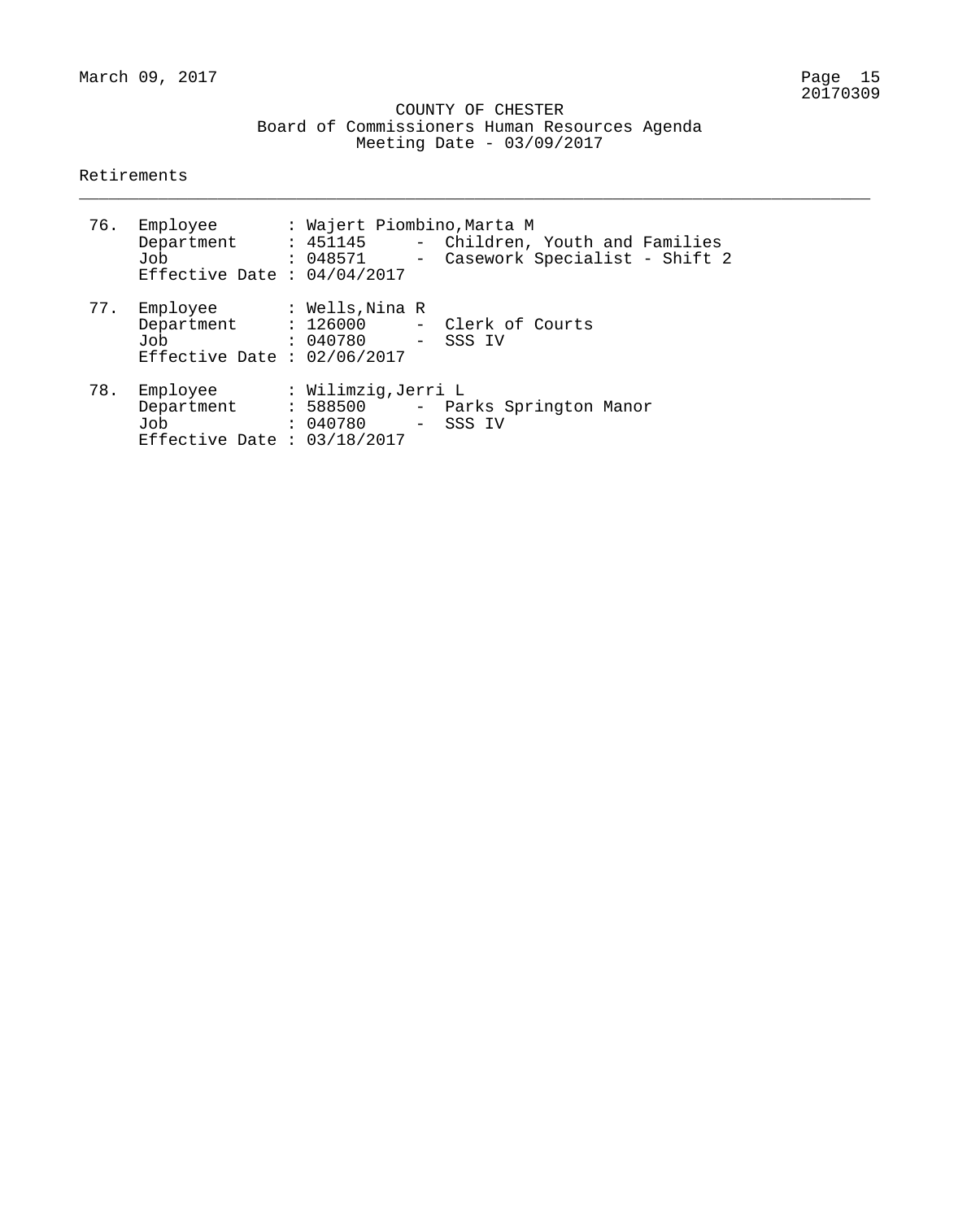## **COUNTY OF CHESTER Finance Agenda**

## **Commissioners' Meeting, March 9, 2017**

- 1. Budget Change 22-16
- 2. Budget Change 04-17
- 3. Vouchers as submitted by the Controller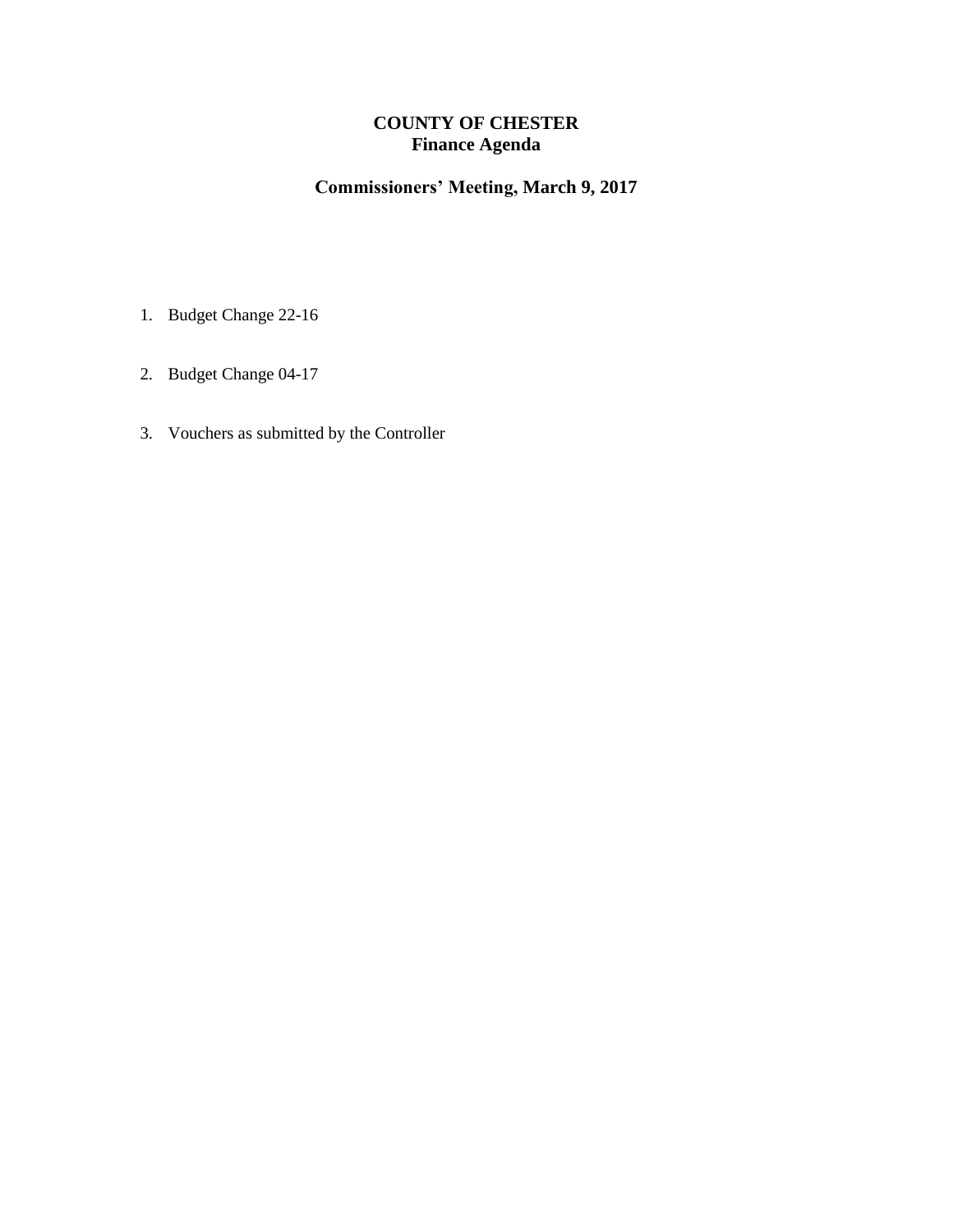#### Amendment Budget Changes BC - 22 for 2016 March 9, 2017

| <b>Department Name</b>                                   | Fund              | Org                                                                   | Acct                       | Proj.                                           | Activity                         | <b>Bud Ref</b> | Amount Account Description                                                                              | Justification Loaded in PS                       | Change to Budget    |  |  |
|----------------------------------------------------------|-------------------|-----------------------------------------------------------------------|----------------------------|-------------------------------------------------|----------------------------------|----------------|---------------------------------------------------------------------------------------------------------|--------------------------------------------------|---------------------|--|--|
| <b>Voter Services</b><br>Non-Dept.                       | 001<br>001        | 030000<br>902100                                                      | 411300<br>499999           | 00000000<br>00000000                            | 0300003<br>9021001               |                | 16.272.00 Overtime / On-Call<br>-16,272.00 Unappropriated                                               | To align budget with personnel<br>expenditures.  | Net Change +16,272  |  |  |
|                                                          |                   | To align 2016 budget with actual personnel expenditures               |                            |                                                 |                                  |                |                                                                                                         |                                                  |                     |  |  |
| Clerk of Courts<br>Non-Dept.                             | 001<br>001        | 126000<br>902100                                                      | 411200<br>499999           | 00000000 1260001<br>00000000                    | 9021001                          |                | 480.00 Wages<br>-480.00 Unappropriated                                                                  | To align budget with personnel<br>expenditures.  | Net Change +480     |  |  |
| To align 2016 budget with actual personnel expenditures. |                   |                                                                       |                            |                                                 |                                  |                |                                                                                                         |                                                  |                     |  |  |
| Coroner<br>Non-Dept.                                     | 001<br>001        | 128000<br>902100                                                      | 411120<br>499999           | 00000000<br>00000000                            | 1280001<br>9021001               |                | 16,900.00 Regular Salaries<br>-16,900.00 Unappropriated                                                 | To align budget with actual<br>expenditures      | Net Change +16,900  |  |  |
|                                                          |                   | To align 2016 budget with actual personnel expenditures.              |                            |                                                 |                                  |                |                                                                                                         |                                                  |                     |  |  |
| Prothonotary<br>Non-Dept.                                | 001<br>001        | 131000<br>902100                                                      | 411120<br>499999           | 00000000 1310001<br>00000000                    | 9021001                          |                | 3,825.00 Regular Salaries<br>-3,825.00 Unappropriated                                                   | To align 2016 budget with<br>Personnel expense   | Net Change +3,825   |  |  |
|                                                          |                   | To align 2016 budget with actual personnel expenditures.              |                            |                                                 |                                  |                |                                                                                                         |                                                  |                     |  |  |
| Sheriff                                                  | 001<br>001<br>001 | 133000<br>133000<br>133000                                            | 411120<br>411300<br>412200 | 00000000 1330005<br>00000000<br>00000000        | 1330005<br>1330005               |                | 60,870.00 Regular Salaries<br>98,000.00 Overtime / On-Call<br>8,300.00 County Retirement                | To align budget with personnel<br>expenditures.  | Net Change +167,170 |  |  |
| Non-Dept.                                                | 001               | 902100                                                                | 499999                     | 00000000 9021001                                |                                  |                | -167,170.00 Unappropriated                                                                              |                                                  |                     |  |  |
|                                                          |                   | To align 2016 budget with actual personnel expenditures.              |                            |                                                 |                                  |                |                                                                                                         |                                                  |                     |  |  |
| <b>Adult Probation</b><br>Non-Dept.                      | 001<br>001        | 221000<br>902100                                                      | 411120<br>499999           | 00000000<br>00000000 9021001                    | 2210002                          |                | 71,700.00 Regular Salaries<br>-71,700.00 Unappropriated                                                 | To align 2016 budget with<br>Personnel expense   | Net Change +71,700  |  |  |
|                                                          |                   | To align 2016 budget with actual personnel expenditures.              |                            |                                                 |                                  |                |                                                                                                         |                                                  |                     |  |  |
| <b>Conservation District</b><br>Non-Dept.                | 001<br>001        | 603000<br>902100                                                      | 411120<br>499999           | 00000000<br>00000000 9021001                    | 6030001                          |                | 39,120.00 Regular Salaries<br>-39,120.00 Unappropriated                                                 | To align budget with personnel<br>expenditures.  | Net Change +39,120  |  |  |
|                                                          |                   | To align 2016 budget with actual personnel expenditures.              |                            |                                                 |                                  |                |                                                                                                         |                                                  |                     |  |  |
| Children, Youth<br>and Families                          | 145<br>145<br>145 | 453117<br>450045<br>450045                                            | 439740<br>332221<br>390001 | 71300000<br>71300000<br>71300000 4515001 FY2016 | 4515001 FY2016<br>4515001 FY2016 |                | 135,000.00 Provider Services<br>108,000.00 State Public Welfare<br>27,000.00 Transfer From General Fund | To align budget with anticipated<br>expenditures | Net Change +135,000 |  |  |
|                                                          |                   | This Amendment will provide funds to cover increased use of services. |                            |                                                 |                                  |                |                                                                                                         |                                                  |                     |  |  |
| Capital Improv Fund                                      | 357<br>357        | 085300<br>000000                                                      | 445000<br>499999           | 80340018<br>00000000 3570001                    | 3570001                          |                | -39.222.00 To Individuals<br>39,222.00 Unappropriated                                                   | To align budget with<br>actual expenditures.     | No Net Change       |  |  |

To align the budget for an Agricultural Conservation Easement.